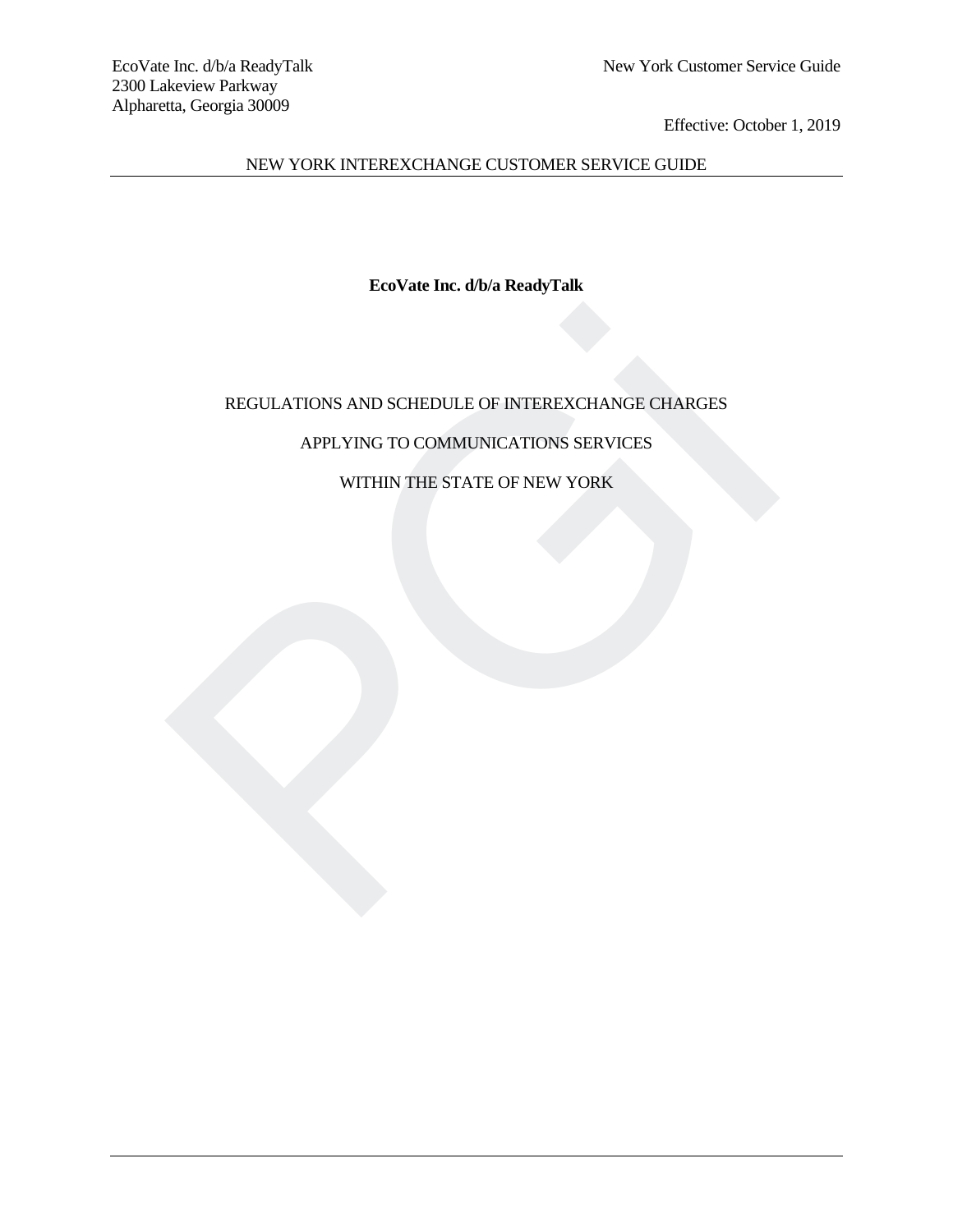# NEW YORK INTEREXCHANGE CUSTOMER SERVICE GUIDE

# CONTACTING THE PUBLIC SERVICE COMMISSION

In the case of a dispute between the Customer and the Company which cannot be resolved with mutual satisfaction, the Customer may file a complaint by contacting the New York State Department of Public Service by phone, online or by mail.

1. By Phone:

Helpline (for complaints/inquiries):

1-800-342-3377 for Continental United States or, 1-800-662-1220 for Hearing/Speech Impaired: TDD or, 518-472-8502 for fax y Phone:<br>
elpline (for complaints/inquiries):<br>
800-342-3377 for Continental United States or,<br>
800-662-1220 for Hearing/Speech Impaired: TDD or,<br>
18-472-8502 for fax<br>
philip:<br>
philosof Consumer Services<br>
The philosof Consu

- 2. Online: http://www.dps.ny.gov/complaints.html or,
- 3. By Mail:

NYS Department of Public Service Office of Consumer Services 3 Empire State Plaza Albany, NY 12223-1350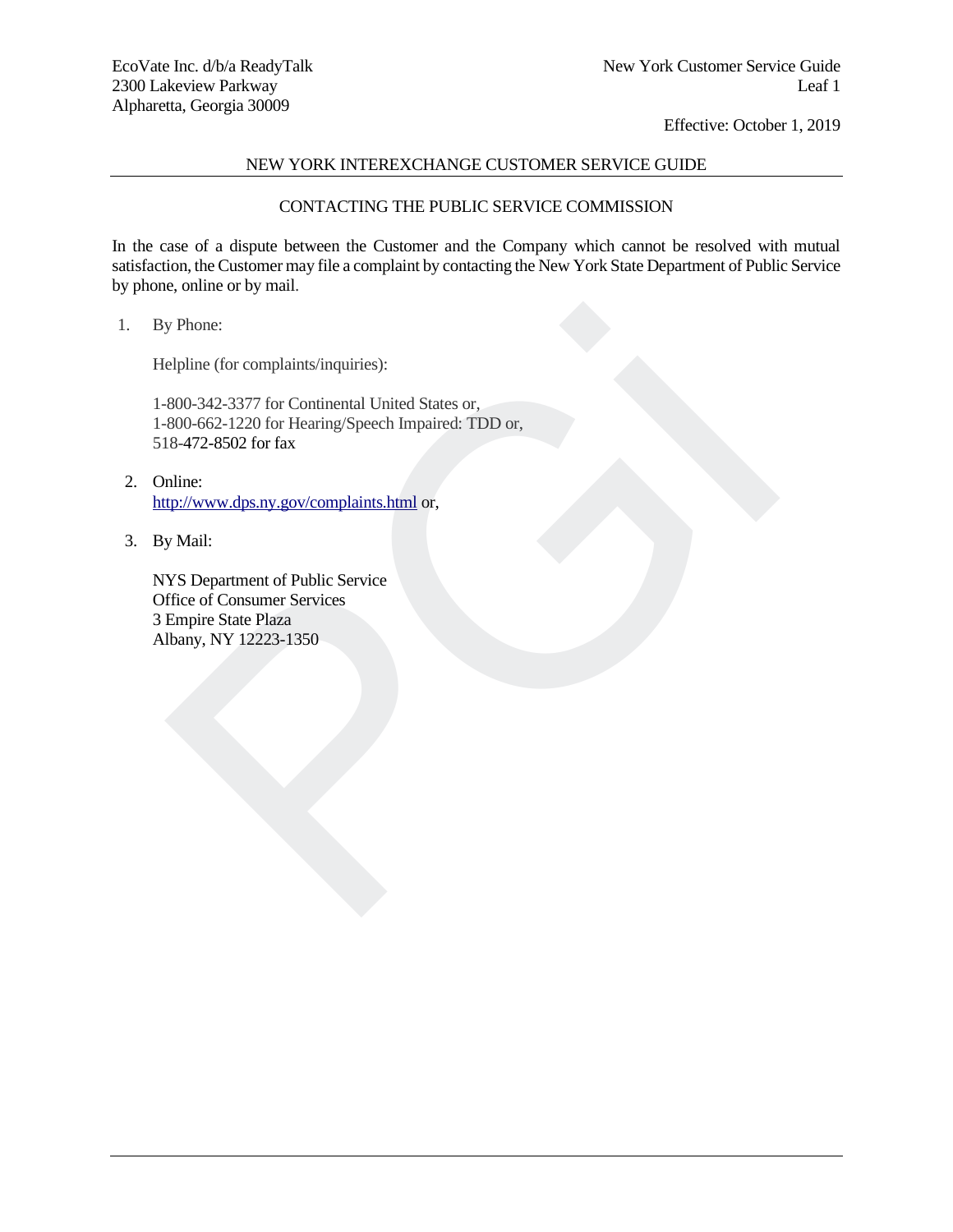Leaf

# NEW YORK INTEREXCHANGE CUSTOMER SERVICE GUIDE

# TABLE OF CONTENTS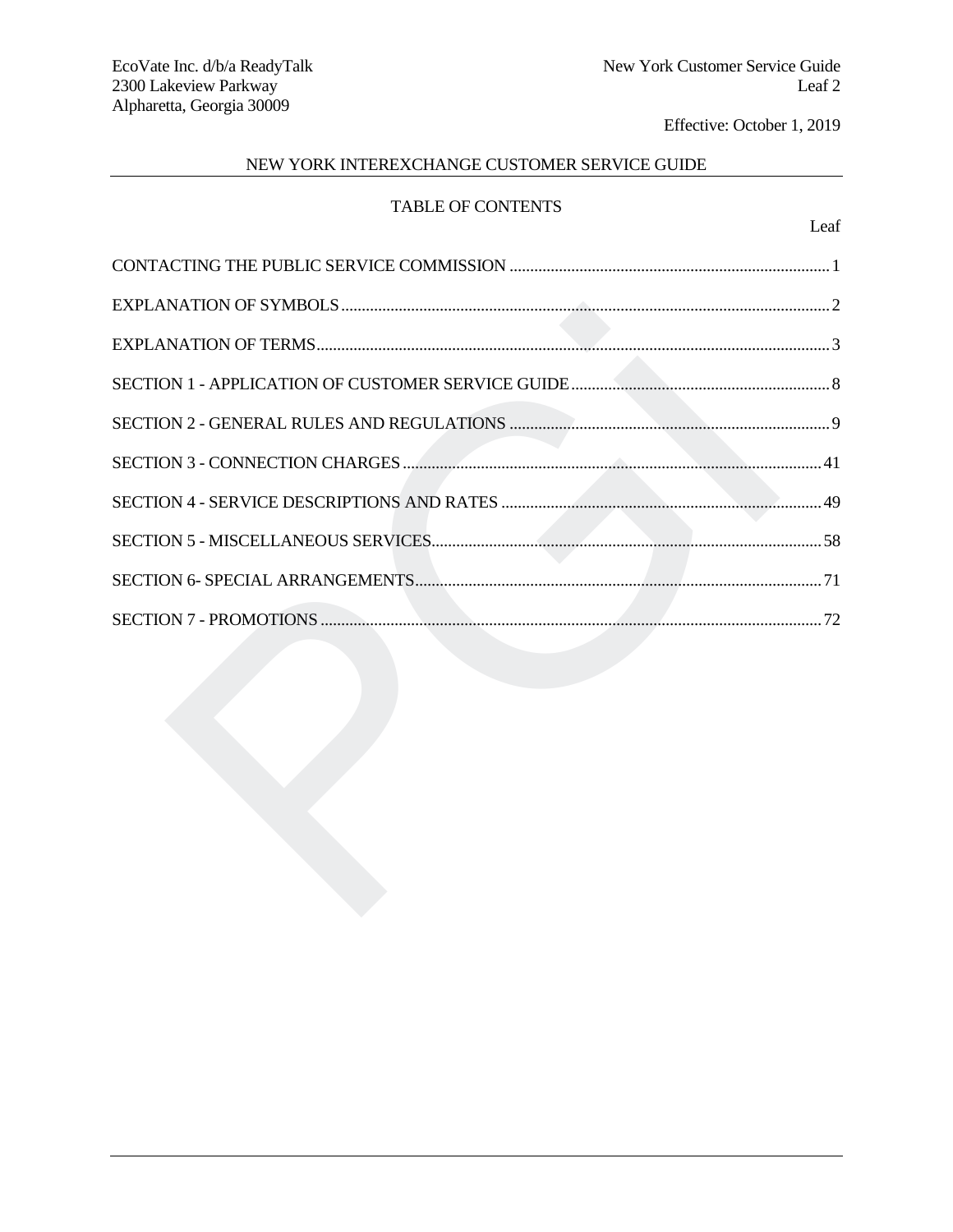# NEW YORK INTEREXCHANGE CUSTOMER SERVICE GUIDE

# EXPLANATION OF SYMBOLS

A revision of a is coded to designate the type of change from the previous revision. These symbols, which appear in the right-hand margin of the page, are used to signify:

- C Change in Regulation
- D Discontinued rate or regulation
- I Increased rate
- M Moved from another Customer Service Guide location C - Change in Regulation<br>
D - Discontinued rate or regulation<br>
I - Increased rate<br>
M - Moved from another Customer Service Guide location<br>
N - New rate or regulation<br>
R - Reduction in a rate or charge<br>
T - Changed in text
	- N New rate or regulation
	- R Reduction in a rate or charge
	- T Changed in text but no change in rate or regulation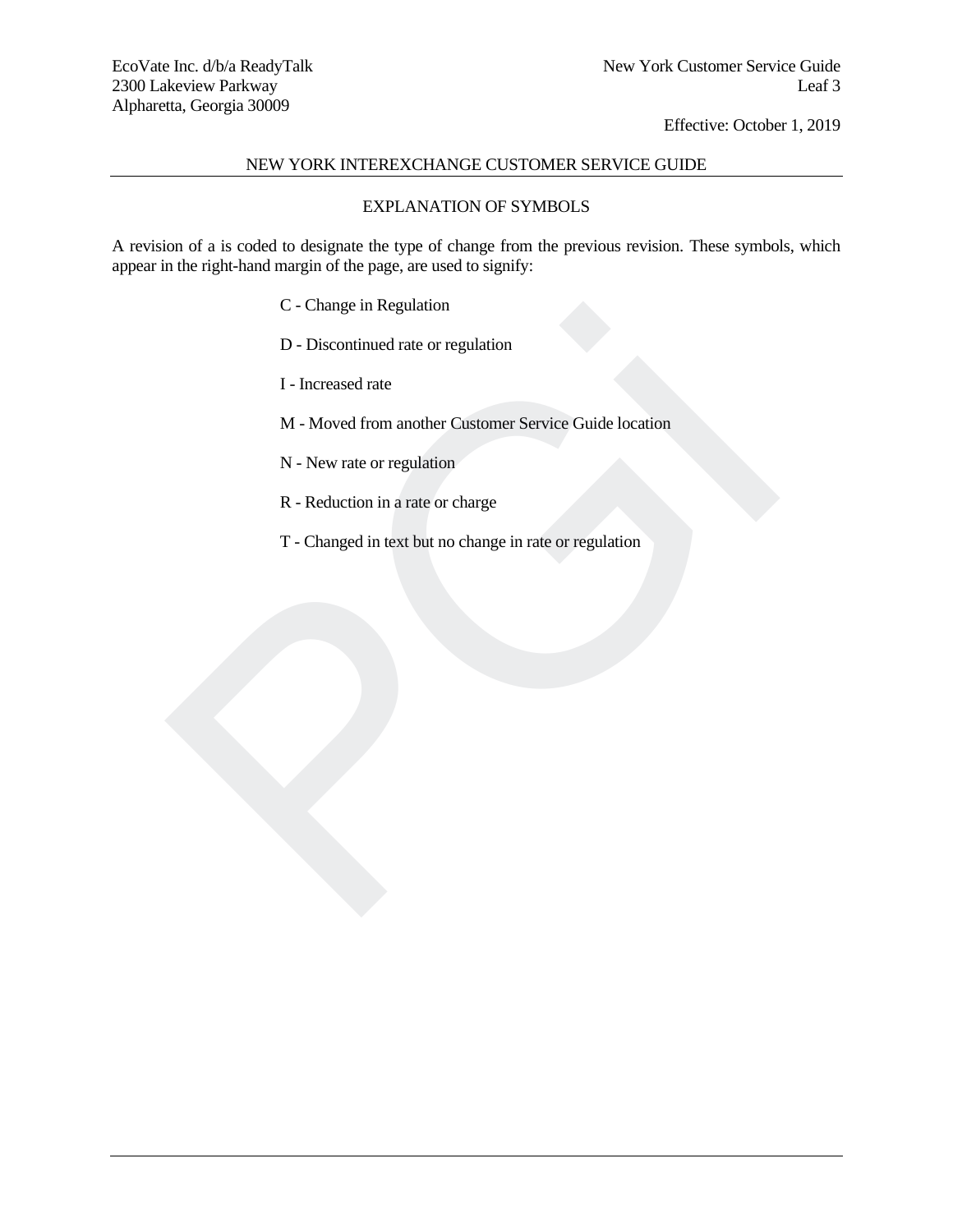# NEW YORK INTEREXCHANGE CUSTOMER SERVICE GUIDE

# EXPLANATION OF TERMS

AGENCY - For 911 or E911 service, the government agency(ies) designated as having responsibility for the control and staffing of the emergency report center.

AUTHORIZED USER - A person, corporation or other entity who is authorized by the Company's Customer to utilize service provided by the Company to the Customer. The Customer is responsible for all charges incurred by an Authorized User.

ATTENDANT - An operator of a PBX console or telephone switchboard.

AUTOMATIC NUMBER IDENTIFICATION ("ANI") - A system whereby the calling party's telephone number is identified and sent forward with the call record for routing and billing purposes. E911 Service makes use of this system. DRIZED USER - A person, corporation or other entity who is authorized by the Company's C<br>PRIZED USER - A person, corporation or other clusteriner. The Customer is responsible for al<br>Hydra DANT - An operator of a PBX conso

CALL INITIATION - The point in time when the exchange network facility are initially allocated for the establishment of a specific call.

CALL TERMINATION - The point in time when the exchange network facility allocated to a specific call is released for reuse by the network.

CARRIER or COMPANY - MASS Communication Inc., the issuer of this Customer Service Guide.

CENTRAL OFFICE - An operating office of the Company where connections are made between telephone exchange lines.

CENTRAL OFFICE LINE - A line providing direct or indirect access from a telephone or switchboard to a central office. Central office lines subject to PBX rate treatment are referred to as central office trunks.

CHANNEL - A point-to-point bi-directional path for digital transmission. A channel may be furnished in such a manner as the Company may elect, whether by wire, fiber optics, radio or a combination thereof and whether or not by means of single physical facility or route. One 1.544 Mbps Service is equivalent to 24 channels.

COMMISSION - New York Public Service Commission ("PSC")

COMPANY – Refers to EcoVate Inc. d/b/a ReadyTalk

CUSTOMER -The person, firm, corporation, or other entity which orders service pursuant to this Customer Service Guide and utilizes service provided under Customer Service Guide by the Company. A Customer is responsible for the payment of charges and for compliance with all terms of the Company's Customer Service Guide.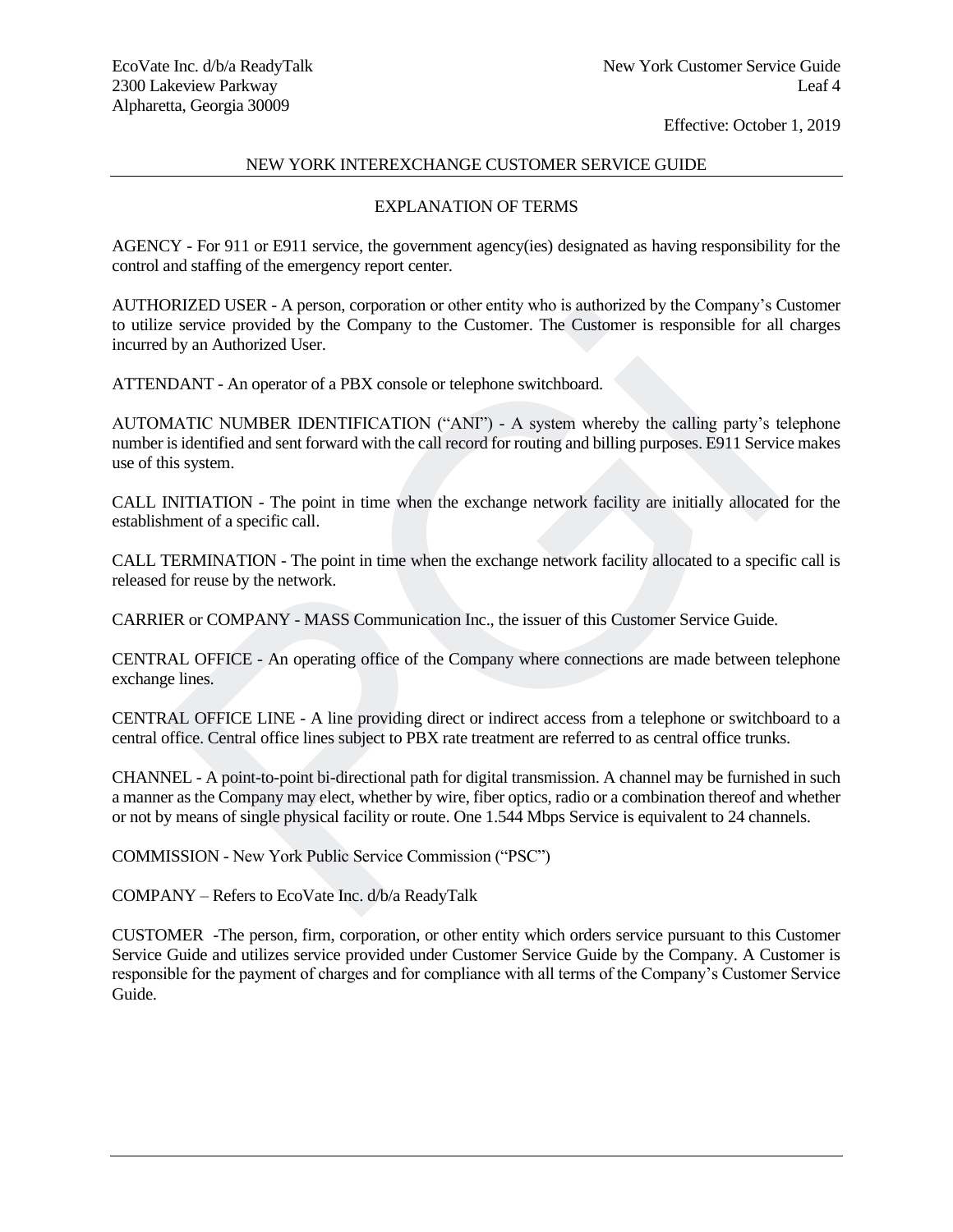## NEW YORK INTEREXCHANGE CUSTOMER SERVICE GUIDE

## EXPLANATION OF TERMS, (CONT'D.)

CUSTOMER PREMISES EQUIPMENT ("CPE") - Equipment provided by the Customer for use with the Company's services. CPE can include a station set, facsimile machine, key system, PBX, or other communication system.

DEFAULT ROUTING ("DR") - When an incoming E911 call cannot be selectively routed due to an ANI failure, garbled digits or other causes, such incoming calls are routed from the E911 Control Office to a default PSAP. Each incoming E911 facility group to the Control Office is assigned to a designated default PSAP.

DIAL PULSE ("DP") - The pulse type employed by a rotary dial station set.

DIRECT INWARD DIAL ("DID") - A service attribute that routes incoming calls directly to stations, bypassing a central answer point.

DUAL TONE MULTI-FREQUENCY ("DTMF") - The pulse type employed by tone dial station sets. (Touch tone)

E911 SERVICE AREA - The geographic area in which the government agency will respond to all E911 calls and dispatch appropriate emergency assistance.

E911 CUSTOMER - A governmental agency that is the Customer of record and is responsible for all negotiations, operations and payment of bills in connection with the provision of E911 service.

EXCHANGE - An area, consisting of one or more central office districts, within which a call between any two points is a local call.

EXCHANGE ACCESS LINE - A central office line furnished for direct or indirect access to the exchange system.

EXCHANGE SERVICE - The provision to the Customer of access to the exchange system for the purpose of sending and receiving calls. This access is achieved through the provision of a central office line (exchange access line) between the central office and the Customer's premises. JLT ROUTING ("DR") - When an incoming E911 call cannot be selectively routed due to<br>garbled digits or other causes, such incoming calls are routed from the E911 Control Office to<br>Each incoming E911 facility group to the Co

FINAL ACCOUNT - A Customer whose service has been disconnected who has outstanding charges still owed to the Company.

FLAT RATE SERVICE - The type of exchange service provided at a monthly rate with an unlimited number of calls within a specified primary calling area.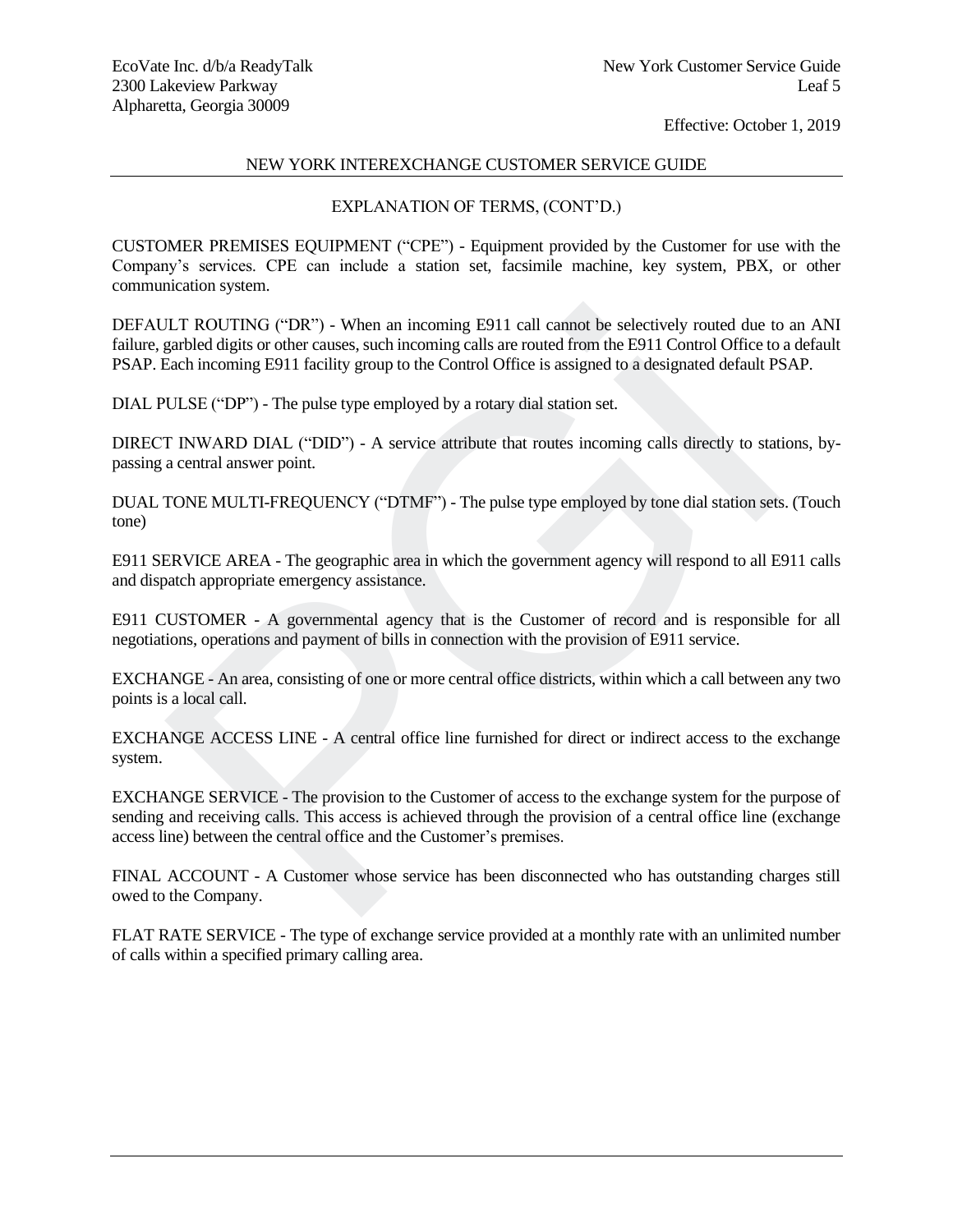## NEW YORK INTEREXCHANGE CUSTOMER SERVICE GUIDE

# EXPLANATION OF TERMS, (CONT'D.)

HANDICAPPED PERSON - A person who is legally blind, visually handicapped or physically handicapped, under the following definitions from the Federal Register (Vol. 35 #126 dated June 30, 1970).

Legally Blind - a person whose visual acuity is 20/200 or less in the better eye with correcting glasses, or whose widest diameter of visual field subtends an angular distance no greater than 20 degrees.

Visually Handicapped - a person whose visual disability, with correction and regardless of optical measurement with respect to legal blindness, are certified as unable to read normal printed material.

Physically Handicapped - a person who is certified by competent authority as unable to read or use ordinary printed materials as a result of physical limitation, or a person whose disabling condition causes difficulty with hand and finger coordination and use of a coin telephone.

The term "Handicapped Person", when used in connection with a person having a speech or hearing impairment which requires that they communicate over telephone facilities by means other than voice is defined below:

Hearing - a person with binaural hearing impairment of 60% or higher on the basis of the procedure developed by the American Academy of Otolaryngology (A.A.O.) as set forth in "Guide for Conservation of Hearing in Noise" 38-43, A.A.O., 1973; "guides to the Evaluation of Permanent Impairment" 103-107, American Medical Association, 1971.

Speech - a person with 65% or higher of impairment on the basis of the procedure recommended by the American Medical Association's Committee on Rating of Mental and Physical Impairment to evaluate speech impairment as to three categories: audibility, intelligibility and functional efficiency, as set forth in "Guides to the Evaluation of Permanent Impairment" 109-III, American Medical Association, 1971. Legally Bind - a person whose visual actury is 20/200 or less in the better eye wint correcting<br>cor whose widest diameter of visual field subtends an angular distance no greater than 20 deg<br>Visually Handicapped - a person

INTERFACE - That point on the premises of the Customer at which provision is made for connection of facilities provided by someone other than the Company to facilities provided by the Company.

INTERRUPTION - The inability to complete calls, either incoming or outgoing or both, due to Company facilities malfunction or human errors.

LATA - Local Access and Transport Area. The area within which the Company provides local and long distance ("intraLATA") service. For call to numbers outside the area ("interLATA") service is provided by long distance companies.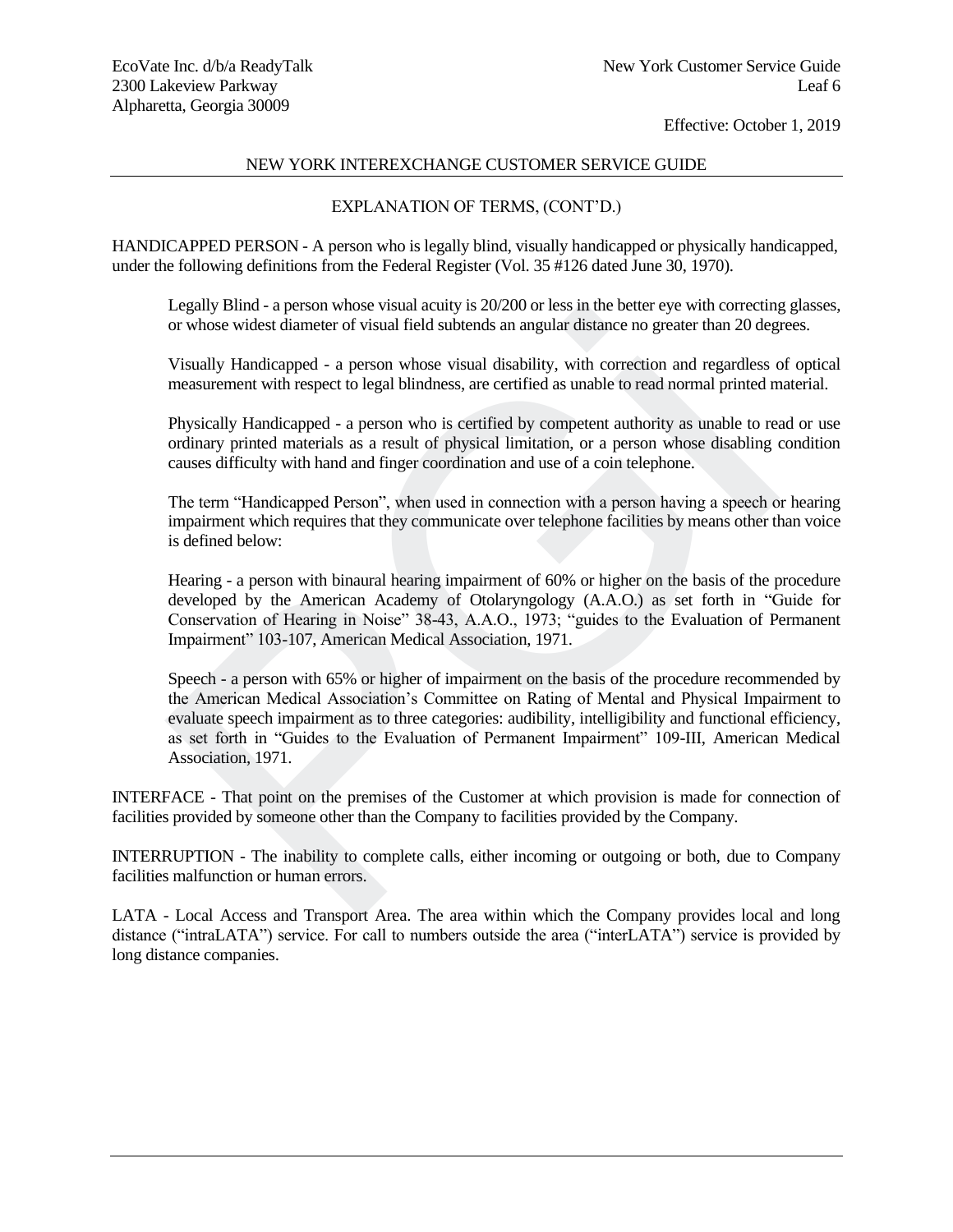# NEW YORK INTEREXCHANGE CUSTOMER SERVICE GUIDE

# EXPLANATION OF TERMS, (CONT'D.)

LINK - The physical facility from the network interface on an end-user's or carrier's premises to the point of interconnection on the main distribution frame of the Company's central office.

LOCAL CALL - A call which, if placed by a Customer over the facilities of the Company, is not rated as a toll call.

LOCAL CALLING AREA - The area, consisting of one or more central office districts, within which a Customer for exchange service may make telephone calls without a toll charge.

LOCAL SERVICE - Telephone exchange service within a local calling area.

LOOP START - Describes the signaling between the terminal equipment or PBX/key system interface and the Company's switch. It is the signal requesting service.

LOOPS - Segments of a line which extend from the serving central office to the originating and to the terminating point.

MESSAGE RATE SERVICE - A type of exchange service provided at a monthly rate with an additional charge for local calling based on the usage of the local network. One completed call is equal to one message.

MOVE - The disconnection of existing equipment at one location and reconnection of the same equipment at a new location in the same building or in a different building on the same premises.

PORT - A connection to the switching network with one or more voice grade communications channels, each with a unique network address (telephone number) dedicated to the Customer. A port connects a link to the public switched network. CALLING AREA - The area, consisting of one or more central office districts, within<br>
refore CALLING AREA - The area, consisting of one or more central office districts, within<br>
er for exchange service may make telephone ca

PRIVATE BRANCH EXCHANGE SERVICE ("PBX") - Service providing facilities for connecting central office trunks and tie lines to PBX stations, and for interconnecting PBX station lines by means of a switchboard or dial apparatus.

RATE CENTER - A geographic reference point with specific coordinates on a map used for determining mileage when calculating changes.

REFERRAL PERIOD - The time frame during which calls to a number which has been changed will be sent to a recording which will inform the caller of the new number.

SELECTIVE ROUTING ("SR") - A feature that routes an E911 call from a Central Office to the designated primary PSAP based upon the identified number of the calling party.

TOLL CALL - Any call extending beyond the local exchange of the originating caller, which is rated on a toll schedule by the Company.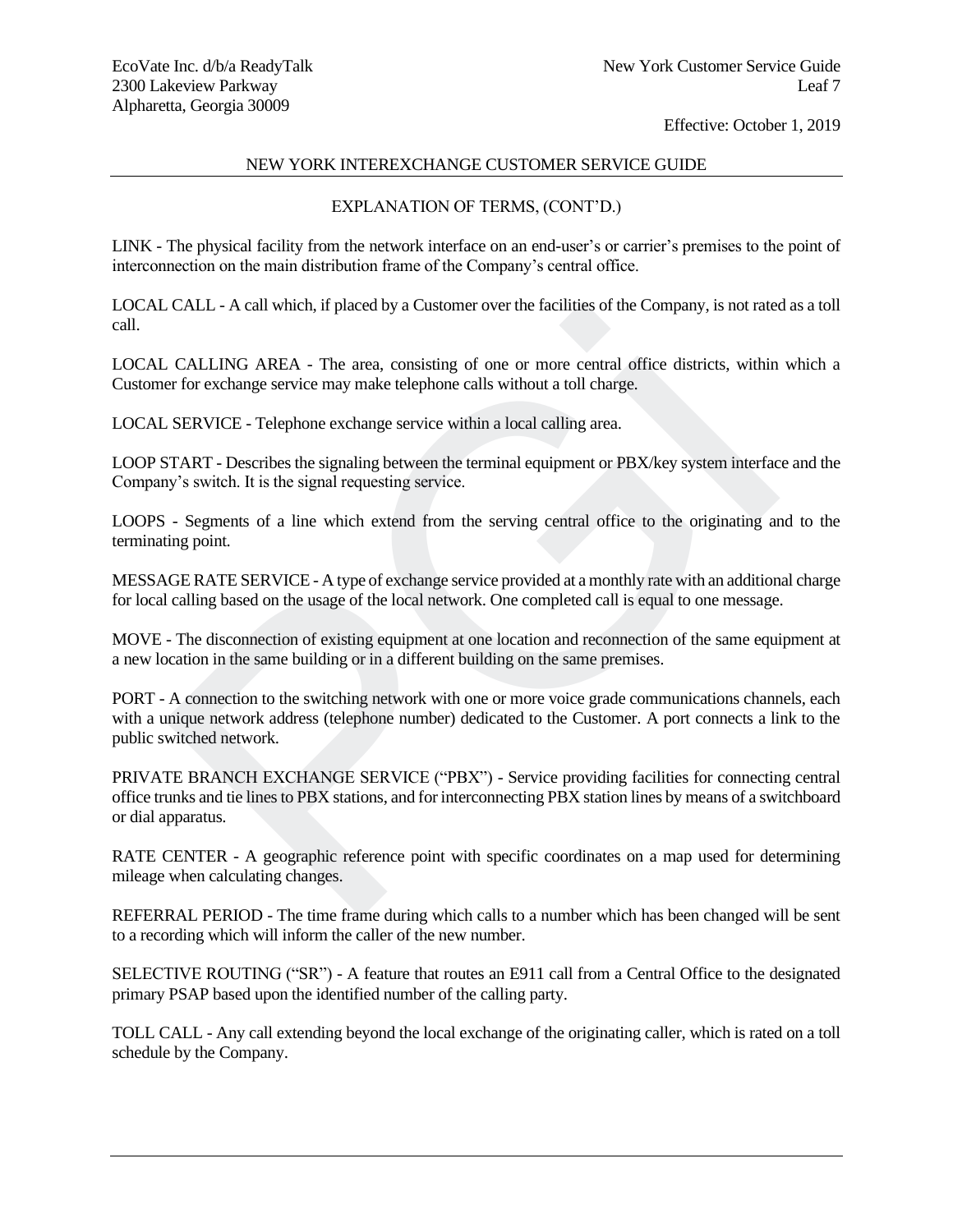## NEW YORK INTEREXCHANGE CUSTOMER SERVICE GUIDE

## SECTION 1 - APPLICATION OF CUSTOMER SERVICE GUIDE

#### 1.1 Application of Customer Service Guide

This Customer Service Guide sets forth the service offerings, rates, terms and conditions applicable to switched services provided by Company as follows:

The furnishing of intrastate end-user communications services to Customers within the State of New York.

1.1.1 Service Territory

The Company provides service within the state of New York.

1.1.2 Availability

Service is available where facilities permit. Only those services for which rates are provided are currently available.

1.1.3 Individual Case Basis (ICB) Arrangements

All services offered by the Company are offered on a contract basis to meet specialized requirements of the Customer. The terms of each contact shall be mutually agreed upon between the Customer and Company and may include discounts off of rates contained herein, waiver of recurring or nonrecurring charges, charges for specially designed and constructed services not contained in the Company's general service offerings, or other customized features. applicable to switched services provided by Company as follows:<br>
The furnishing of intrastate end-user communications services to Customers within<br>
of New York.<br>
1.1.1 Service Territory<br>
The Company provides service within

The terms of the contract may be based partially or completely on the term and volume commitment, type of originating or terminating access, mixture of services or other distinguishing features. Service shall be available to all similarly situated Customers for a fixed period of time following the initial offering for the first contact Customer as specified in each individual contract.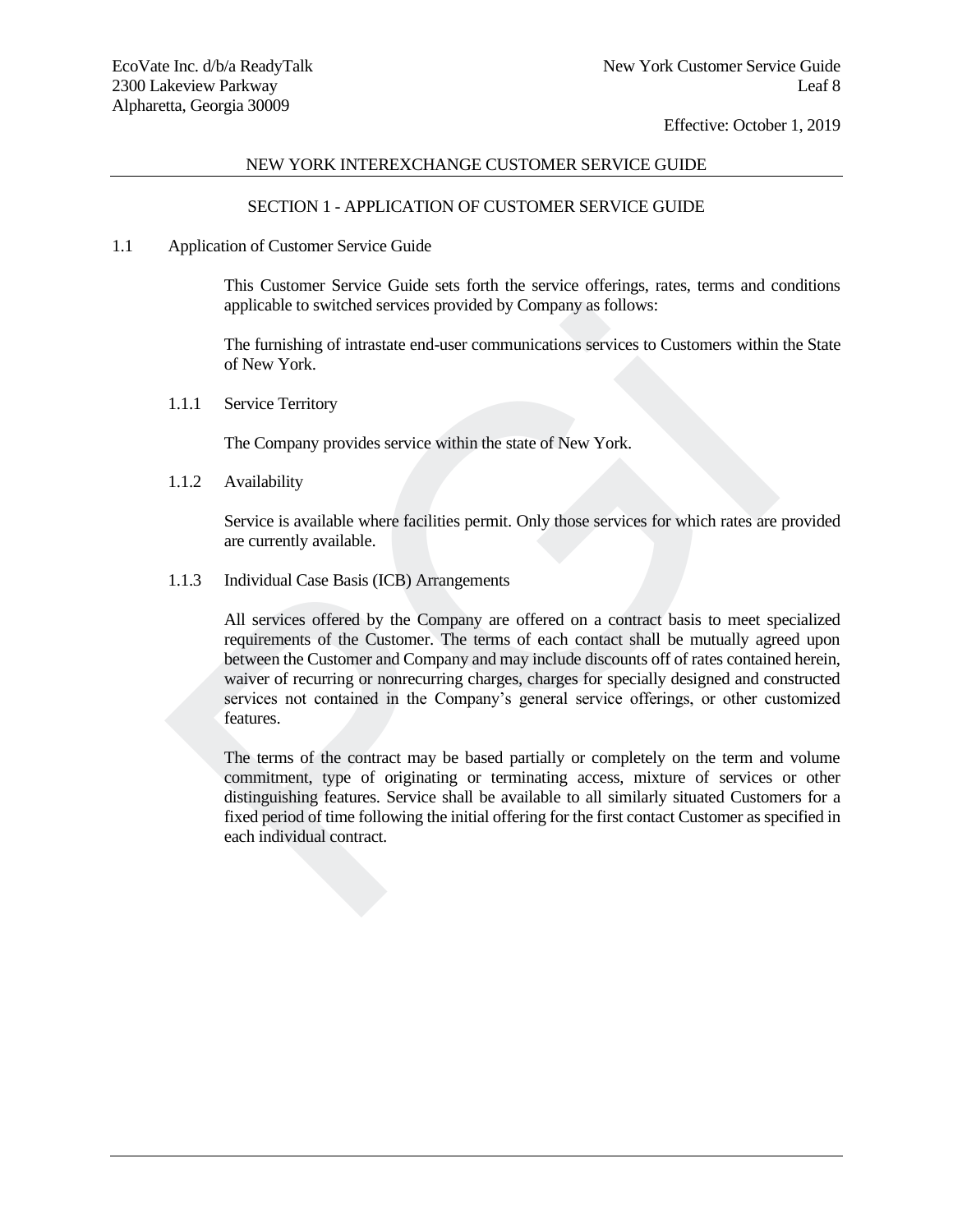## NEW YORK INTEREXCHANGE CUSTOMER SERVICE GUIDE

# SECTION 2 - GENERAL RULES AND REGULATIONS

## 2.1 Use of Facilities and Service

2.1.1 Obligation of the Company

In furnishing facilities and service, the Company does not undertake to transmit messages, but furnishes the use of its facilities to its Customers for communications. The Company undertakes to furnish communications service pursuant to the terms of this Customer Service Guide in connection with one-way and/or two-way information transmission between points within the State of New York.

- A. The Company reserves the right to limit or to allocate the use of existing facilities, or of additional facilities offered by the Company, when necessary because of lack of facilities, or due to some other cause beyond the Company's control.
- B. The furnishing of service under this Customer Service Guide is subject to the availability on a continuing basis of all the necessary facilities and is limited to the capacity of the Company's facilities as well as facilities the Company may obtain from other carriers to furnish service from time to time as required at the sole discretion of the Company.

The Company's obligation to furnish facilities and service is dependent upon its ability (a) to secure and retain, without unreasonable expense, suitable facilities and rights for the construction and maintenance of the necessary circuits and equipment; (b) to secure and retain, without unreasonable expense, suitable space for its plant and facilities in the building where service is or will be provided to the Customer; or (c) to secure reimbursement of all costs where the owner or operator of a building demands relocation or rearrangement of plant and facilities used in providing service therein. In furnishing facilities and service, the Company does not undertake to transmit mess<br>furnishes the use of its facilities to its Customers for communications. The the<br>dietakes to furnish communications service pursuant to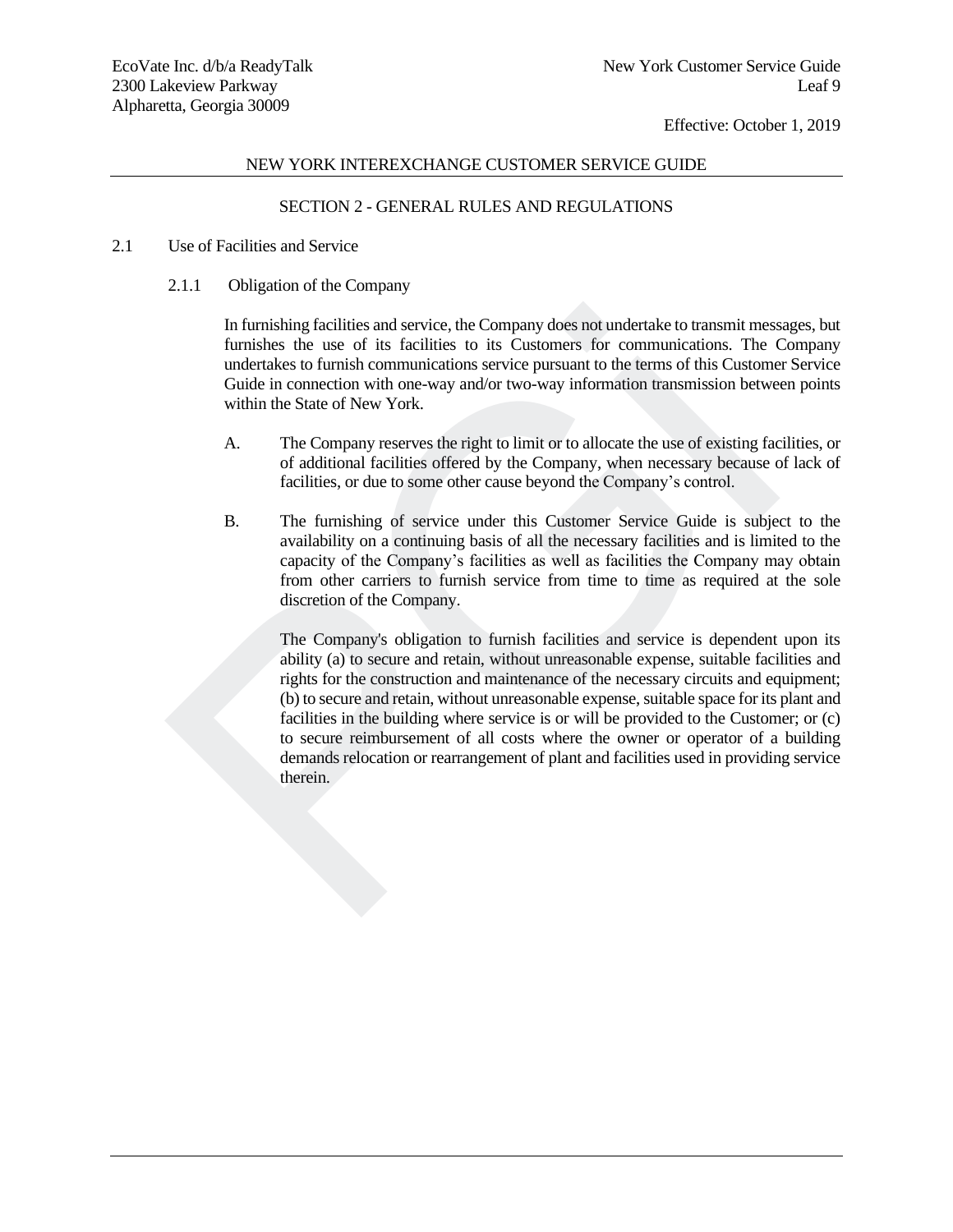# NEW YORK INTEREXCHANGE CUSTOMER SERVICE GUIDE

# SECTION 2 - GENERAL RULES AND REGULATIONS, (CONT'D.)

- 2.1 Use of Facilities and Service, (Cont'd.)
	- 2.1.1 Obligation of the Company, (Cont'd.)

The Company shall not be required to furnish, or continue to furnish, facilities or service where the circumstances are such that the proposed use of the facilities or service would tend to adversely affect the Company's plant, property or service. The Company shall not be required to furnish, or continue to furnish, facilities or service<br>the circumstances are such that the proposed use of the facilities or service would<br>adversely affect the Company splant, property

The Company reserves the right to refuse an application for service made by a present or former Customer who is indebted to the Company for service previously rendered to the Customer until the indebtedness is satisfied.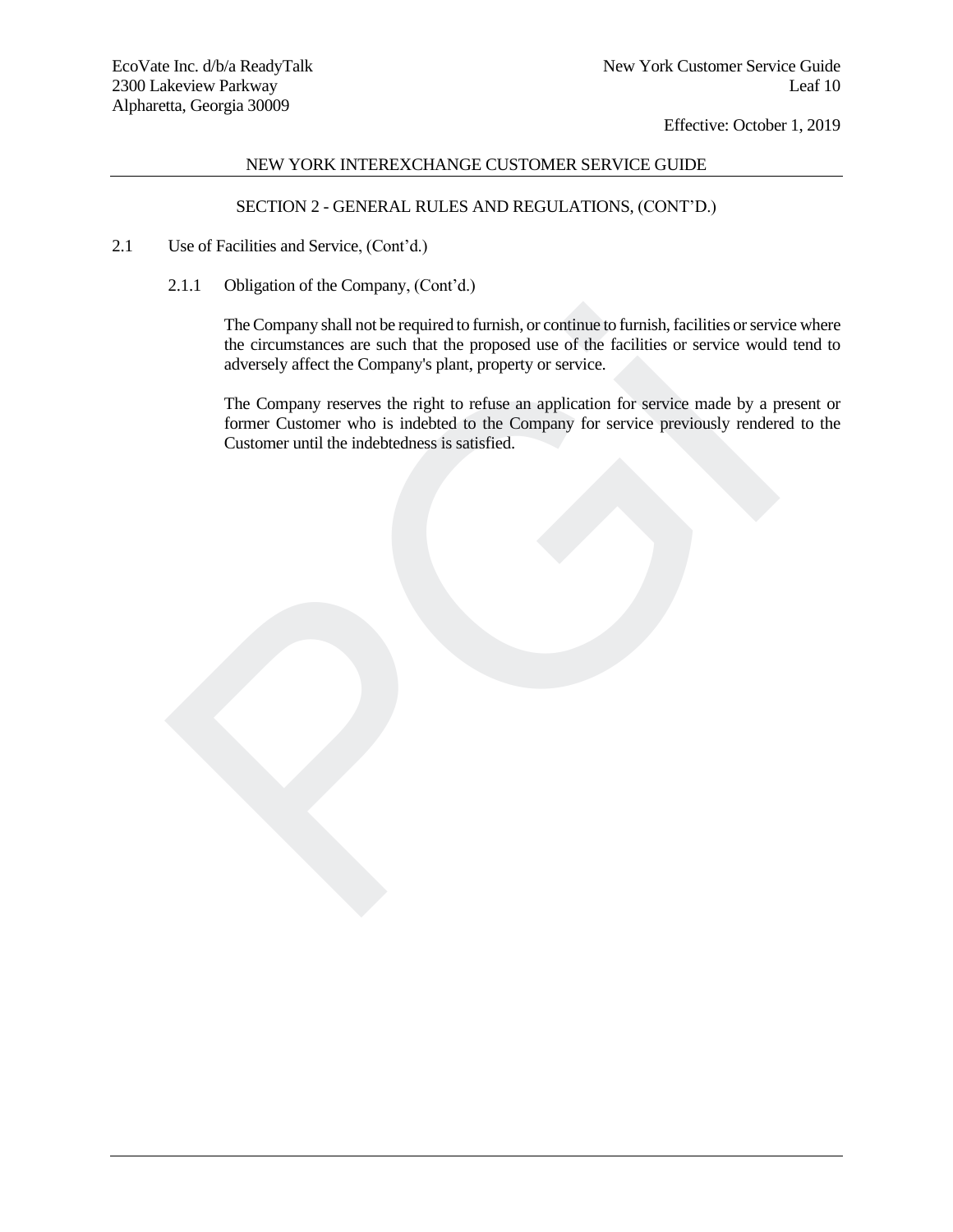# NEW YORK INTEREXCHANGE CUSTOMER SERVICE GUIDE

# SECTION 2 - GENERAL RULES AND REGULATIONS, (CONT'D.)

- 2.1 Use of Facilities and Service, (Cont'd.)
	- 2.1.2 Limitations on Liability
	- A. The liability of the Company for damages arising out of the furnishing of its services, including but not limited to mistakes, omissions, interruptions, delays, or errors, or other defects, representations, or use of these services or arising out of the failure to furnish the service, whether caused by acts or omission, shall be limited to the extension of allowances for interruption as set forth in this Customer Service Guide. The extension of such allowances for interruption shall be the sole remedy of the Customer and the sole liability of the Company. The Company will not be liable for any direct, indirect, incidental, special, consequential, exemplary or punitive damages to Customer as a result of any Company service, equipment or facilities, or the acts or omissions or negligence of the Company's employees or agents. A. The liability of the Company for damages arising out of the furnishing of its including but not limited to mistakes, omissions, interruptions, delays, or other effects, representations, or use of these services or arisi
		- B. The Company shall not be liable for any delay or failure of performance or equipment due to causes beyond its control, including but not limited to: acts of God, fire, flood, explosion or other catastrophes; any law, order, regulation, direction, action, or request of the United States Government, or of any other government, including state and local governments having or claiming jurisdiction over the Company, or of any department, agency, commission, bureau, corporation, or other instrumentality of any one or more of emergencies; insurrections; riots; wars; unavailability of rights-ofway or materials; or strikes, lock-outs, work stoppages, or other labor difficulties.
		- C. The Company shall not be liable for any act or omission of any entity furnishing to the Company or to the Company's Customers facilities or equipment used for or with the services the Company offers.

The Company assumes no responsibility for the availability or performance of any cable or satellite systems or related facilities under the control of other entities, or for other facilities provided by other entities used for service to the Customer, even if the Company has acted as the Customer's agent in arranging for such facilities or services. Such facilities are provided subject to such degree of protection or non-preemptibility as may be provided by the other entities.

D. The Company shall not be liable for any damages or losses due to the fault or negligence of the Customer or due to the failure or malfunction of Customer-provided equipment or facilities.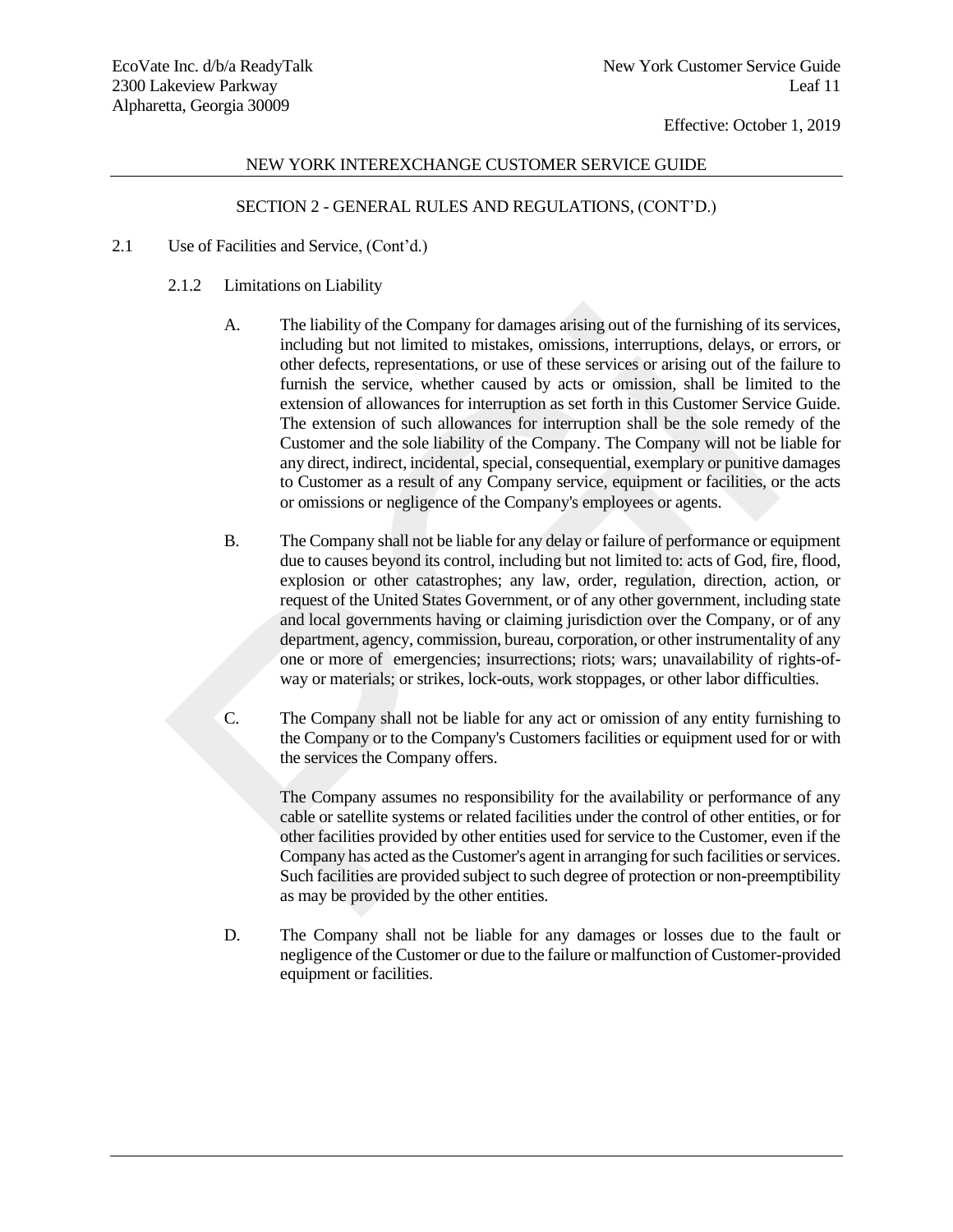# NEW YORK INTEREXCHANGE CUSTOMER SERVICE GUIDE

# SECTION 2 - GENERAL RULES AND REGULATIONS, (CONT'D.)

- 2.1 Use of Facilities and Service, (Cont'd.)
	- 2.1.2 Limitations on Liability, (Cont'd.)
		- E. The Company does not guarantee nor make any warranty with respect to installations it provides for use in an explosive atmosphere. The Company reserves the right to require each Customer to sign an agreement acknowledging acceptance of the provisions of this section and in Section 2.1.3.C. as a condition precedent to such installations.
		- F. The Company is not liable for any defacement of or damage to Customer premises resulting from the furnishing of services or equipment on such premises or the installation or removal thereof, unless such defacement or damage is caused by negligence or willful misconduct of the Company's agents or employees.
		- G. The Company is not liable for any claims for loss or damages involving:
			- 1. Breach in the privacy or security of communications transmitted over the Company's facilities;
	- 2. Injury to property or injury or death to persons, including claims for payments made under Worker's Compensation law or under any plan for employee disability or death benefits arising out of, or caused by, any act or omission of the Customer, or the construction, installation, maintenance, presence, use or removal of the Customer's facilities or equipment connected or to be connected to the Company's facilities; Factorial in the company does not guarantee nor make any warranty with respect to instruct the curre contract constant reachest company reserves that provisions of this section and in Section 2.1.3.C. as a condition prece
		- 3. Any representations made by Company employees that do not comport, or that are inconsistent, with the provisions of this Customer Service Guide;
		- 4. Any act or omission in connection with the provision of 911, E911 or similar services;
		- 5. Any noncompletion of calls due to network busy conditions.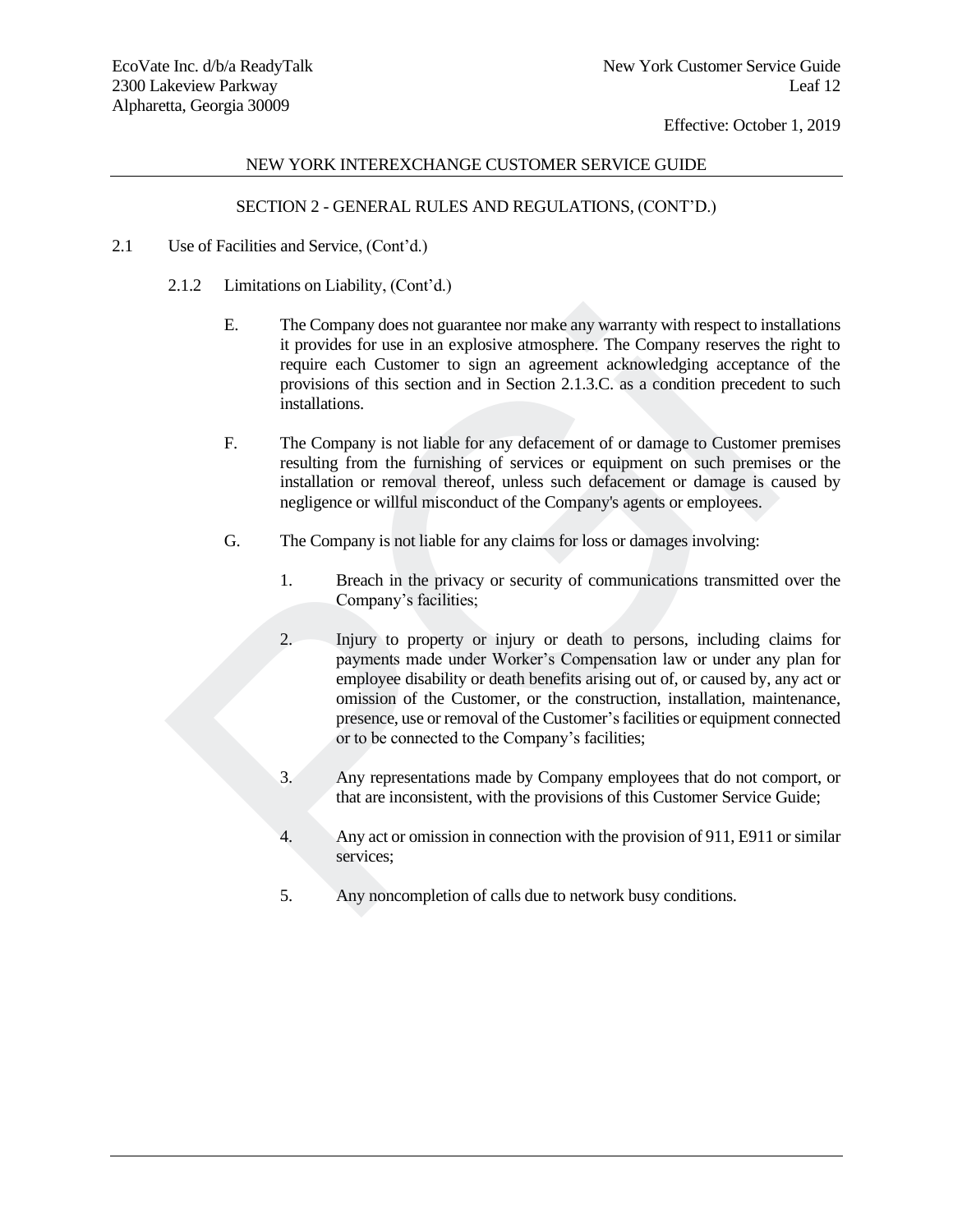# NEW YORK INTEREXCHANGE CUSTOMER SERVICE GUIDE

# SECTION 2 - GENERAL RULES AND REGULATIONS, (CONT'D.)

- 2.1 Use of Facilities and Service, (Cont'd.)
	- 2.1.2 Limitations on Liability, (Cont'd.)
		- H. The liability of the Company for errors in billing that result in overpayment by the Customer shall be limited to credit equal to the dollar amount erroneously billed or, in the event that payment has been made and service has been discontinued, to a refund of the amount erroneously billed.
	- I. Company's entire liability with respect to any service provided to Customer (including without limitation with respect to the installation, delay, provisions, termination, maintenance, repair, interruption, or restoration of any such service) shall not exceed an amount equal to the charge applicable for the period during which services were affected. No action or proceeding against the Company shall be commenced more than one year after the service is rendered. H. The liability of the Company for errors in billing that result in overpayme<br>
	Customer shall be limited to credit equal to the dollar amount erroneously<br>
	in the event that payment has been made and service has been disco
		- J. THE COMPANY MAKES NO WARRANTIES OR REPRESENTATIONS, EXPRESS OR IMPLIED EITHER IN FACT OR BY OPERATION OF LAW, STATUTORY OR OTHERWISE, INCLUDING WARRANTIES OF MERCHANTABILITY OR FITNESS FOR A PARTICULAR USE, EXCEPT THOSE EXPRESSLY SET FORTH HEREIN.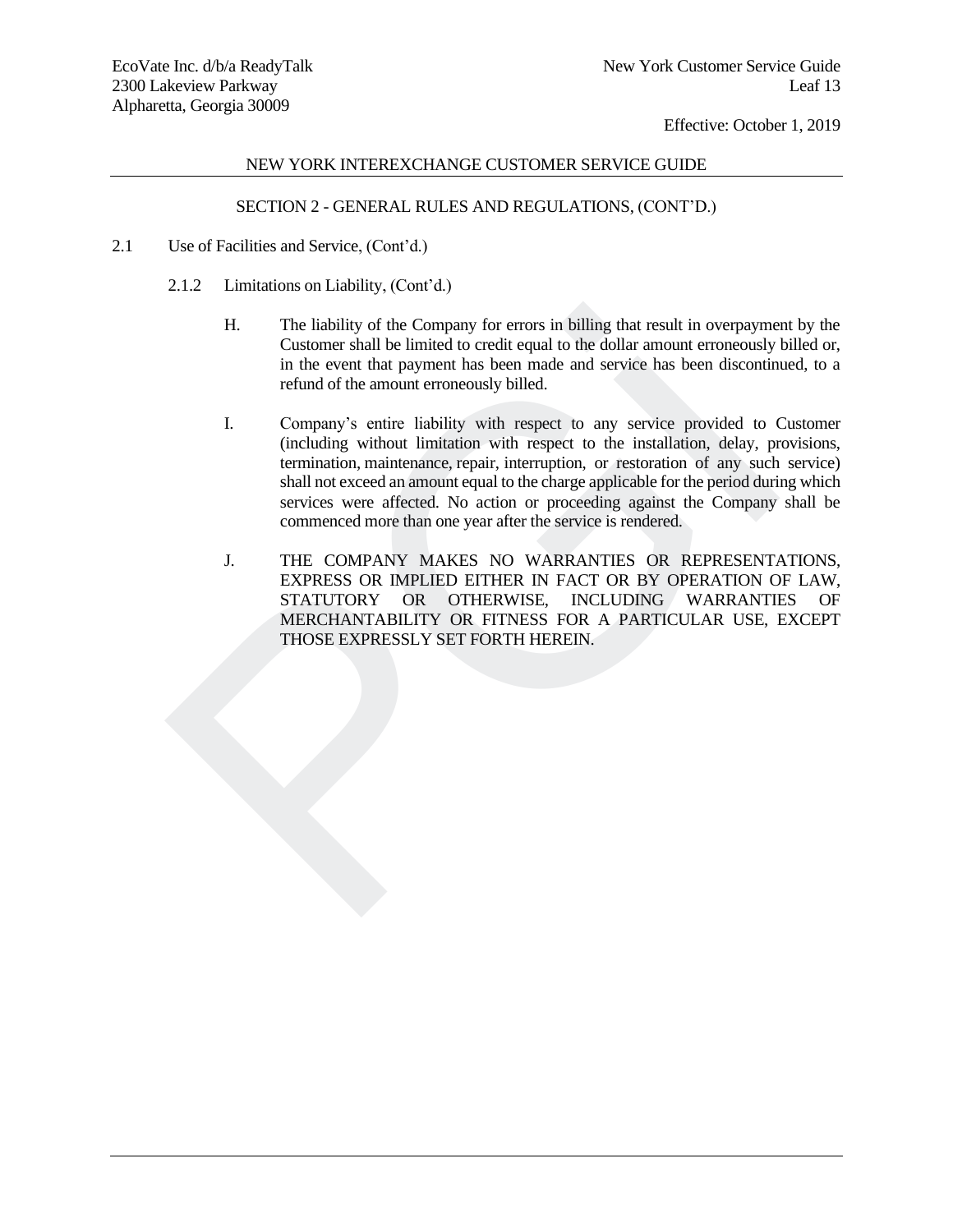# NEW YORK INTEREXCHANGE CUSTOMER SERVICE GUIDE

# SECTION 2 - GENERAL RULES AND REGULATIONS, (CONT'D.)

- 2.1 Use of Facilities and Service, (Cont'd.)
	- 2.1.3 Indemnification
		- A. The Company shall be indemnified, defended held harmless by the Customer against any claim, loss, or damage arising from Customer's use of services, involving claims for libel, slander, invasion of privacy, or infringement of copyright arising from the Customer's own communications.
	- B. The Company shall be indemnified, defended and held harmless by the Customer or end user from and against any and all claims, loss, demands, suits, expense, or other action or any liability whatsoever, including attorney fees, whether suffered, made, instituted, or asserted by the Customer or by any other party, for any personal injury to or death of any person or persons, and for any loss, damage or destruction of any property, including environmental contamination, whether owned by the Customer or by any other party, caused or claimed to have been caused directly or indirectly by the installation, operation, failure to operate, maintenance, presence, condition, location, use or removal of any Company or Customer equipment or facilities or service provided by the Company. A. The Company shall be indemnified, defended held harmless by the Custom<br>any claim, loss, or damage arising from Customer's use of services, involvir<br>for libel, slander, invasion of privacy, or infringement of copyright a
		- C. Explosive Atmosphere

The Company does not guarantee nor make any warranty with respect to installations provided by it for use in an explosive atmosphere. The Company shall be indemnified, defended and held harmless by the Customer from and against any and all claims, loss, demands, suits, or other action, or any liability whatsoever, including attorney fees, whether suffered, made, instituted or asserted by the Customer or by any other party, for any personal injury to or death of any person or persons, and for any loss, damage or destruction of any property, including environmental contamination, whether owned by the Customer or by any other party, caused or claimed to have been caused directly or indirectly by the installation, operation, failure to operate, maintenance, presence, condition, location, use or removal of any equipment or facilities or the service.

D. Any claim of whatever nature against the Company shall be deemed conclusively to have been waived unless presented in writing to the Company within thirty (30) days after the date of the occurrence that gave rise to the claim.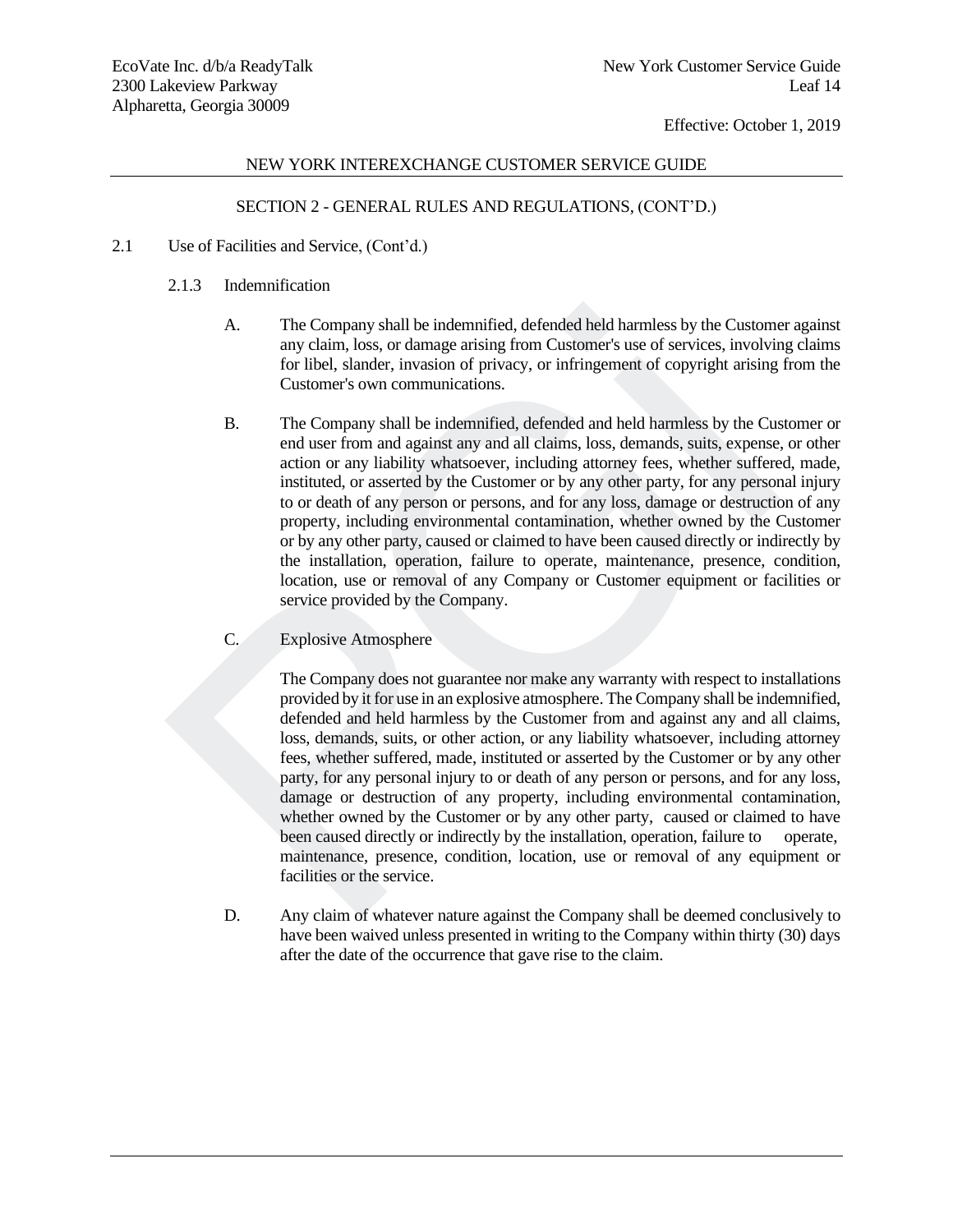# NEW YORK INTEREXCHANGE CUSTOMER SERVICE GUIDE

# SECTION 2 - GENERAL RULES AND REGULATIONS, (CONT'D.)

- 2.1 Use of Facilities and Service, (Cont'd.)
	- 2.1.4 Use of Service

Any service provided under this Customer Service Guide may be resold to or shared (jointly used) with other persons at the Customer's option. The Customer remains solely responsible for all use of service ordered by it or billed to its telephone number(s) pursuant to this Customer Service Guide, for determining who is authorized to use its service, and for promptly notifying the Company of any unauthorized use. The Customer may advise its Customers that a portion of its service is provided by the Company, but the Customer shall not represent that the Company jointly participates with the Customer in the provision of the service.

2.1.5 Use and Ownership of Equipment

The Company's equipment, apparatus, channels and lines shall be carefully used. Equipment furnished by the Company shall remain its property and shall be returned to the Company whenever requested, within a reasonable period following the request, in good condition, reasonable wear and tear accepted. The Customer is required to reimburse the Company for any loss of, or damage to, the facilities or equipment on the Customer's premises, including loss or damage caused by agents, employees or independent contractors of the Customer through any negligence. Any service provided under this Customer Service Guide may be resold to or share used) with other persons at the Customer, Sopion. The Customer remains solely reford luse of service ordered by it or bilded to its telephone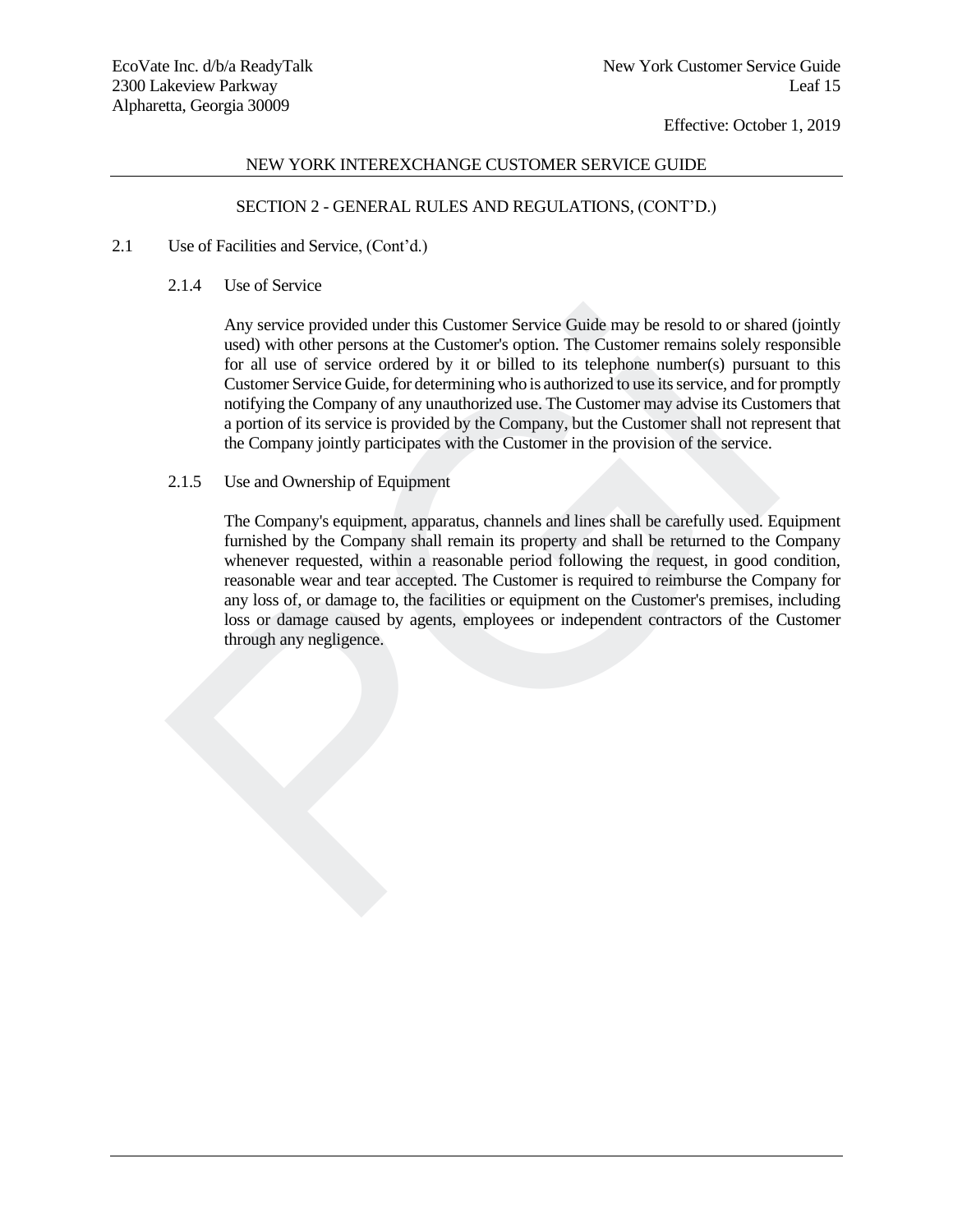## NEW YORK INTEREXCHANGE CUSTOMER SERVICE GUIDE

# SECTION 2 - GENERAL RULES AND REGULATIONS, (CONT'D.)

- 2.1 Use of Facilities and Service, (Cont'd.)
	- 2.1.6 Directory Errors

In the absence of gross negligence or willful misconduct and except for the allowances stated below, no liability for damages arising from errors or mistakes in or omissions of directory listings, or errors or mistakes in or omissions of listings obtainable from the directory assistance operator, including errors in the reporting thereof, shall attach to the Company.

An allowance for errors or mistakes in or omissions of published directory listings or for errors or mistakes in or omissions of listings obtainable from the directory assistance operator shall be given as follows:

- A. Free Listings: For free or no-charge published directory listings, credit shall be given at the rate of two times the monthly rate for an additional or charge listing for each individual, auxiliary or party line, PBX trunk or Centrex attendant loop affected, for the life of the directory or the charge period during which the error, mistake or omission occurs.
- B. Charge Listings: For additional or charge published directory listings, credit shall be given at the monthly rate for each such listing for the life of the directory or the charge period during which the error, mistake or omission occurs.
- C. Operator records: For free or charge listings obtainable from records used by the directory assistance operator, upon notification to the Company of the error, mistake or omission in such records by the Customer, the Company shall be allowed a period of three business days to make a correction. If the correction is not made in that time, credit shall be given at the rate of 2/30ths of the basic monthly rate for the line or lines in question for each day thereafter that the records remain uncorrected. (Where Centrex attendant loops are involved, credit shall be given at the rate of 2/30ths of the basic monthly rate for PBX trunks.) In the absence of gross negligence or will<br>ful misconduct and except for the allowance below, no liability for damages arising from errors or mistakes<br>in or omissions of listings or errors or mistakes in or comissions of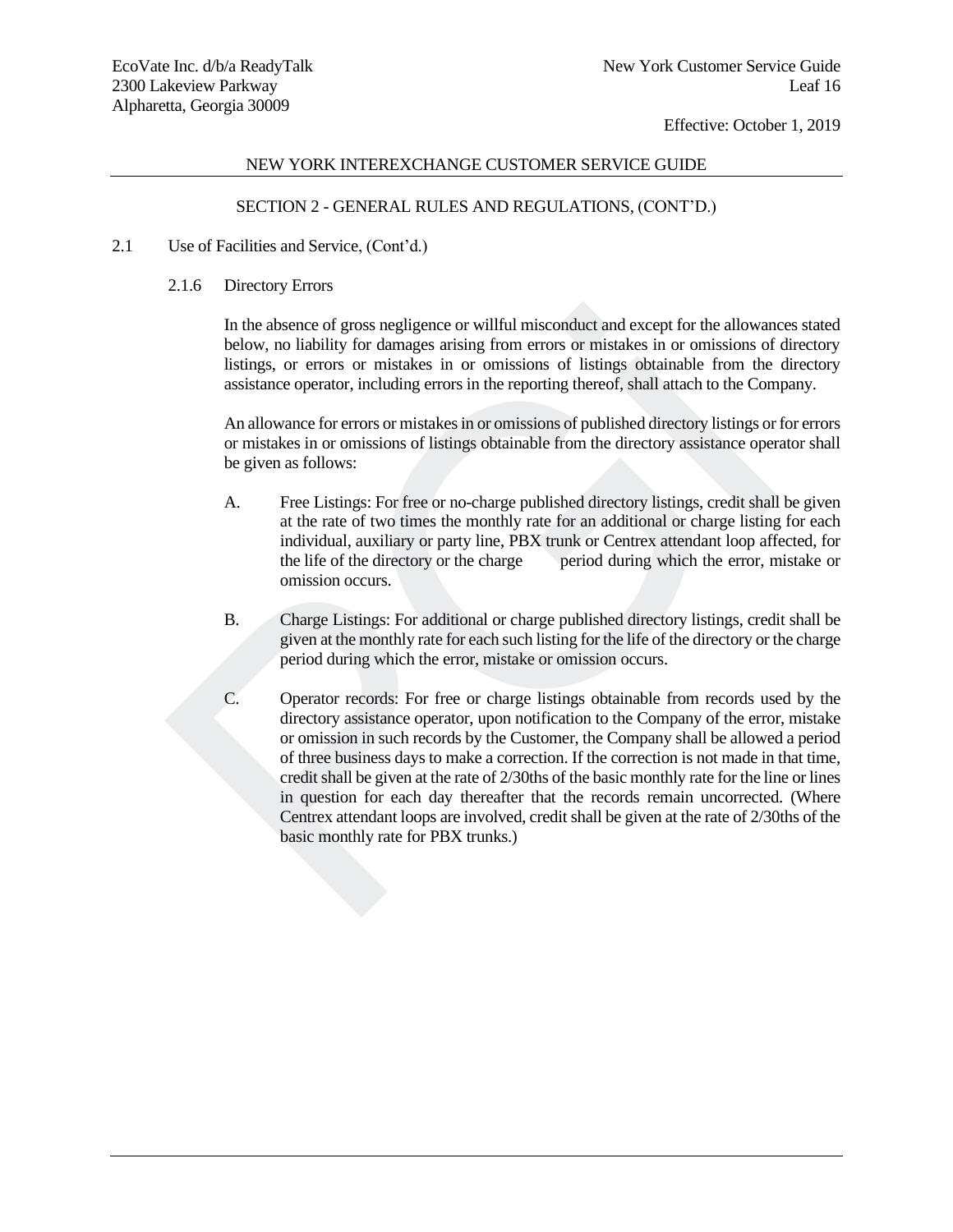## NEW YORK INTEREXCHANGE CUSTOMER SERVICE GUIDE

# SECTION 2 - GENERAL RULES AND REGULATIONS, (CONT'D.)

- 2.1 Use Of Facilities and Service, (Cont'd.)
	- 2.1.6 Directory Errors, (Cont'd.)
		- D. Credit limitation: The total amount of the credit provided for the preceding paragraphs A, B, and C shall not exceed, on a monthly basis, the total of the charges for each charge listing plus the basic monthly rate, as specified in paragraph C, for the line or lines in question.
	- E. Definitions: As used in Paragraphs A, B, C, and D above, the terms "error," "mistake" or "omission" shall refer to a discrepancy in the directory listing or directory assistance records which the Company has failed to correct and where the error affects the ability to locate a particular Customer's correct telephone number. The terms shall refer to addresses only to the extent that an error, mistake or omission of an address places the Customer on an incorrect street or in an incorrect community. D. Credit limitation: The total amount of the credit provided for the preceding p<br>
	A, B, and C shall not exceed, on a monthly basis, the total of the charges<br>
	charge listing plus the basic monthly rate, as specified in pa
		- F. Notice: Such allowances or credits as specified in Paragraphs A, B, and C above, shall be given upon notice to the Company by the Customer that such error, mistake or omission has occurred; provided, however, that when it is administratively feasible for the Company to have knowledge of such error, mistake or omission, the Company shall give credit without the requirement of notification by the Customers.
	- 2.1.7 Blocking of Service

The Company's facilities cannot be used to originate calls to other telephone company's facilities.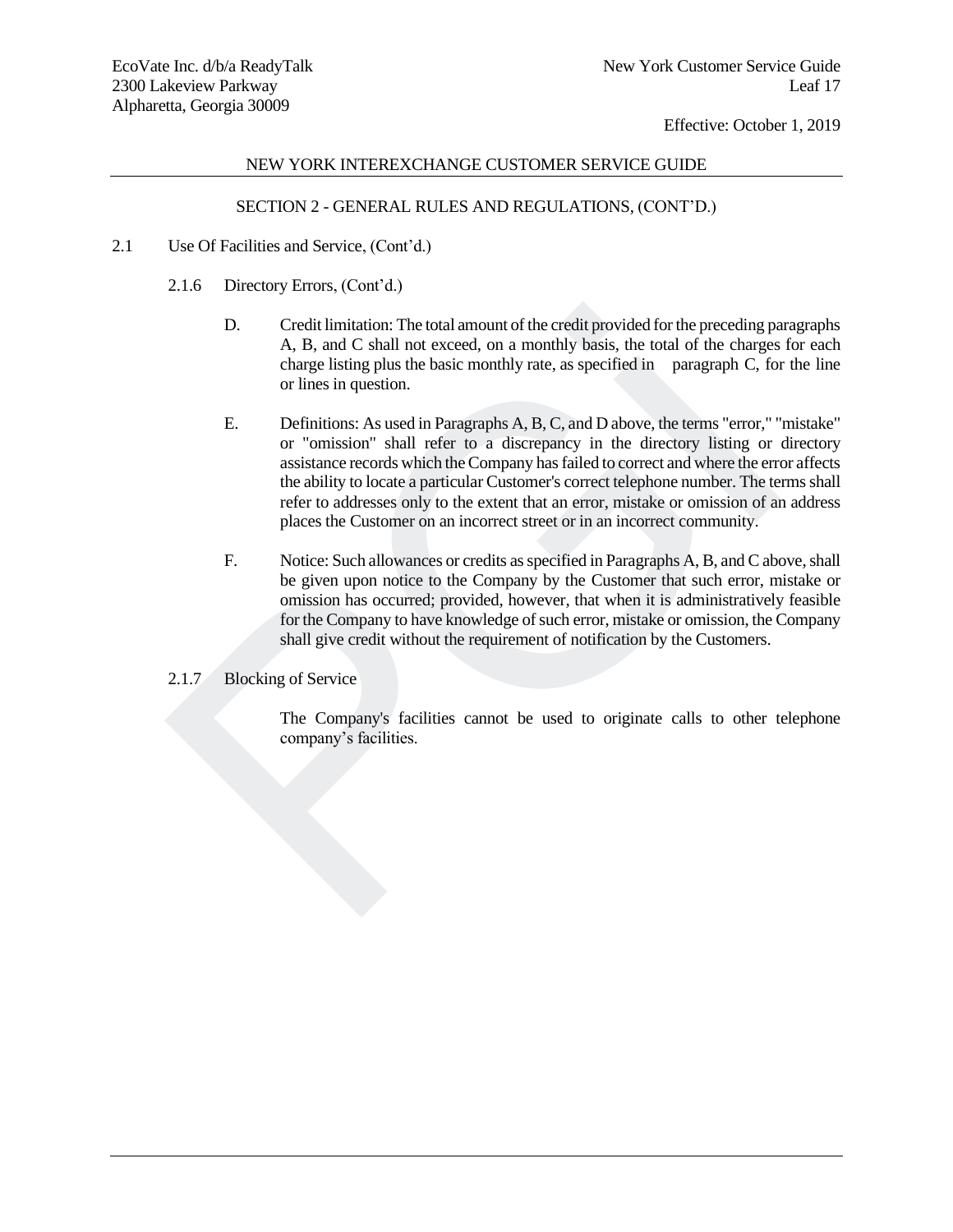# NEW YORK INTEREXCHANGE CUSTOMER SERVICE GUIDE

# SECTION 2 - GENERAL RULES AND REGULATIONS, (CONT'D.)

## 2.2 Minimum Period Of Service

The minimum period of service is one month except as otherwise provided in this Customer Service Guide. The Customer must pay the regular rate for the service they subscribe to for the minimum period of service. If a Customer disconnects service before the end of the minimum service period, that Customer is responsible for paying the regular rates for the remainder of the minimum service period. When the service is moved within the same building, to another building on the same premises, or to a different premises entirely, the period of service at each location is accumulated to calculate whether the Customer has met the minimum period of service obligation. Guide. In Eustomer must pay the regular rate for the service first content of the real of the minimum service of the real of service. If a Customer disconnects service before the end of the minimum service that Customer i

If service is terminated before the end of the minimum period of service as a result of condemnation of property, damage to property requiring the premises to be abandoned, or by the death of the Customer, the Customer is not obligated to pay for service for the remainder of the minimum period.

If service is switched over to a new Customer at the same premises after the first month's service, the minimum period of service requirements are assigned to the new Customer if the new Customer agrees in writing to accept them. For facilities not taken over by the new Customer, the original Customer is responsible for the remaining payment for the minimum service period in accordance with the terms under which the service was originally furnished.

The Company may offer services which require a minimum use guarantee ("MUG") wherein the Customer agrees, in writing, to pay the minimum amount per period agreed to upon commencement of service. A Customer which falls below their MUG will be billed for the minimum amount due per period pursuant to the MUG agreement.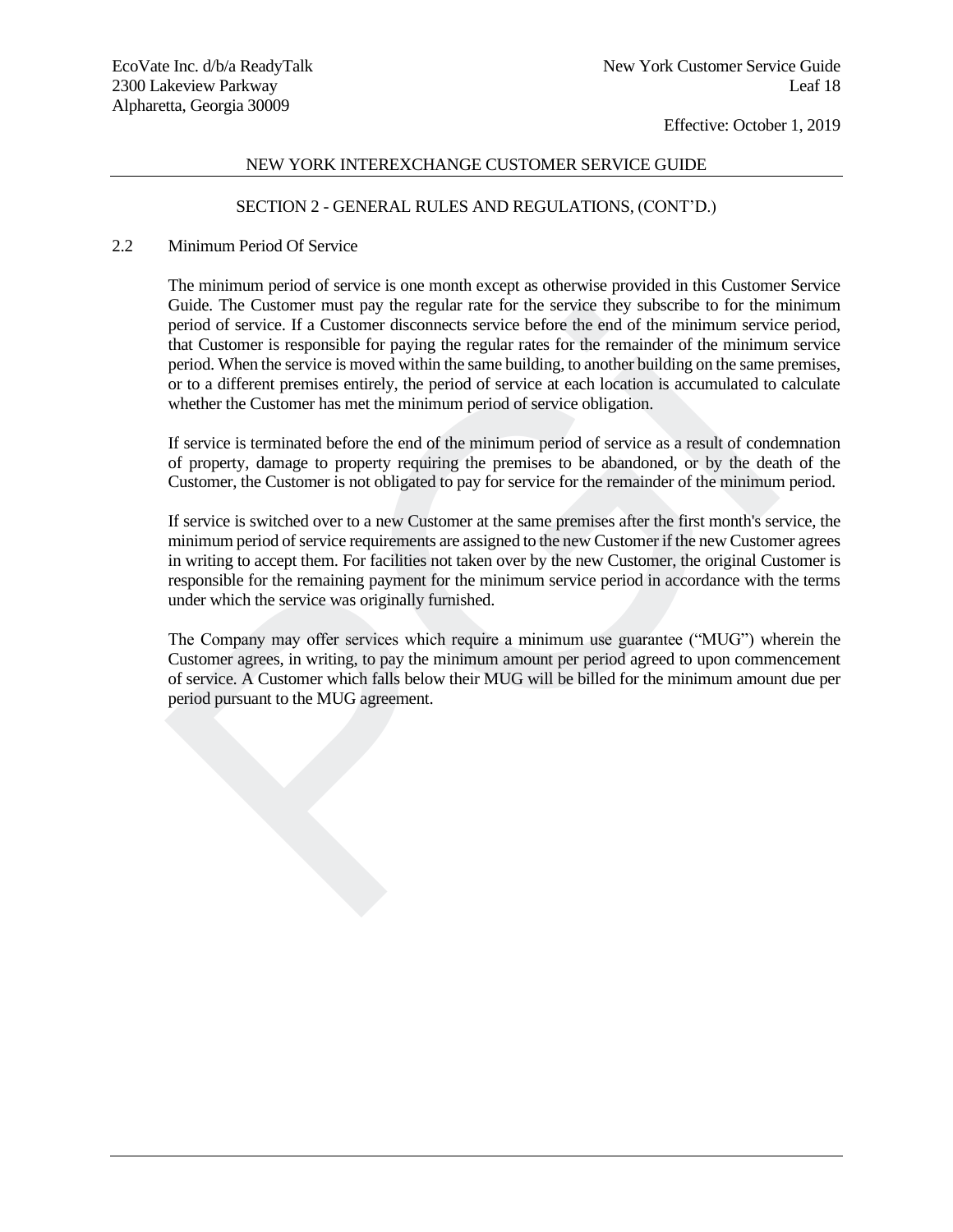## NEW YORK INTEREXCHANGE CUSTOMER SERVICE GUIDE

## SECTION 2 - GENERAL RULES AND REGULATIONS, (CONT'D.)

## 2.2 Minimum Period of Service, (Cont'd.)

Should the Customer choose to terminate their contract prior to expiration of the term agreed to in the MUG agreement, the Customer will be liable for the minimum usage requirements contained in the contract multiplied by the number of months remaining in the term, unless Customer converts to another Company service with equal or greater term and minimum usage commitment. If no termination of Customer's contract, Customer will be liable for their monthly average usage (calculated over the last three full months immediately preceding the date of termination) multiplied by the number of months remaining in the term. MUG agreement, the Customer will be latele to the muminum usage requirements contact multiplied by the number of months remaining in the term, unless Customer conduction of Customer's contact and minimum is more another Co

The initial contract period for service under this section is one month. Subsequent contract periods shall be for additional one-month periods unless otherwise specified.

## 2.2.1 Termination Liability Charge

When a Customer terminates business network switched or dedicated services, to include private branch exchange trunk service and PRI T-1 or comparable services, in whole or in part, before the expiration of the contract period, the Customer shall pay to the Company an early termination liability charge for each disconnected service(s) or feature(s) equal to the applicable monthly rate for the MASS service(s) or feature(s) multiplied by the number of months remaining in the contract term.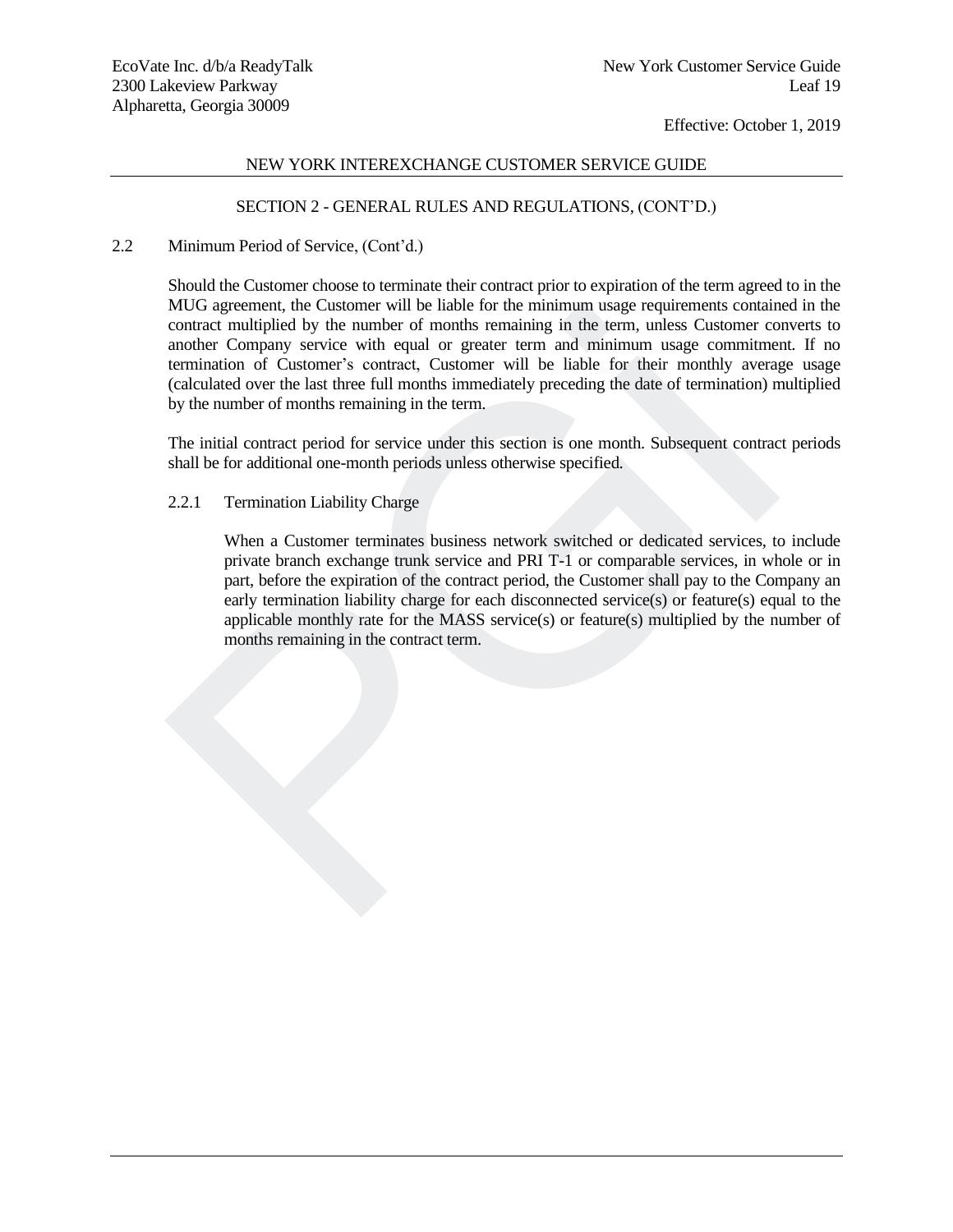## NEW YORK INTEREXCHANGE CUSTOMER SERVICE GUIDE

# SECTION 2 - GENERAL RULES AND REGULATIONS, (CONT'D.)

- 2.3 Payment for Service Rendered
	- 2.3.1 Responsibility for All Charges

Any applicant for facilities or service may be required to sign an application form requesting the Company to furnish the facilities or service in accordance with the rates, charges, rules and regulations from time to time in force and effect. The Customer is responsible for all local and toll calls originating from the Customer's premises and for all calls charged to the Customer's line where any person answering the Customer's line agrees to accept such charge.

#### 2.3.2 Deposits

- A. Subject to any special provisions as set forth in this Customer Service Guide, any applicant or Customer whose financial responsibility is not established to the satisfaction of the Company may be required to deposit a sum up to an amount equal to the total of the estimated local service and intraLATA toll charges for up to two months for the facilities and service. If the minimum period of service for the requested facilities and service is more than one month, as specified in this Customer Service Guide, the Customer may also be required to deposit a sum up to an amount equal to the total charges for service for the minimum service period less any connection charge paid by the Customer. Any applicant for facilities or service may be required to sign an application form represent to facilities or service in accordance with the rates, charged and equalitions from time to time in force and effect. The Custom
	- B. The fact that a deposit has been made shall in no way relieve the Customer from complying with the Customer Service Guide regulations for the prompt payment of bills on presentation. Each applicant from whom a deposit is collected will be given a certificate of deposit and circular containing the terms and conditions applicable to deposits, in accordance with the Rules and Regulations of the Commission pertaining to Customer deposits.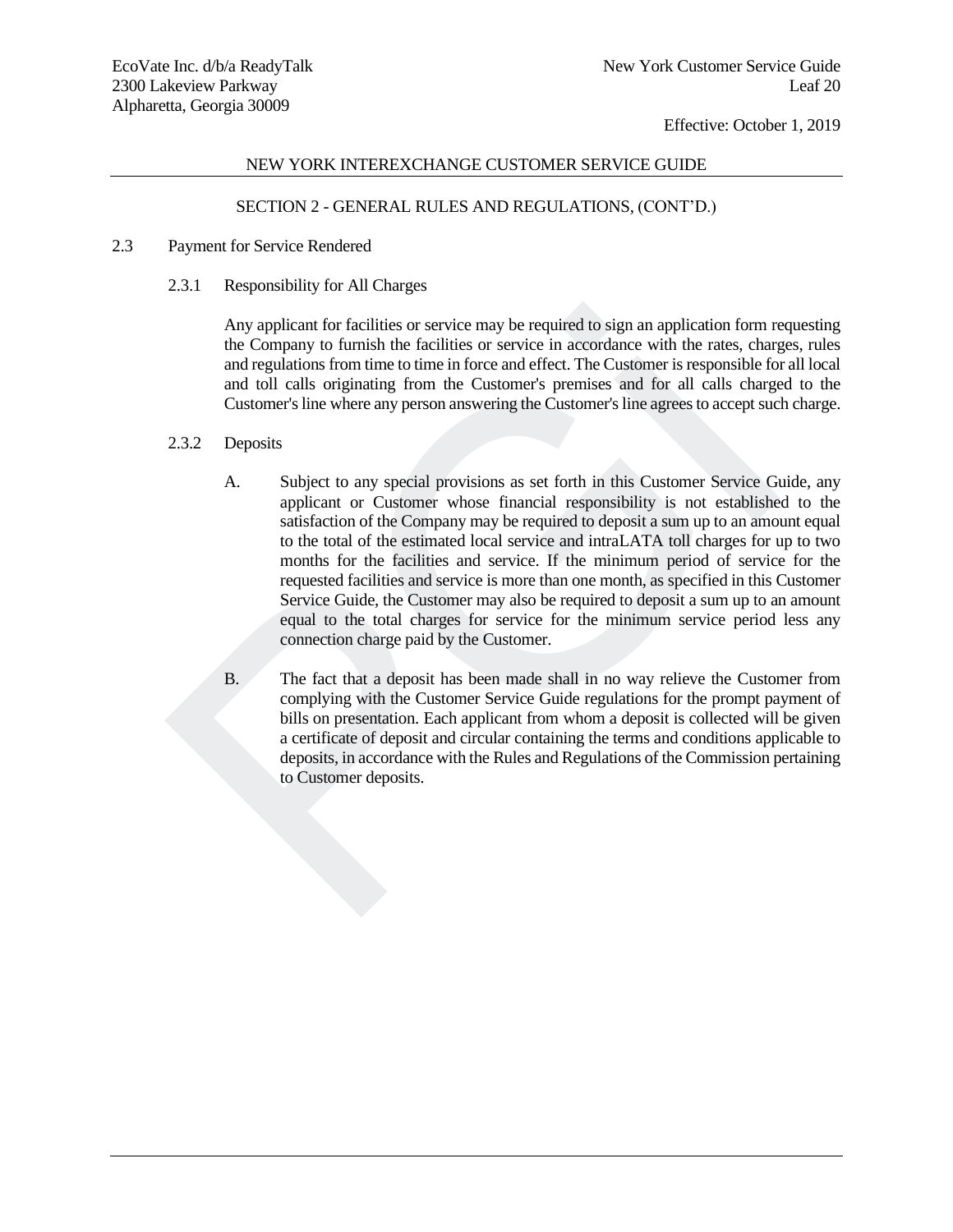# NEW YORK INTEREXCHANGE CUSTOMER SERVICE GUIDE

# SECTION 2 - GENERAL RULES AND REGULATIONS, (CONT'D.)

- 2.3 Payment for Service Rendered, (Cont'd.)
	- 2.3.2 Deposits, (Cont'd.)
		- C. Interest on Deposits

Simple interest at the rate specified by the Commission shall be credited or paid to the Customer while the Company holds the deposit.

D. Inadequate Deposit

If the amount of a deposit is proven to be less than required to meet the requirements specified above, the Customer shall be required to pay an additional deposit upon request.

E. Return of Deposit

When a deposit is to be returned, the Customer may request that the full amount of the deposit be issued by check. If the Customer requests that the full amount be credited to amounts owed the Company, the Company will process the transaction on the billing date and apply the deposit to any amount currently owed to the Company, and return any remaining amount of the deposit to the Customer by check. See also Section 2.9.3 C. Interest on Deposits<br>
Simple interest at the rate specified by the Commission shall be credited the Customer while the Company holds the deposit.<br>
D. Inadequate Deposit<br>
If the amount of a deposit is proven to be less t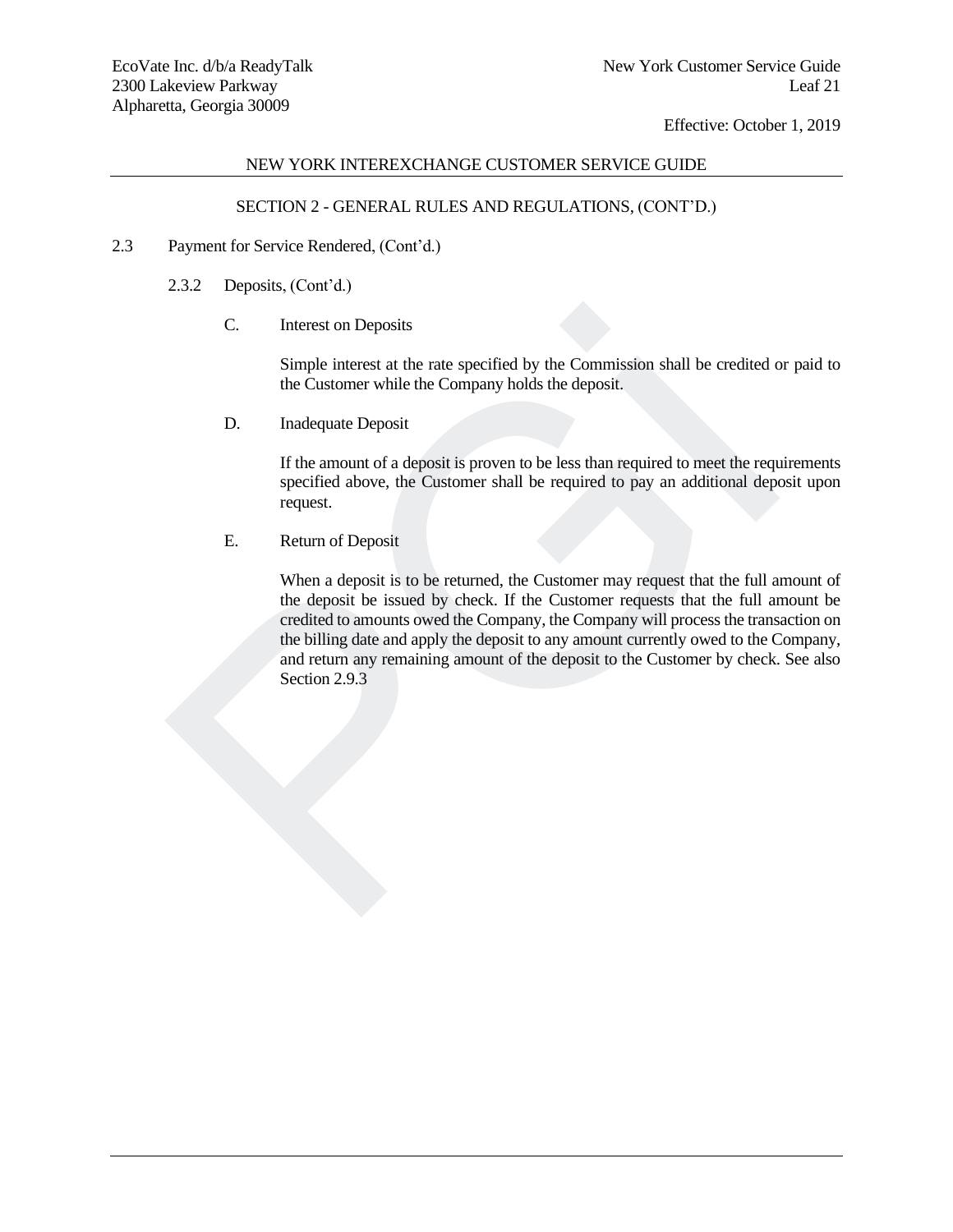## NEW YORK INTEREXCHANGE CUSTOMER SERVICE GUIDE

# SECTION 2 - GENERAL RULES AND REGULATIONS, (CONT'D.)

## 2.3 Payment for Service Rendered, (Cont'd.)

## 2.3.3 Payment of Charges

Charges for facilities and service, other than usage charges, are due monthly, in advance. All other charges are payable upon request of the Company. Bills are due on the due date shown on the bill and are payable at any business office of the Company, by U.S Mail, or at any location designated by the Company. All bills are presumed accurate and shall be binding on the Customer unless written notice of the disputed charge(s) is received by the Company within thirty (30) days after the invoice date. If Company initiates legal proceedings to collect any amount due hereunder and the Company substantially prevails in such proceedings, then the Customer shall pay the reasonable attorneys' fees and costs incurred by Company in prosecuting such proceedings and any appeals there from. If objection results in a refund to the Customer, such refund will be with interest at the greater of the unadjusted Customer deposit rate or the applicable late payment rate, if any, for the service classification under which the Customer was billed. Interest will be paid from the date when the Customer overpayment was made, adjusted for any changes in the deposit rate or late payment rate, compounded monthly, until the overpayment is refunded. Notwithstanding the foregoing, no interest will be paid by the Company on Customer overpayments that are refunded within 30 days after the overpayment is received by the Company. Charges for facilities and service, other than usage charges, are due monthly, in ad<br>other charges are payable upon request of the Company. Bills are due on the due dan<br>on the bill and are payable upon request of the Compa

Where an objection to the bill involves a superseded service order, the items and charges appearing on the bill shall be deemed to be correct and binding upon the Customer if objection is not received by the Company within two months after the bill is rendered.

# 2.3.4 Return Check Charge

When a check which has been presented to the Company by a Customer in payment for charges is returned by the bank, the Customer shall be responsible for the payment of a Returned Check Charge of \$20.00.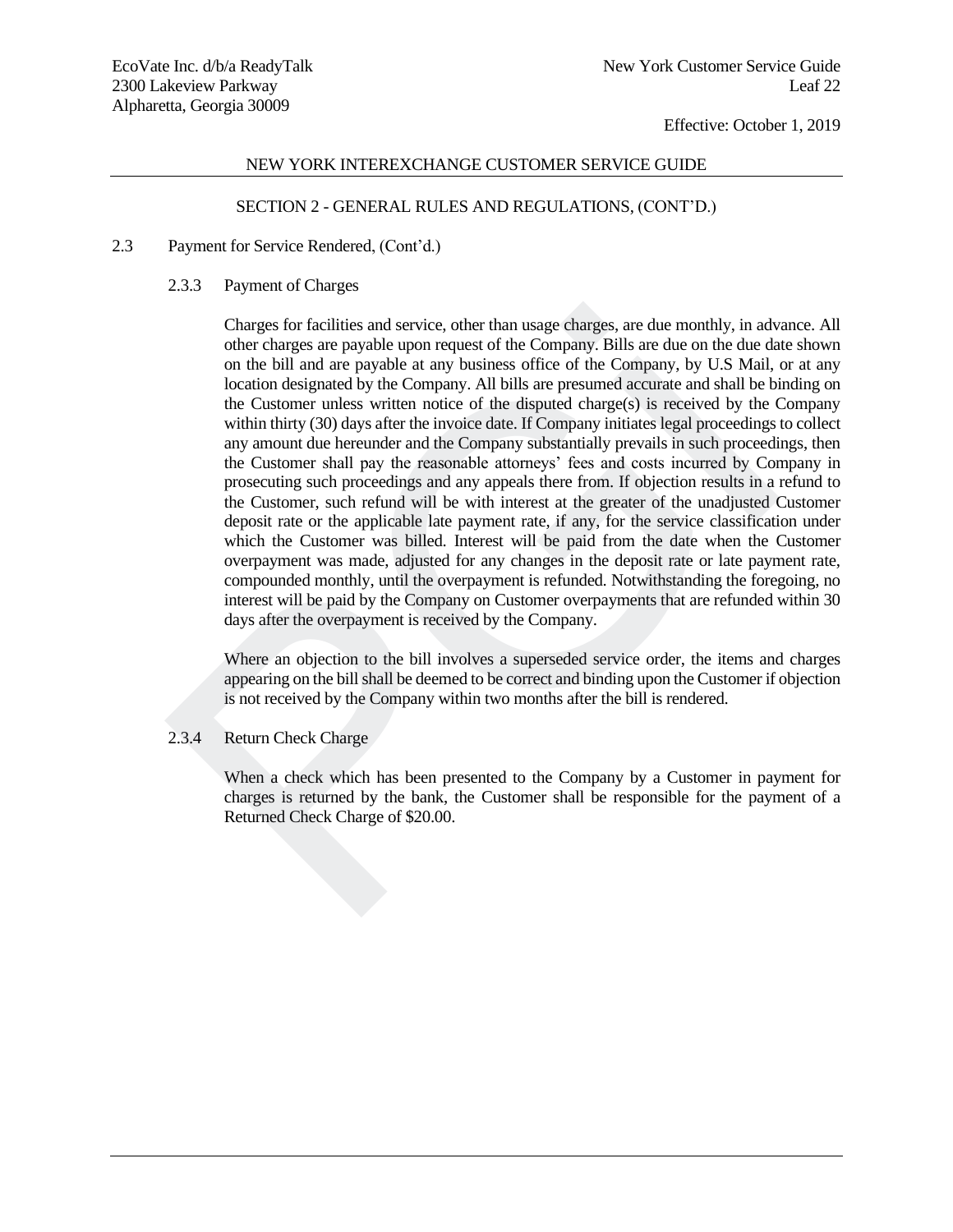# NEW YORK INTEREXCHANGE CUSTOMER SERVICE GUIDE

# SECTION 2 - GENERAL RULES AND REGULATIONS, (CONT'D.)

- 2.3 Payment for Service Rendered, (Cont'd.)
	- 2.3.5 Late Payment Charges
	- A. Customer bills for telephone service are due on the due date specified on the bill. A Customer is in default unless payment is made on or before the due date specified on the bill. If payment is not received by the Customer's next billing date, a late payment charge of 1.5% will be applied to all amounts previously billed under this Customer Service Guide, excluding one month's local service charge, but including arrears and unpaid late payment charges. A. Customer bills for telephone service are due on the due date specified on d<br>
	Customer is in default unless payment is made on or before the due date specified the bill. If payment is not recoived by the Customer's next
		- B. Late payment charges do not apply to those portions (and only those portions) of unpaid balances that are associated with disputed amounts. Undisputed amounts on the same bill are subject to late payment charges if unpaid and carried forward to the next bill.
		- C. Late payment charges do not apply to final accounts.
		- D. Late payment charges do not apply to government agencies of the State of New York. These agencies are required to make payment in accordance with applicable state law.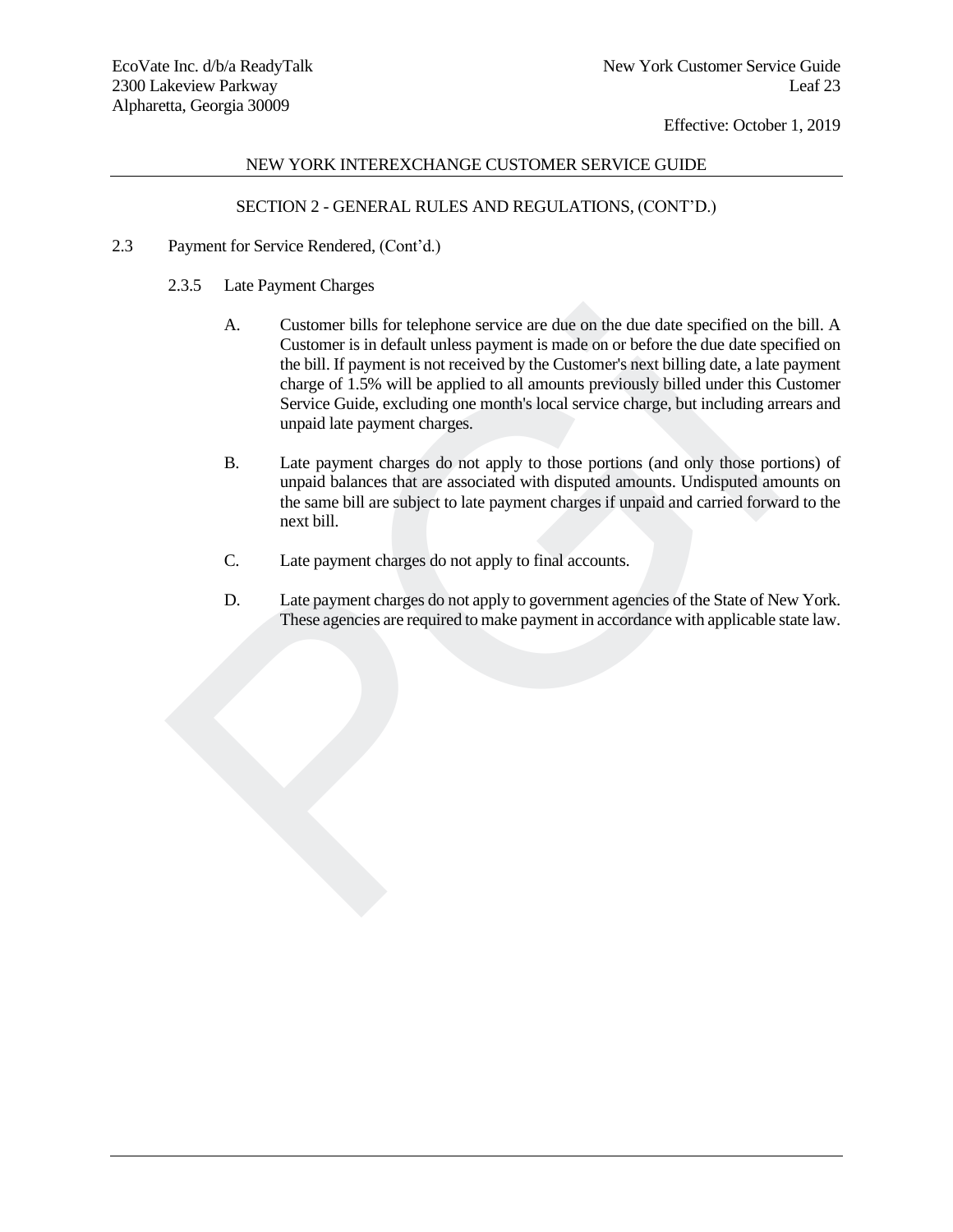## NEW YORK INTEREXCHANGE CUSTOMER SERVICE GUIDE

# SECTION 2 - GENERAL RULES AND REGULATIONS, (CONT'D.)

#### 2.3 Payment for Service Rendered, (Cont'd.)

#### 2.3.6 Customer Overpayments

The Company will provide interest on Customer overpayments that are not refunded within 30 days of the date the Company receives the overpayment. An overpayment is considered to have occurred when payment in excess of the correct charges for service is made because of erroneous Company billing. The Customer will be issued reimbursement for the overpayment, plus interest, or, if agreed to by the Customer, credit for the amount will be provided on the next regular Company bill. The rate of interest shall be the greater of the Customer deposit interest rate or the Company's applicable Late Payment Charge. The Company will provide interest on Customer overpayments that are not refund<br>30 days of the date the Company receives the overpayment. An overpayment is cons<br>have occurred when payment in excess of the correct charges fo

Interest shall be paid from the date when overpayment was made, adjusted for any changes in the deposit rate or late payment rate, and compounded monthly, until the date when the overpayment is refunded. The date when overpayment is considered to have been made will be the date on which the Customer's overpayment was originally recorded to the Customer's account by the Company.

# 2.4 Installation Service

The Company provides a Half-Day Installation Plan, which offers Customers half-day appointments (i.e., morning/afternoon or a rolling interval) for connection of Commission regulated service involving a Customer premise visit.

# 2.5 Access to Customer's Premises

The Customer shall be responsible for making arrangements or obtaining permission for safe and reasonable access for Company employees or agents of the Company to enter the premises of the Customer or any joint user or Customer of the Customer at any reasonable hour for the purpose of inspecting, repairing, testing or removing any part of the Company's facilities.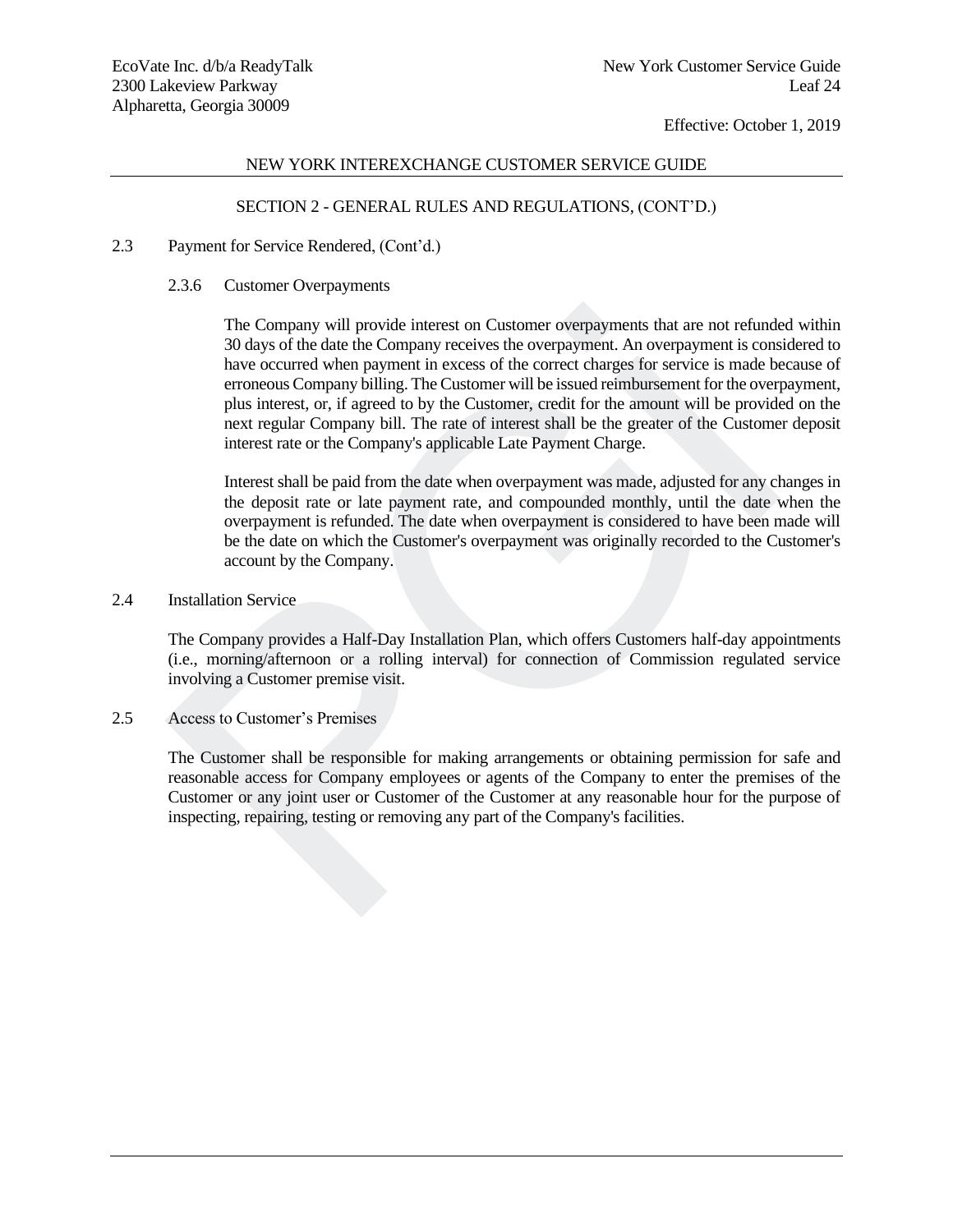# NEW YORK INTEREXCHANGE CUSTOMER SERVICE GUIDE

## SECTION 2 - GENERAL RULES AND REGULATIONS, (CONT'D.)

#### 2.6 Telephone Surcharges / Taxes

In addition to the rates and charges applicable according to the rules and regulations of this Customer Service Guide, various surcharges and taxes may apply to the Customer's monthly billing statement. The Customer is responsible for payment of any fees (including franchise and right-of-way fees), charges, surcharges, contributions and taxes (however designated) (including without limitation universal service contributions, telephone relay service contributions, sales, use, gross receipts, excise, access or other taxes but excluding taxes on the Company's net income) imposed by any local, state, or federal government on or based upon the provision, sale or use of the Company's services. Fees, charges, and taxes imposed by a city, county, or other political subdivision will be collected only from those Customers receiving service within the boundaries of that subdivision.

## 2.7 Invoice Options

A Commercial Customer's invoice information is presented on either a CD or in electronic format as chosen by the Customer. The CD will be sent by mail and the electronic version is accessible either via the Internet or by e-mail to the Customer. Both of these options are available at no charge to the Customer. Should the Customer choose to receive by mail, a paper invoice in addition to the electronic invoice, the Customer may be responsible for a monthly charge as indicated in the rate section following. This billing service is independent of additional paper invoices, documents or other Company services that provide specific call detail information or other data not normally provided in the invoice as rendered. Upon Customer request, additional copies of invoice or bill reprints will be provided, if available, at the per page rates as listed below as well as an additional service fee. If the Customer elects to receive the additional copy or reprint in CD format, only the service fee will apply. Service Guide, vanous surcharges and taxes may apply to the Customers monthly bulling<br>The Customer is responsible for payment of any fees (including framchise and right-of-<br>charges, surcharges, contributions, relations an

A Customer can choose a one-page summary with a remittance slip for no charges. All other paper invoice charges are as follows:

| \$10.00                                                       |
|---------------------------------------------------------------|
| \$15.00                                                       |
| \$20.00                                                       |
| \$30.00                                                       |
| $2 - 4$ pages<br>$5 - 19$ pages<br>$20+$ pages<br>Service Fee |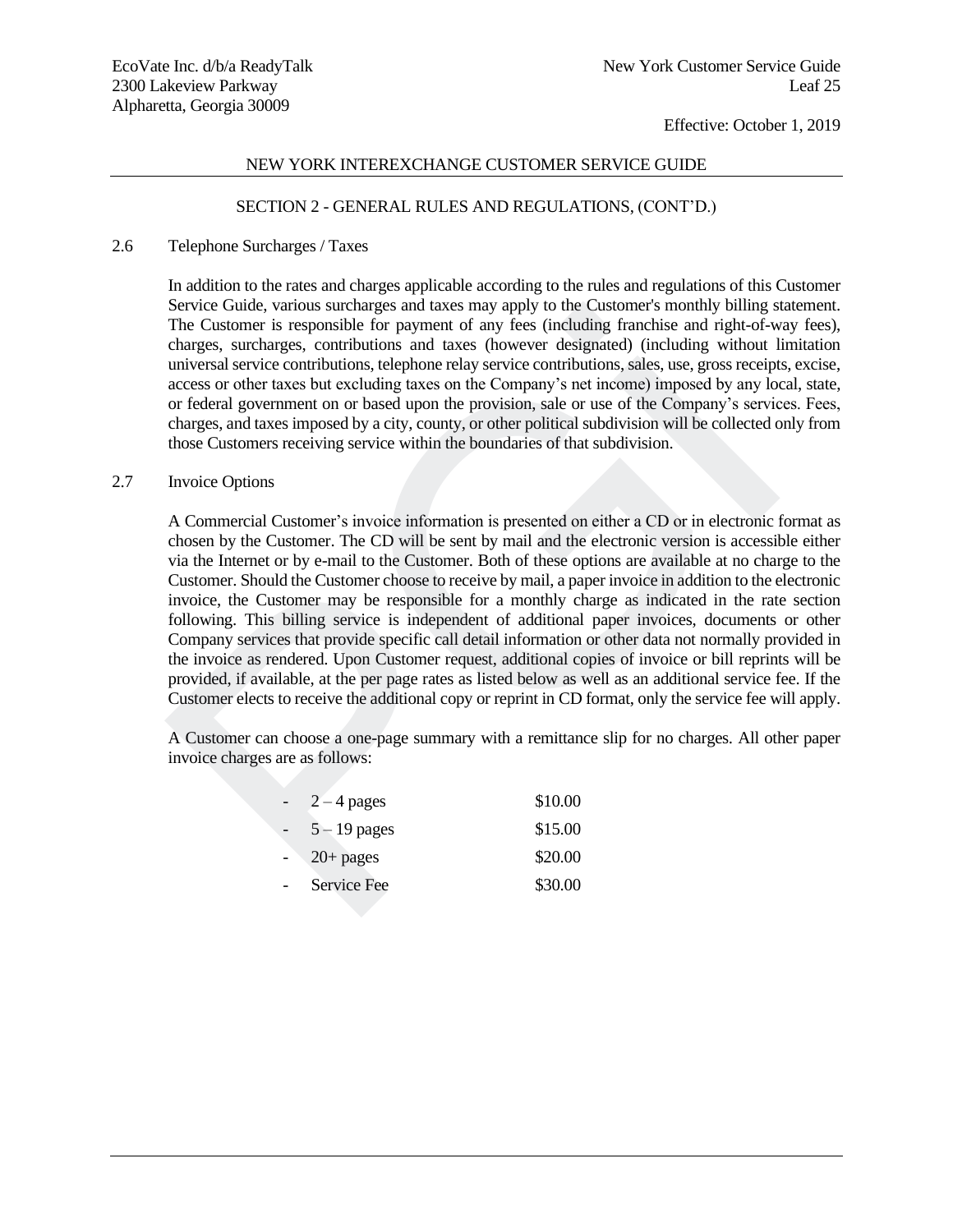# NEW YORK INTEREXCHANGE CUSTOMER SERVICE GUIDE

# SECTION 2 - GENERAL RULES AND REGULATIONS, (CONT'D.)

- 2.8 Suspension or Termination of Service
	- 2.8.1 Suspension or Termination for Nonpayment

In the event that any bill rendered or any deposit required is not paid, the Company may suspend service or terminate service until the bill or the required deposit has been paid. If service is suspended or terminated for nonpayment, the Customer will be billed a Connection Charge as well as any payment due and any applicable deposits upon reconnection.

- A. Termination shall not be made until at least 20 days after written notification has been mailed to the billing address of the Customer.
- B. Suspension will not be made until at least 8 days after written notification has been mailed to the Customer.

Telephone service shall only be suspended during the hours between 8:00 AM and 4:00 PM, Monday through Thursday. It shall not be suspended or terminated for nonpayment on weekends, public holidays, other federal and state holidays proclaimed by the President or the Governor, or on days when the main business office of the Company is not open for business, or during the periods from December 23rd through December 26th or December 30th through January 1st. In the event that any bill rendered or any deposit required is not paid, the Companyered service or terminate service until the bill or the required deposit has been service is suspended or terminated for nonpayment, the C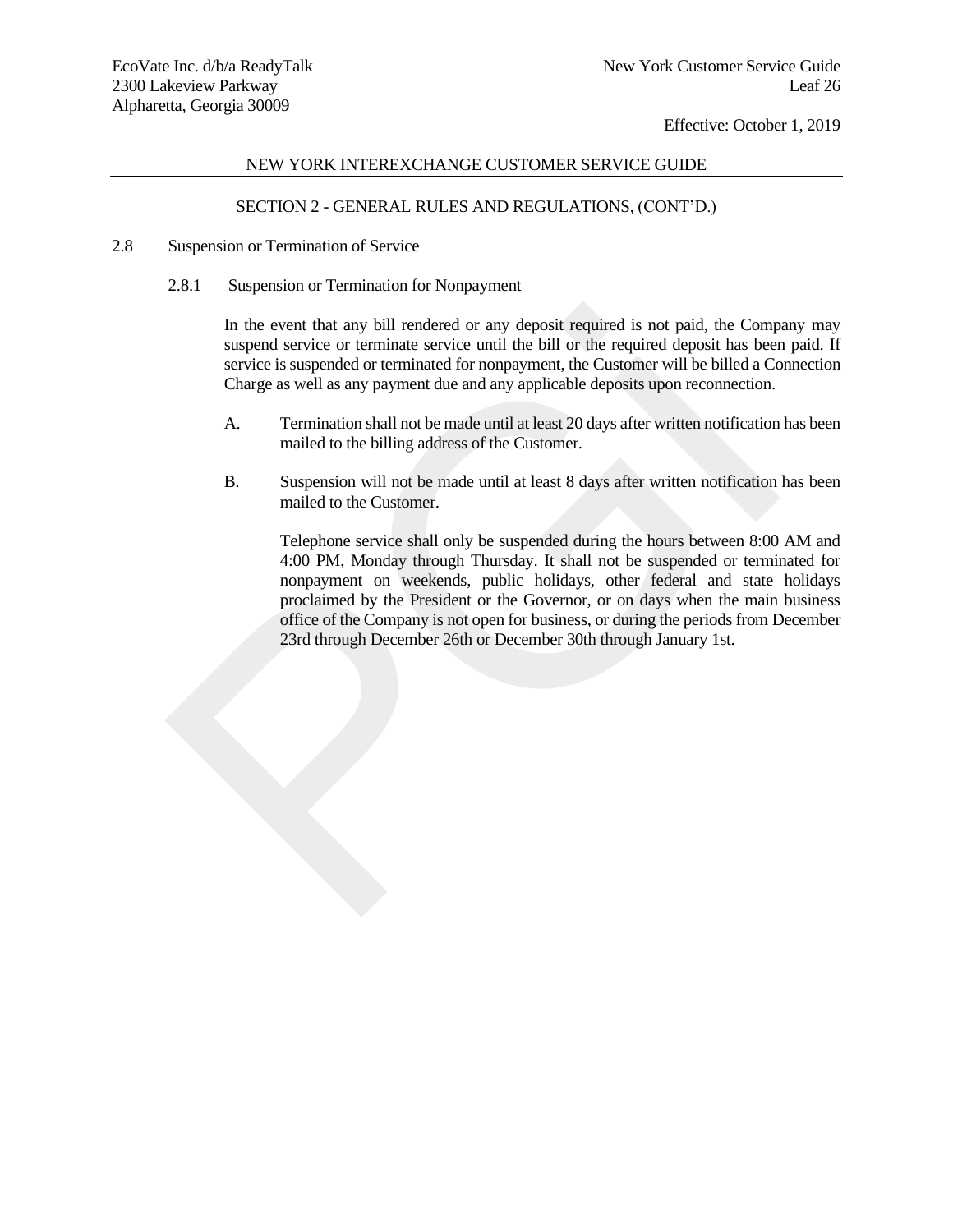# NEW YORK INTEREXCHANGE CUSTOMER SERVICE GUIDE

# SECTION 2 - GENERAL RULES AND REGULATIONS, (CONT'D.)

- 2.8 Suspension or Termination of Service, (Cont'd.)
	- 2.8.2 Exceptions to Suspension and Termination

Telephone service shall not be suspended or terminated for:

- A. Nonpayment of bills rendered for charges other than telephone service or deposits requested in connection with telephone service;
- B. Nonpayment for service for which a bill has not been rendered;
- C. Nonpayment for service which have not been rendered;
- D. Nonpayment of any billed charge which is in dispute or for the nonpayment of a deposit which is in dispute during the period before a determination of the dispute is made by the Company in accordance with Company's complaint handling procedures. These procedures shall be in accordance with the Commission's Rules and Regulations. Telephone service shall not be suspended or terminated for:<br>
A. Nonpayment of bills rendered for charges other than telephone service or<br>
requested in connection with telephone service;<br>
B. Nonpayment for service for which

Telephone service may be suspended or terminated for nonpayment of the undisputed portion of a disputed bill or deposit if the Customer does not pay the undisputed portion after being asked to do so.

- E. Nonpayment of back-billed amounts.
- F. Nonpayment for services which have not been rendered.
- 2.8.3 Verification of Nonpayment

Telephone service shall not be suspended or terminated for nonpayment of a bill rendered or a required deposit unless:

- A. The Company has verified, in a manner approved by the Commission, that payment has not been received at any office of the Company or at any office of an authorized collection agent through the end of the period indicated in the notice; and
- B. The Company has checked the Customer's account on the day that suspension or termination is to occur to determine whether payment has been posted to the Customer 's account as of the opening of business on that day.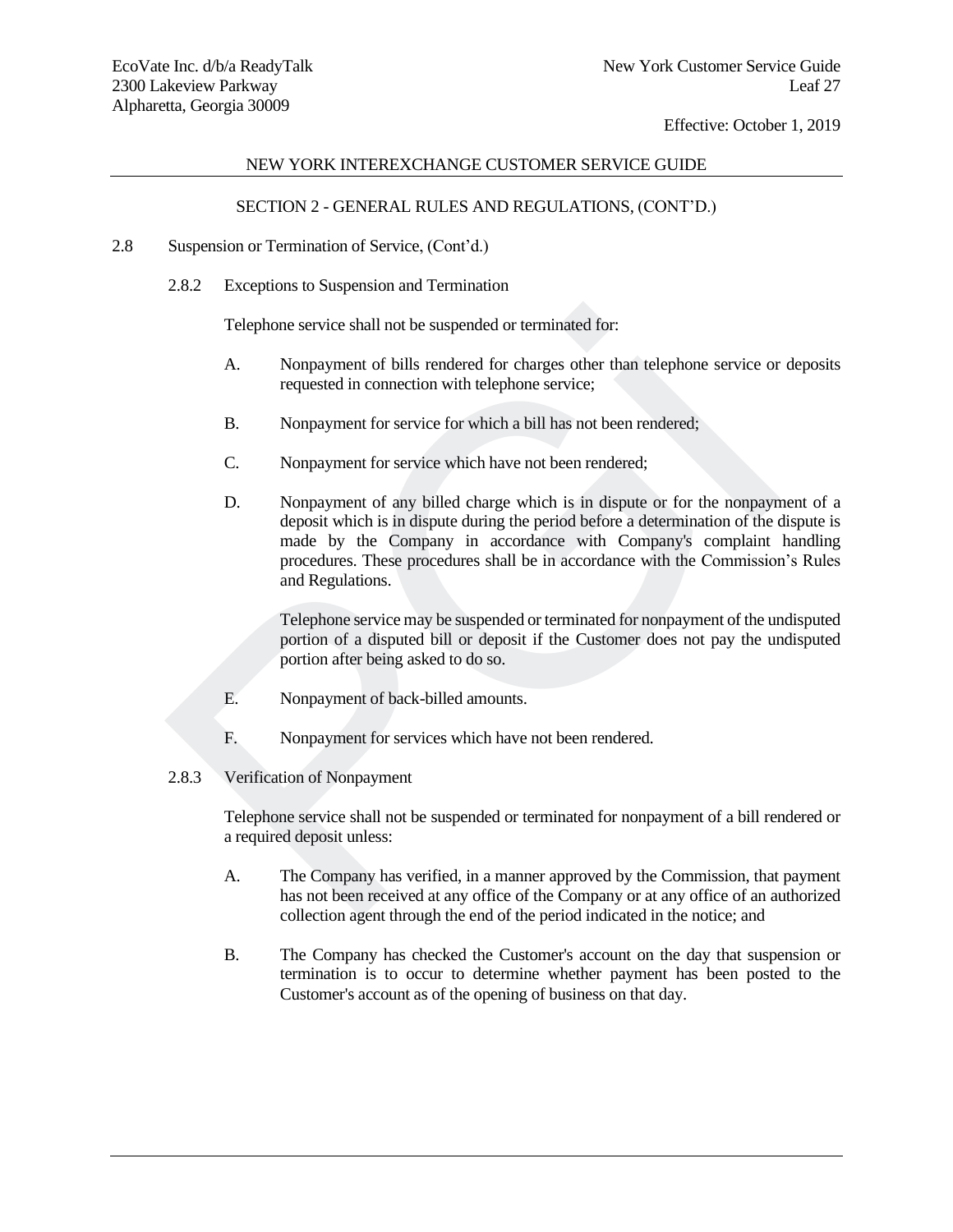# NEW YORK INTEREXCHANGE CUSTOMER SERVICE GUIDE

# SECTION 2 - GENERAL RULES AND REGULATIONS, (CONT'D.)

- 2.8 Suspension or Termination of Service, (Cont'd.)
	- 2.8.4 Termination For Cause Other Than Nonpayment
		- A. General

The Company, after notice in writing to the Customer and after having given the Customer an appropriate opportunity to respond to such notice, may terminate service and sever the connection(s) from the Customer's premises under the following conditions:

- 1. in the event of prohibited, unlawful or improper use of the facilities or service, or any other violation by the Customer of the rules and regulations governing the facilities and service furnished, or
- 2. if, in the judgment of the Company, any use of the facilities or service by the Customer may adversely affect the Company's personnel, plant, property or service. The Company shall have the right to take immediate action, including termination of the service and severing of the connection, without notice to the Customer when injury or damage to telephone personnel, plant, property or service is occurring, or is likely to occur, or A. General<br>
The Company, after notice in writing to the Customer and after having<br>
Customer an appropriate opportunity to respond to such notice, may termina<br>
and sever the connection(s) from the Customer's premises under
	- 3. in the event of unauthorized use, where the Customer fails to take reasonable steps to prevent the unauthorized use of the facilities or service received from the Company, or
	- 4. in the event that service is connected for a Customer who is indebted to the Company for service or facilities previously furnished, that service may be terminated by the Company unless the Customer satisfies the indebtedness within 20 days after written notification.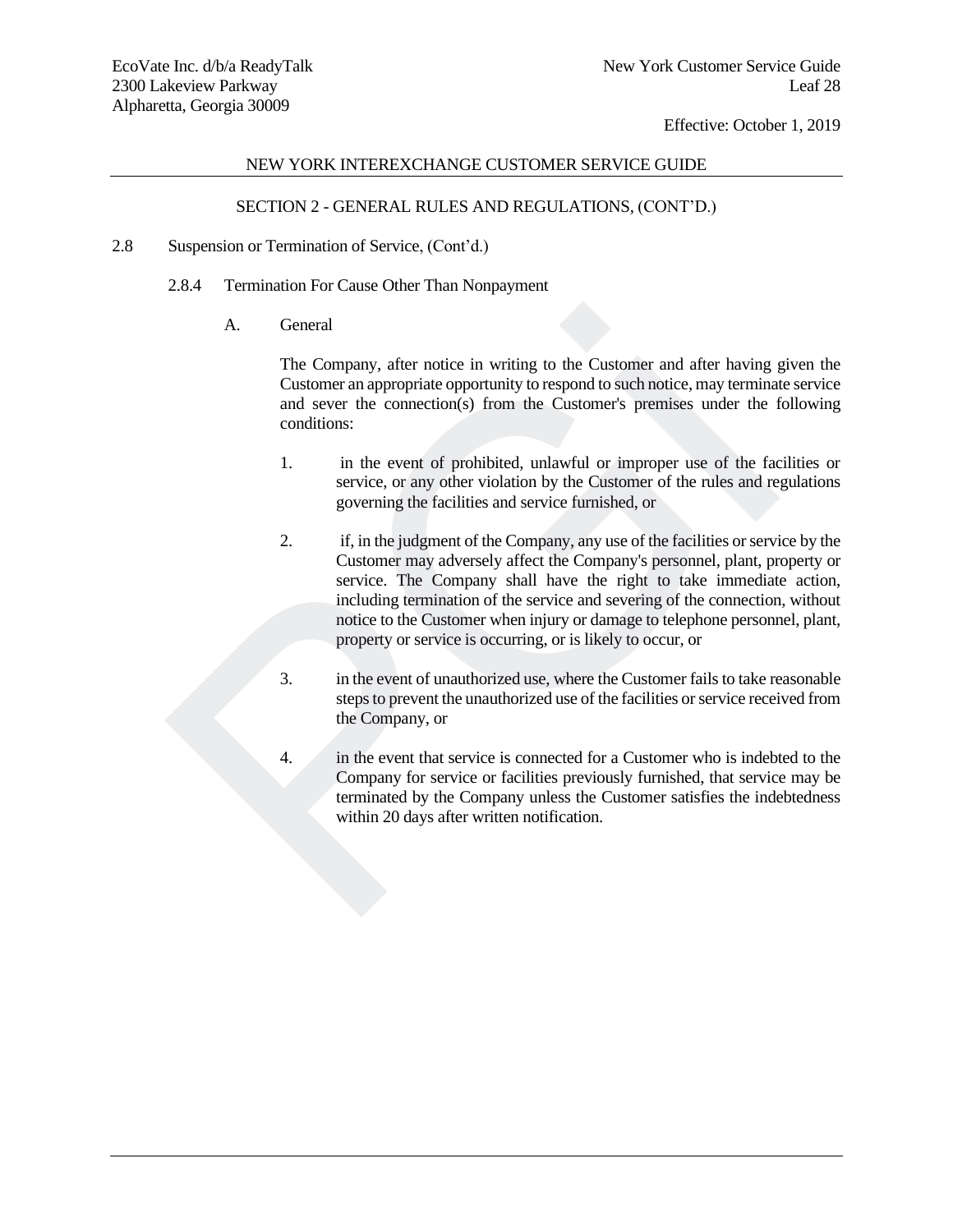# NEW YORK INTEREXCHANGE CUSTOMER SERVICE GUIDE

# SECTION 2 - GENERAL RULES AND REGULATIONS, (CONT'D.)

- 2.8 Suspension or Termination of Service, (Cont'd.)
	- 2.8.4 Termination For Cause Other Than Nonpayment, (Cont'd.)
		- B. Prohibited, Unlawful or Improper Use of the Facilities or Service

Prohibited, unlawful or improper use of the facilities or service includes, but is not limited to:

- 1. The use of facilities or service of the Company without payment of charges;
- 2. Calling or permitting others to call another person or persons so frequently or at such times of the day or in such manner as to harass, frighten, abuse or torment such other person or persons; B. Prohibited, Unlawful or Improper Use of the Facilities or Service<br>Prohibited, unlawful or improper use of the facilities or service includes, l<br>imited to:<br>The use of facilities or service of the Company without payment
	- 3. The use of profane or obscene language;
	- 4. The use of the service in such a manner such that it interferes with the service of other Customers or prevents them from making or receiving calls;
	- 5. The use of a mechanical dialing device or recorded announcement equipment to seize a Customer's line, thereby interfering with the Customer's use of the service;
	- 6. Permitting fraudulent use.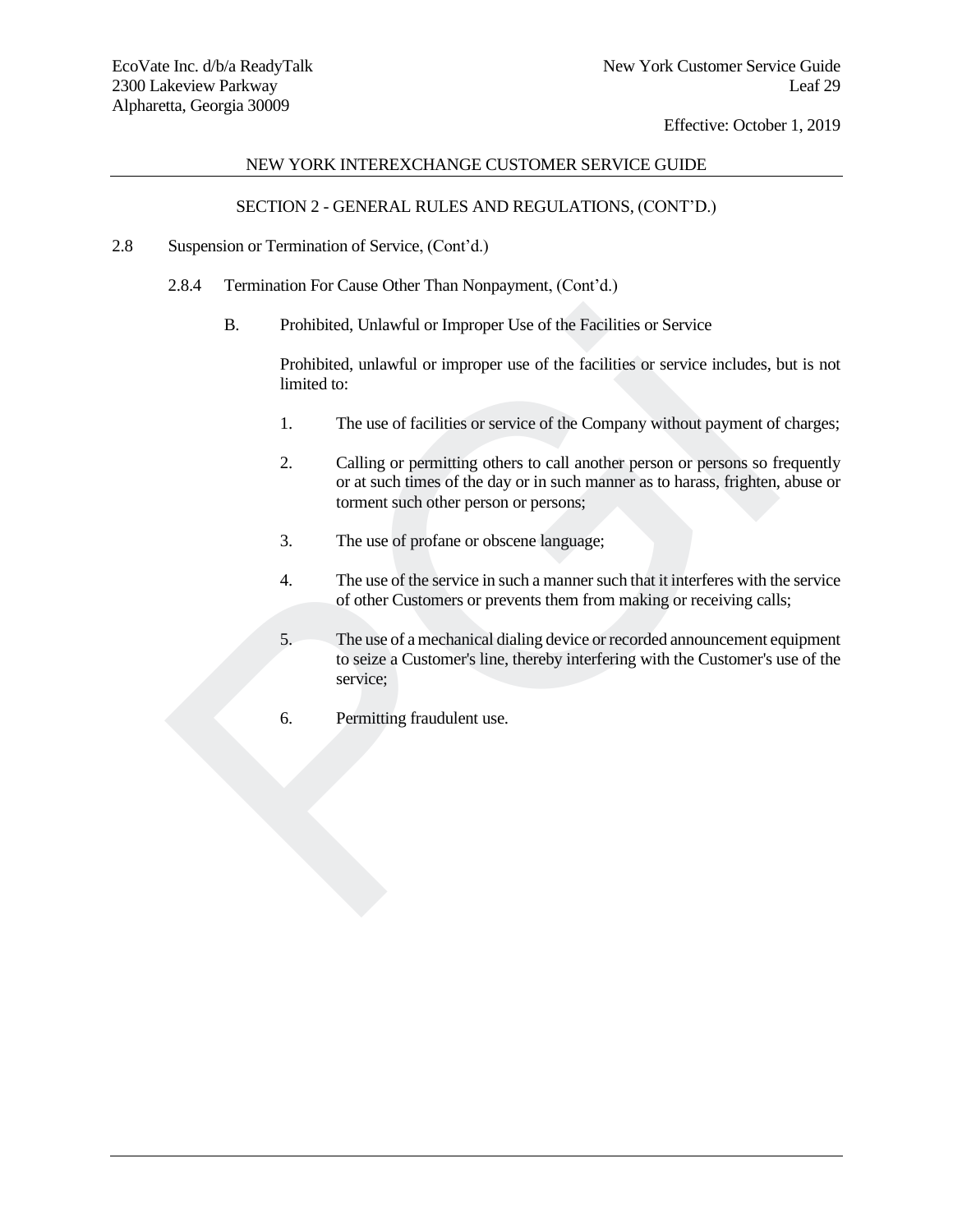# NEW YORK INTEREXCHANGE CUSTOMER SERVICE GUIDE

# SECTION 2 - GENERAL RULES AND REGULATIONS, (CONT'D.)

- 2.8 Suspension or Termination of Service, (Cont'd.)
	- 2.8.4 Termination For Cause Other Than Nonpayment, (Cont'd.)
		- C. Abandonment or Unauthorized Use of Facilities
			- 1. it is determined that facilities have been abandoned, or are being used by unauthorized persons, or that the Customer has failed to take reasonable steps to prevent unauthorized use, the Company may terminate telephone service.
			- 2. In the event that telephone service is terminated for abandonment of facilities or unauthorized use and service is subsequently restored to the same Customer at the same location:
			- 3. No charge shall apply for the period during which service had been terminated, and
			- 4. Reconnection charges will apply when service is restored. However, no charge shall be made for reconnection if the service was terminated due to an error on the part of the Company.
		- D. Change in the Company's Ability to Secure Access

Any change in the Company's ability (a) to secure and retain suitable facilities and rights for the construction and maintenance of the necessary circuits and equipment or (b) to secure and retain suitable space for its plant and facilities in the building where service is provided to the Customer may require termination of a Customer's service until such time as new arrangements can be made. No charges will be assessed the Customer while service is terminated, and no connection charges will apply when the service is restored. C. Abandonment or Unauthorized Use of Facilities<br>
1. it is determined that facilities have been abandoned, or are being<br>
1. it is determined that facilities have been abandoned, or are being<br>
1. In the event that telephon

2.8.5 Emergency Termination of Service

The Company will immediately terminate the service of any Customer, on request, when the Customer has reasonable belief that the service is being used by an unauthorized person or persons. The Company may require that the request be submitted in writing as a follow-up to a request made by telephone.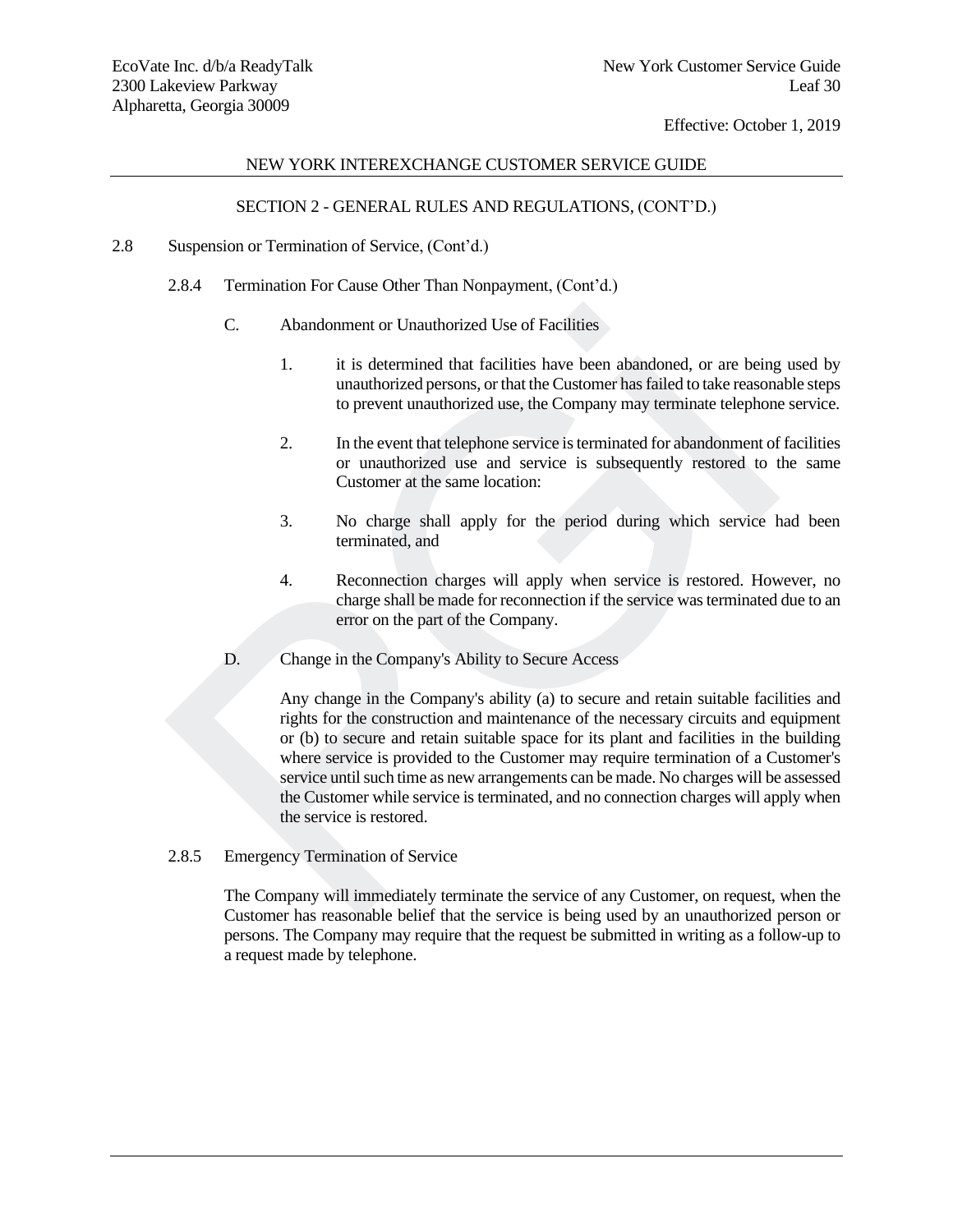## NEW YORK INTEREXCHANGE CUSTOMER SERVICE GUIDE

# SECTION 2 - GENERAL RULES AND REGULATIONS, (CONT'D.)

- 2.9 Additional Provisions Applicable to Business Customers
	- 2.9.1 Application of Rates
		- A. Business rates as described in this Customer Service Guide apply to service furnished:
			- 1. In office buildings, stores, factories and all other places of a business nature;
	- 2. In hotels, apartment houses, clubs and boarding and rooming houses except when service is within the Customer's domestic establishment and no business listings are provided; colleges, hospitals and other institutions; and in churches except when service is provided to an individual of the clergy for personal use only and business service is already established for the church at the same location; A. Business rates as described in this Customer Service Guide apply to service f<br>
	1. In office buildings, stores, factories and all other places of a busines<br>
	2. In hotels, a partment houses, clubs and boarding and rooming
		- 3. At any location when the listing or public advertising indicates a business or a profession;
		- 4. At any location where the service includes an extension which is at a location where business rates apply unless the extension is restricted to incoming calls;
		- 5. At any location where the Customer resells or shares exchange service;
		- B. Public Access Line service is classified as business service regardless of the location.
		- C. The use of business facilities and service is restricted to the Customer, Customers, agents and representatives of the Customer, and joint users.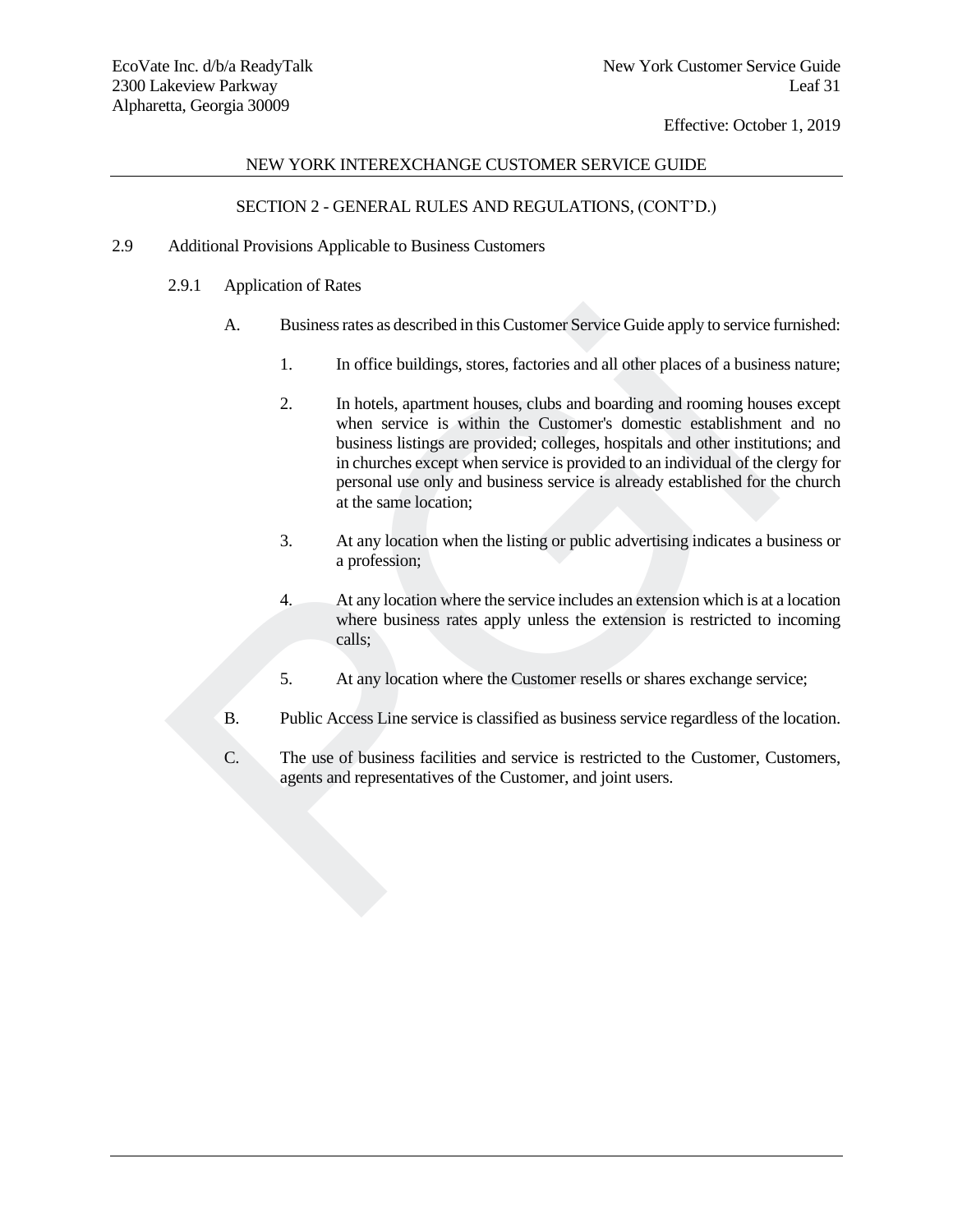## NEW YORK INTEREXCHANGE CUSTOMER SERVICE GUIDE

# SECTION 2 - GENERAL RULES AND REGULATIONS, (CONT'D.)

## 2.9 Additional Provisions Applicable to Business Customers, (Cont'd.)

2.9.2 Telephone Number Changes

When a business Customer requests a telephone number change, the referral period for the disconnected number is 90 days.

The Company reserves all rights to the telephone numbers assigned to any Customer. The Customer may order a Customized Number where facilities permit.

When service in an existing location is continued for a new Customer, the existing telephone number may be retained by the new Customer only if the former Customer consents in writing, and if all charges against the account are paid or assumed by the new Customer.

# 2.9.3 Deposits

Deposits will be returned to a business Customer upon cancellation of service or after one year, whichever event occurs first, unless the Customer is delinquent in payment, in which case the Company will continue to retain the deposit until the delinquency is satisfied. If a service is involuntarily discontinued, the deposit is applied against the final bill, and any balance is returned to the Customer. When a business Customer requests a telephone number change, the referral periodisconnected number is 90 days.<br>The Company reserves all rights to the telephone numbers assigned to any Custo<br>Customer may order a Customized

## 2.9.4 Dishonored Checks

If a business Customer who has received a notice of discontinuance pays the bill with a check that is subsequently dishonored, the account remains unpaid and the Company is not required to issue any additional notice before disconnecting service.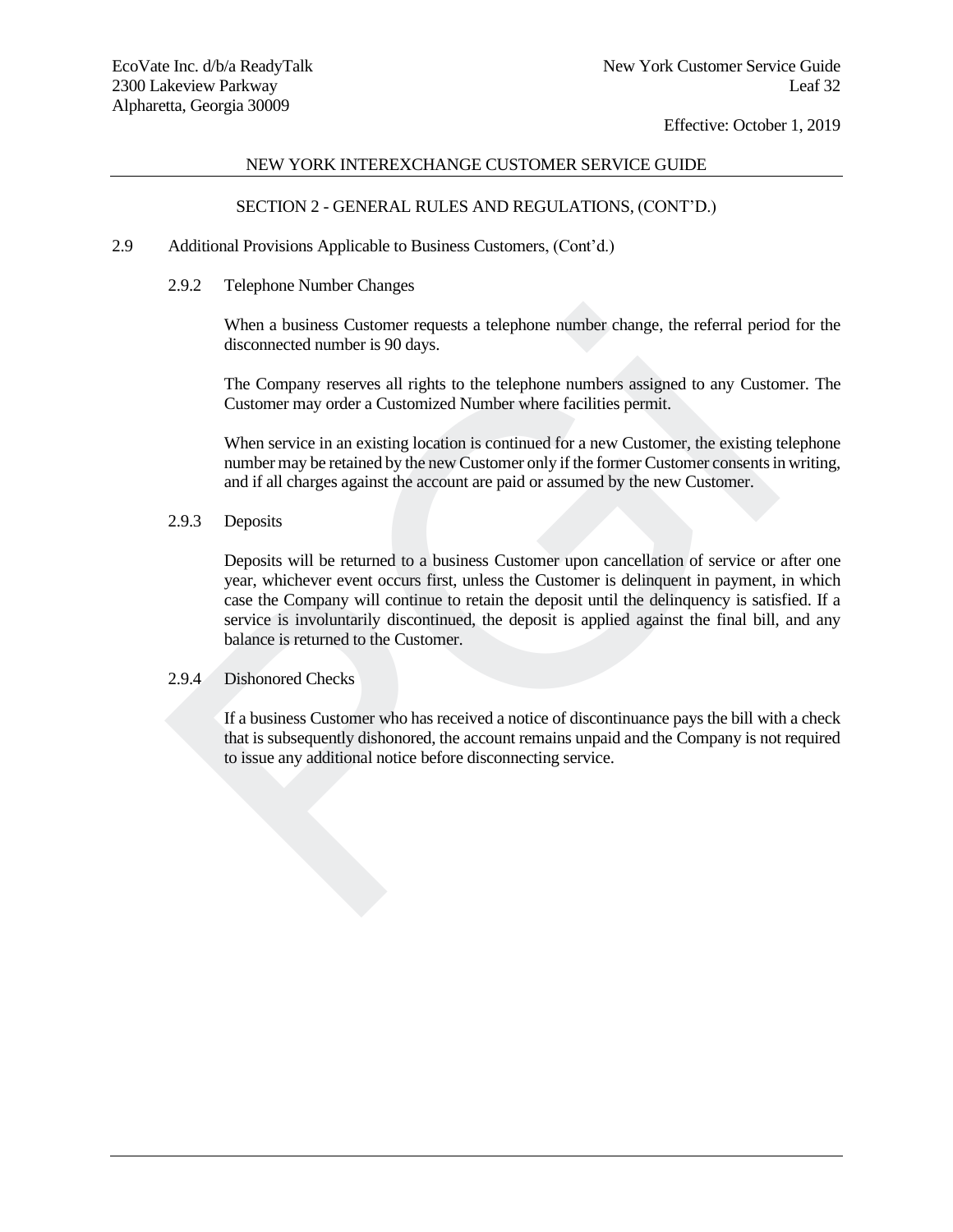# NEW YORK INTEREXCHANGE CUSTOMER SERVICE GUIDE

# SECTION 2 - GENERAL RULES AND REGULATIONS, (CONT'D.)

## 2.10 Allowances for Interruptions in Service

Interruptions in service, which are not due to the negligence of, or noncompliance with the provisions of this Customer Service Guide by the Customer, or the operation or malfunction of the facilities, power, or equipment provided by the Customer, will be credited to the Customer as set forth below for the part of the service that the interruption affects. A credit allowance will be made when an interruption occurs because of a failure of any component furnished by the Company under this Customer Service Guide. of this Ussioner Service Guide by the Customer, or the operation or maltunction of the<br>power, or equipment provided by the Customer, will be reddied to the Customer as set forth<br>the part of the service that the interruptio

# 2.10.1 Credit for Interruptions

- A. An interruption period begins when the Customer reports a service, facility, or circuit to be interrupted and releases it for testing and repair. An interruption period ends when the service, facility, or circuit is operative. If the Customer reports a service, facility, or circuit to be inoperative but declines to release it for testing and repair, it is considered to be impaired, but not interrupted.
- B. For calculating credit allowances, every month is considered to have 30 days. A credit allowance is applied on a pro rata basis against the rates specified hereunder and is dependent upon the length of the interruption. Only those facilities on the interrupted portion of the circuit will receive a credit.
- C. A credit allowance will be given, upon request of the Customer to the business office, for interruptions of 30 minutes or more. Credit allowances will be calculated as follows:
	- 1. if interruption continues for less than 24 hours:
		- a. 1/30th of the monthly rate if it is the first interruption in the same billing period.
		- b. 2/30ths of the monthly rate if there was a previous interruption of at least 24 hours in the same billing period.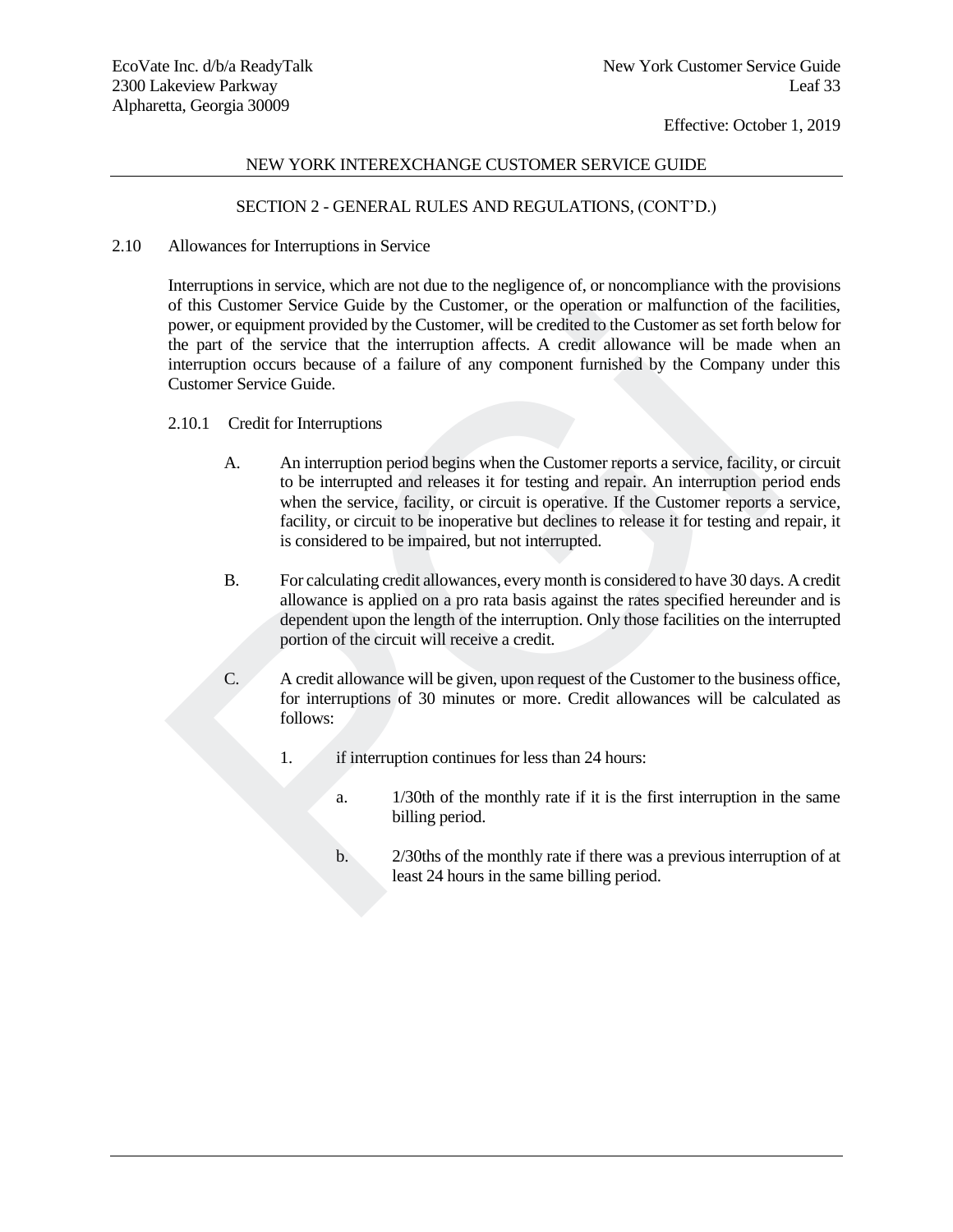## NEW YORK INTEREXCHANGE CUSTOMER SERVICE GUIDE

# SECTION 2 - GENERAL RULES AND REGULATIONS, (CONT'D.)

- 2.10 Allowances for Interruptions in Service, (Cont'd.)
	- 2.10.1 Credit for Interruptions, (Cont'd.)
		- $C.$   $(Cont<sup>3</sup>d.)$ 
			- 2. if interruption continues for more than 24 hours:
				- a. if caused by storm, fire, flood or other condition out of Company's control, 1/30th of the monthly rate for each 24 hours of interruption.
				- b. for other interruption, 1/30 of the monthly rate for the first 24 hours and 2/30ths of such rate for each additional 24 hours (or fraction thereof); however, if service is interrupted for over 24 hours, more than once in the same billing period, the 2/30ths allowance applies to the first 24 hours of the second and subsequent interruptions

Two or more interruptions of 30 minutes or more during any one 24-hour period shall be considered as one interruption.

D. Credit to Customer

Credits attributable to any billing period for interruptions of service shall not exceed the total charges for that period for the service and facilities furnished by the Company rendered useless or substantially impaired.

# 2.10.2 "Interruption" Defined

For the purpose of applying this provision, the word "interruption" shall mean the inability to complete calls either incoming or outgoing or both due to equipment malfunction or human errors. "Interruption" does not include and no allowance shall be given for service difficulties such as slow dial tone, circuits busy or other network and/or switching capacity shortages. Nor shall the interruption allowance apply where service is interrupted by the negligence or willful act of the Customer or where the Company, pursuant to the terms of the Customer Service Guide, suspends or terminates service because of nonpayment of bills due to the Company, unlawful or improper use of the facilities or service, or any other reason covered by the Customer Service Guide. No allowance shall be made for interruptions due to electric power failure where, by the provisions of this Customer Service Guide, the Customer is responsible for providing electric power. Allowance for interruptions of measured rate service will not affect the Customer 's local call allowance during a given billing period.C. (Cont'd.)<br>
2. if interruption continues for more than 24 hours:<br>
a. if caused by storm, fire, flood or other condition out of C<br>
control, 1/30th of the monthly rate for each 24 hours of inter-<br>
b. for other interruptio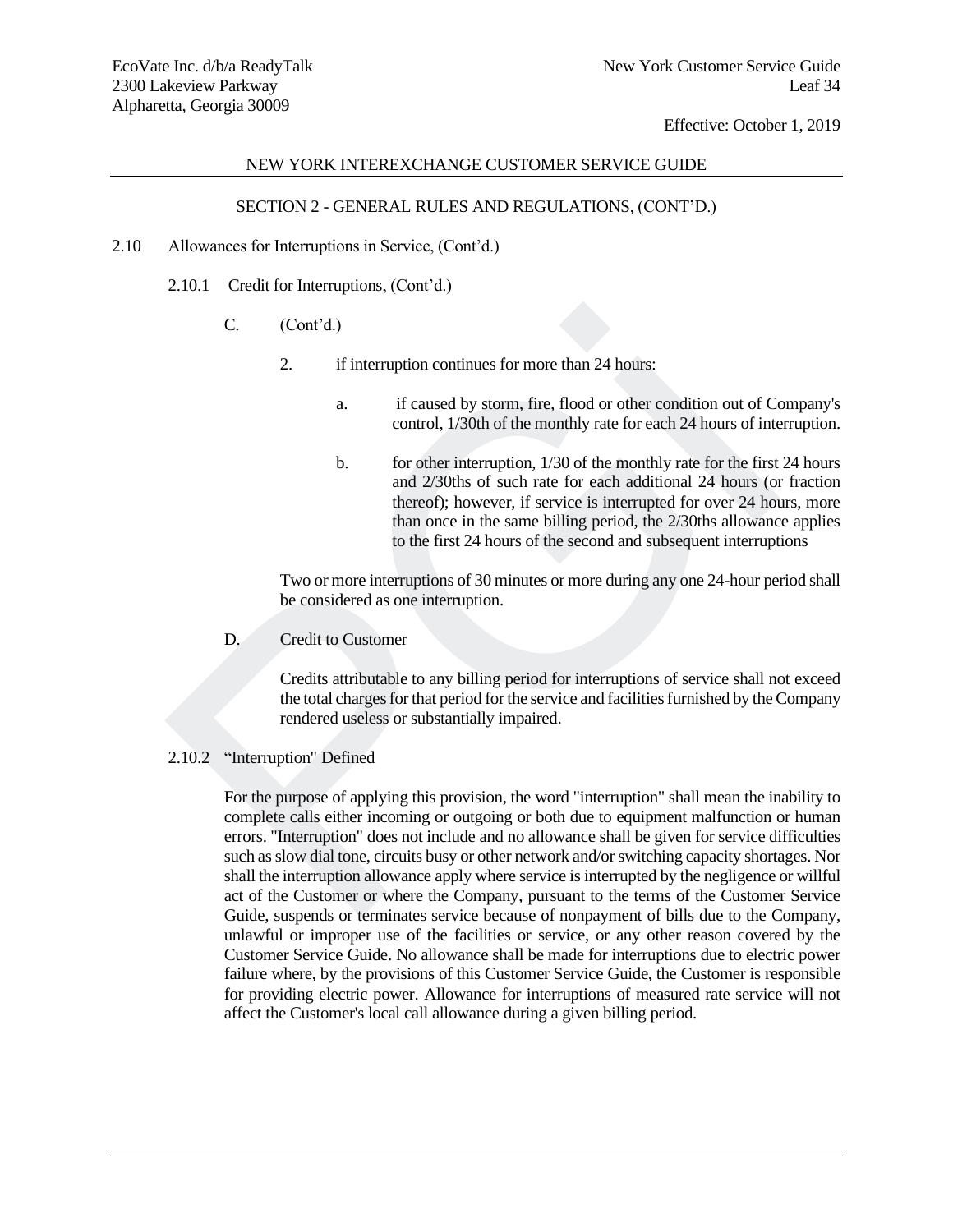# NEW YORK INTEREXCHANGE CUSTOMER SERVICE GUIDE

# SECTION 2 - GENERAL RULES AND REGULATIONS, (CONT'D.)

## 2.10 Allowances for Interruptions in Service, (Cont'd.)

2.10.2 Limitations on Credit Allowances

No credit allowance will be made for:

- A. interruptions due to the negligence of, or noncompliance with the provisions of this Customer Service Guide, by any party other than the Company, including but not limited to the Customer, authorized user, or other common carriers connected to, or providing service connected to, the service of the Company or to the Company's facilities; No credit allowance will be made for:<br>
A. interruptions due to the negligence of, or noncompliance with the provision Customer Service Guide, by any party other than the Company, including limited to the Customer, authoriz
	- B. interruptions due to the failure or malfunction of non-Company equipment, including service connected to Customer provided electric power;
	- C. interruptions of service during any period in which the Company is not given full and free access to its facilities and equipment for the purpose of investigating and correcting interruptions;
	- D. interruptions of service during any period when the Customer has released service to the Company for maintenance purposes or for implementation of a Customer order for a change in service arrangements;
	- E. interruptions of service due to circumstances or causes beyond the control of the Company.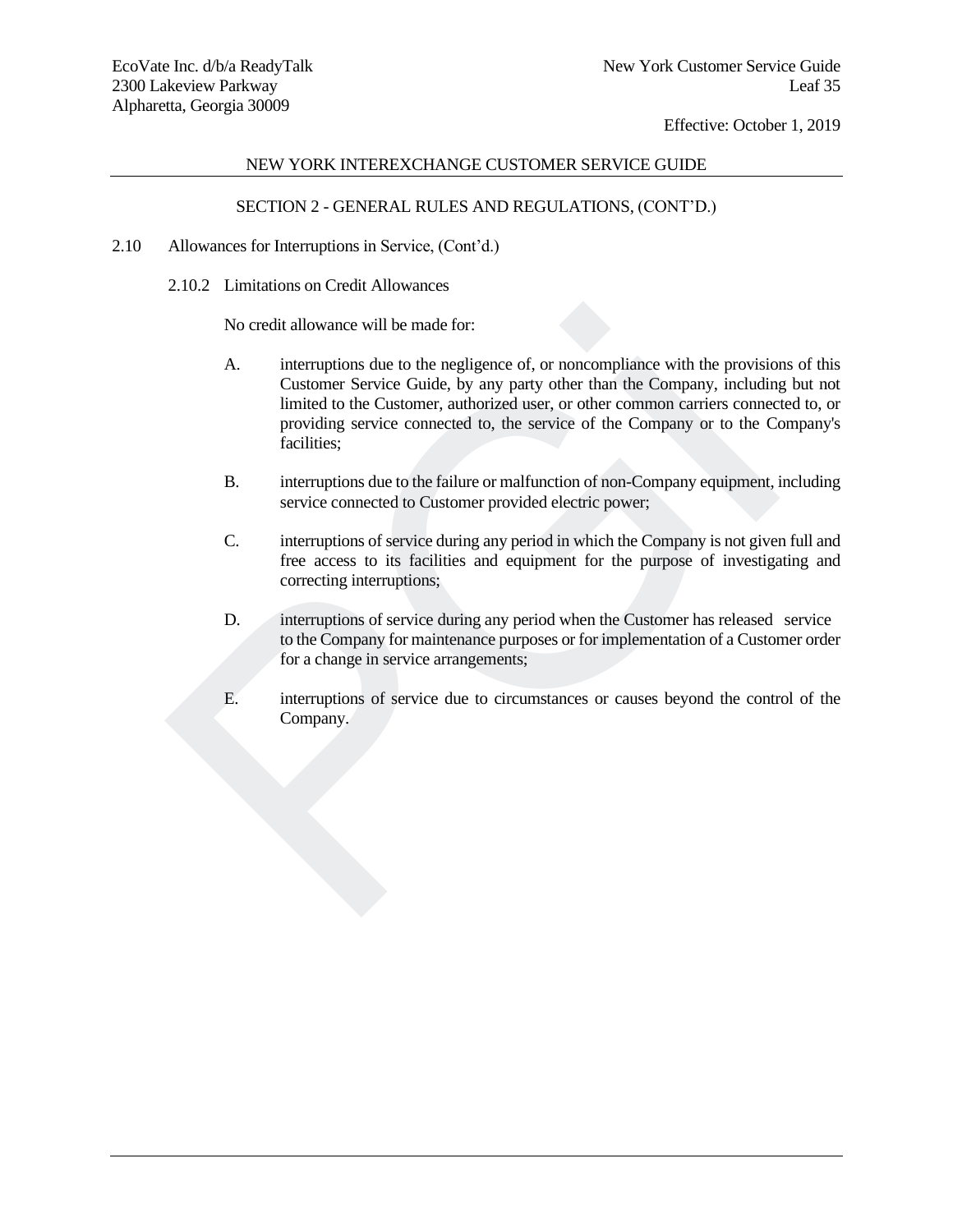# NEW YORK INTEREXCHANGE CUSTOMER SERVICE GUIDE

# SECTION 2 - GENERAL RULES AND REGULATIONS, (CONT'D.)

- 2.11 Automatic Number Identification
	- 2.11.1 Regulations

The Company will provide Automatic Number Identification (ANI) associated with an intrastate service to any entity (ANI recipient), only under the following terms and conditions:

- A. The ANI recipient or its designated billing agent may use or transmit ANI information to third parties for billing and collection, routing, screening, ensuring network performance, and completion of a telephone customer's call or transaction, or for performing a service directly related to the telephone customer's original call or transaction, or for performing a service directly related to the telephone customer's original call or transaction.
- B. The ANI recipient may offer to any telephone customer with whom the ANI recipient has an established customer relationship, a product or service that is directly related to products or service previously purchased by the telephone customer from the ANI recipient.
- C. The ANI recipient or its designated billing agent is prohibited from utilizing ANI information to establish marketing lists or to conduct outgoing marketing calls, except as permitted by the preceding paragraph, unless the ANI recipient obtains the prior written consent of the telephone customer permitting the use of ANI information for such purposes. The foregoing provisions notwithstanding, no ANI recipient or its designated billing agent may utilize ANI information if prohibited elsewhere by law The Company will provide Automatic Number Identification (ANI) associated<br>intrastate service to any entity (ANI recipient), only under the following terms and co<br>
A. The ANI recipient or its designated billing agent may us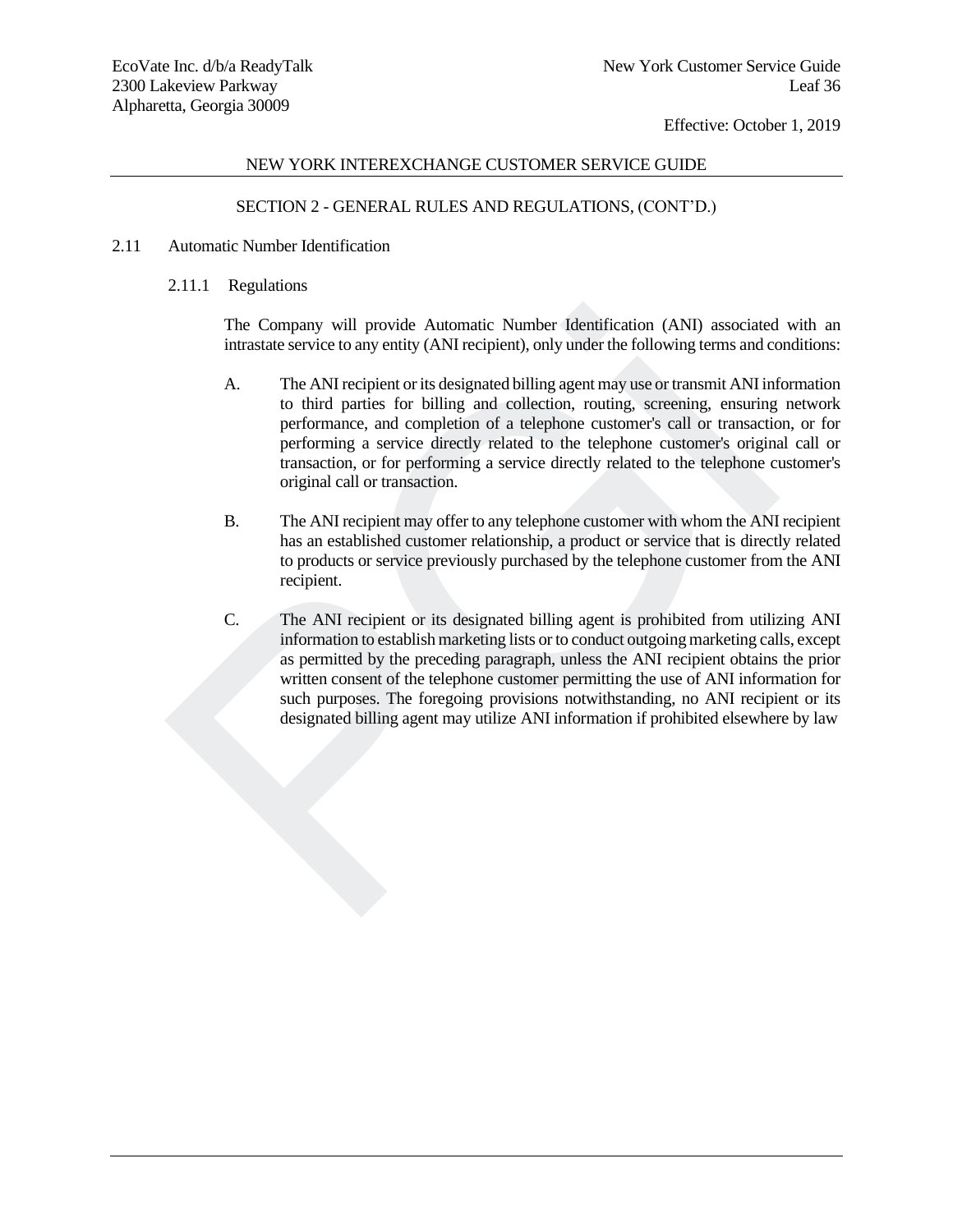# NEW YORK INTEREXCHANGE CUSTOMER SERVICE GUIDE

# SECTION 2 - GENERAL RULES AND REGULATIONS, (CONT'D.)

- 2.11 Automatic Number Identification, (Cont'd.)
	- 2.11.1 Regulations, (Cont'd.)
		- D. The ANI recipient or its designated billing agent is prohibited from reselling, or otherwise disclosing ANI information to any other third party for any use other than those listed in Provision 1, unless the ANI recipient obtains the prior written consent of the Customer permitting such resale or disclosure.
	- E. Violation of any of the foregoing terms and conditions by any ANI recipient other than a Telephone Corporation shall result, after a determination through the Commission's complaint process, in suspension of the transmission of ANI by the Telephone Corporation until such time as the Commission receives written confirmation from the ANI recipient that the violations have ceased or have been corrected. If the Commission determines that there have been three or more separate violations in a 24 month period, delivery of ANI to the offending party shall be terminated under terms and conditions determined by the Commission. The ANI recipient or its designated billing agent is prohibited from resortance in the solution of any other wise the ANI recipient of the Customer permitting such resale of relations the prior written the following the AN
	- 2.11.2 Terms and Conditions

Violation of any of the foregoing terms and conditions by a Telephone Corporation may result in Commission prosecution of penalty and enforcement proceedings.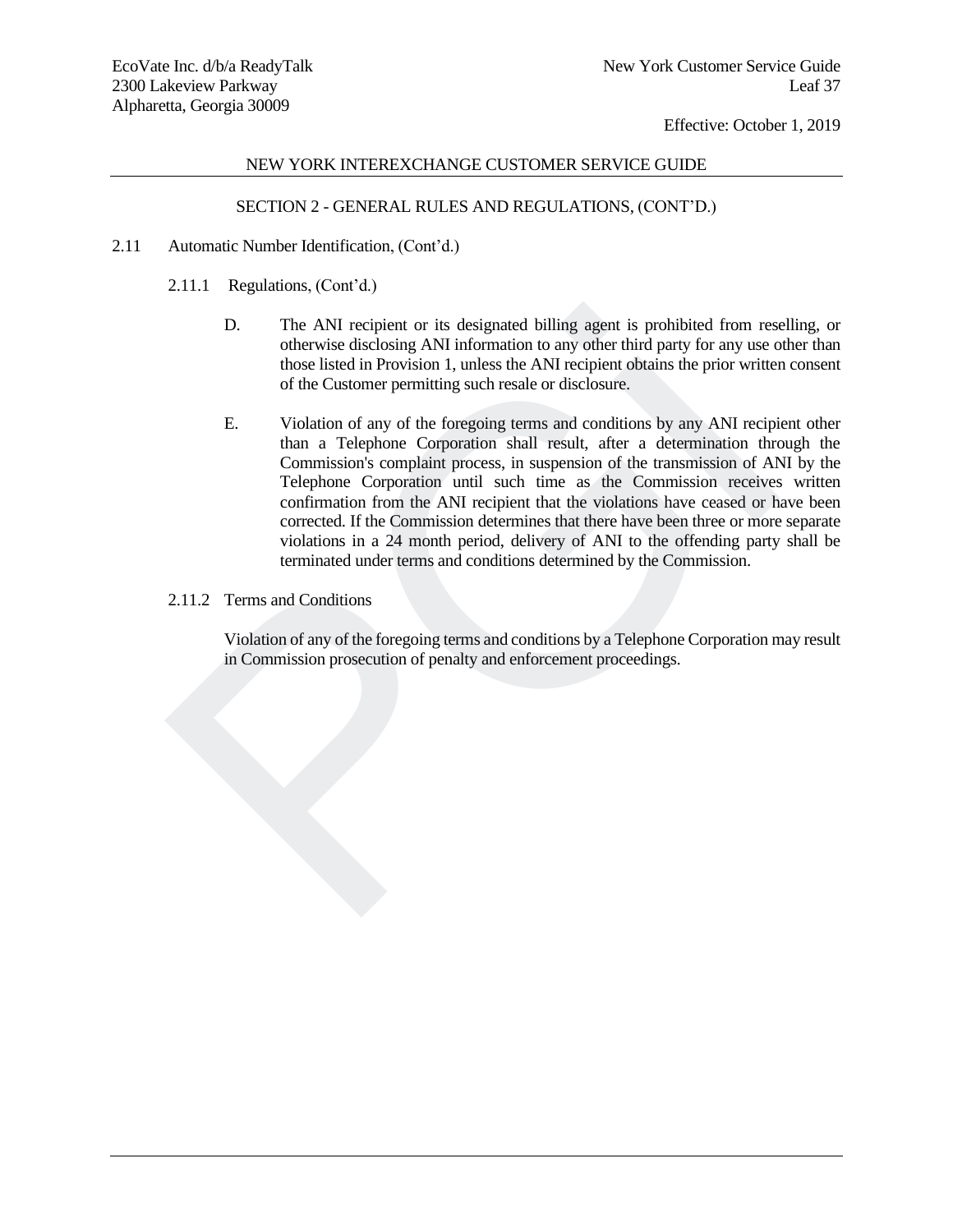# NEW YORK INTEREXCHANGE CUSTOMER SERVICE GUIDE

# SECTION 2 - GENERAL RULES AND REGULATIONS, (CONT'D.)

- 2.12 Health Care Providers Support Program
	- 2.12.1 General

The purpose of the Health Care Providers Support Program is to enable public and non-profit rural health care providers to have access to telecommunications services necessary for the provision of health care services at rates comparable to those paid for similar services in urban areas. The Heath Care Providers Support Program offers eligible public and non-profit health care providers located in rural areas reduced rates for Company intrastate services, available in this Customer Service Guide. Such services must be purchased in accordance with the Rules adopted by the Federal Communications Commission (FCC) in its Universal Service Order 97-157, issued May 8, 1997 and the New York State Public Service Commission in its Order in Cases 94-C-0095 and 28425, issued November 4, 1997. The FCC Rules are codified at 47 Code of Federal Regulations (C.F.R.) 54.601 *et. seq.*, and any amendments made thereto. The purpose of the Health Care Providers Support Program is to enable public and mull health care providers to have access to telecommunications services necessare providers of the diltimate services at rates comparable t

- A. To be eligible for the reduced rates, rural health care providers are required to comply with the terms and conditions set forth in the FCC Rules.
- B. Reduced rates are available only to the extent that they are funded by the federal universal service fund.
- C. Eligible rural health care providers may aggregate demand with other entitiesto create a consortium. Universal service support shall apply only to the portion of eligible services used by an eligible health care provider.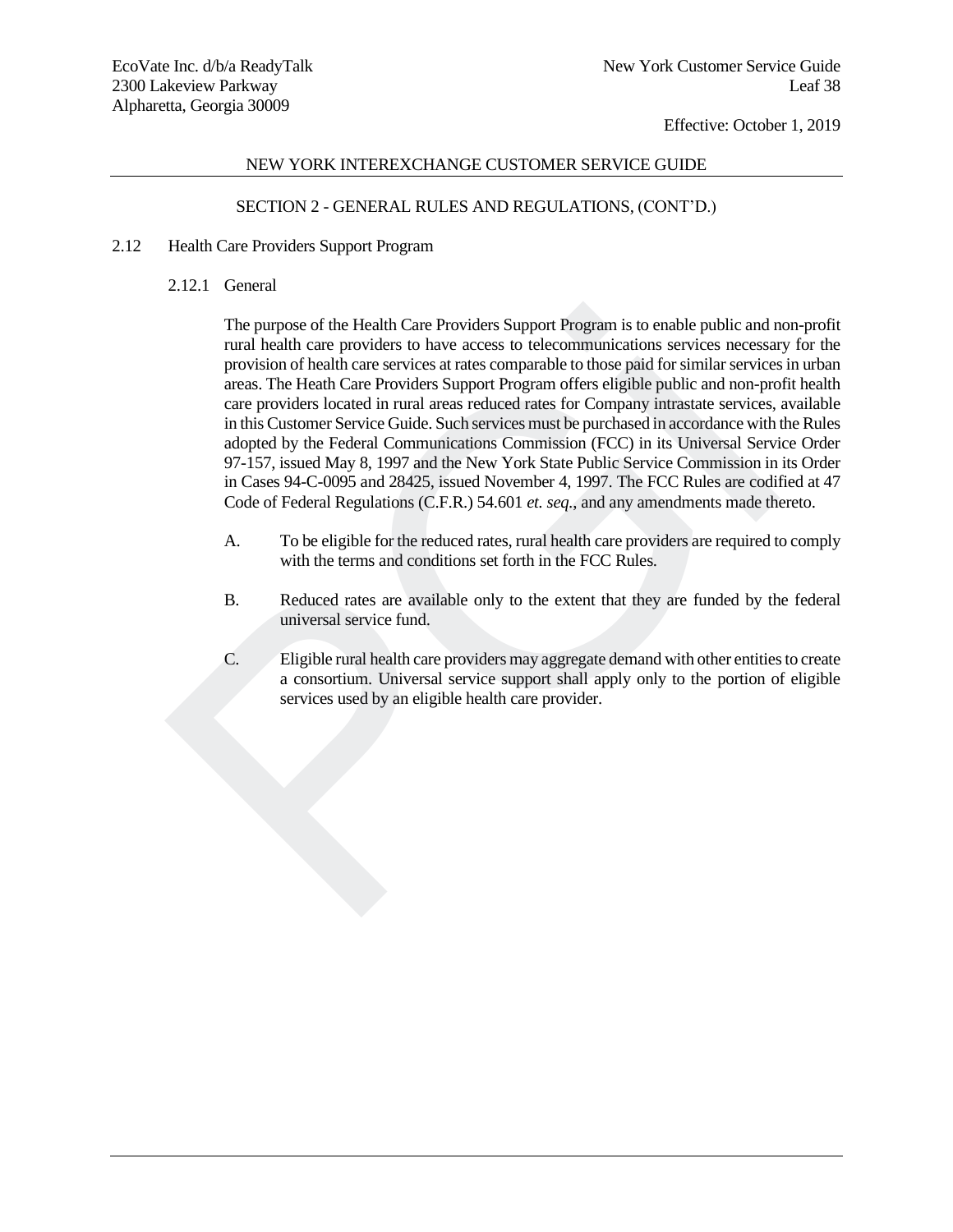# NEW YORK INTEREXCHANGE CUSTOMER SERVICE GUIDE

# SECTION 2 - GENERAL RULES AND REGULATIONS, (CONT'D.)

- 2.12 Health Care Providers Support Program, (Cont'd.)
	- 2.12.1 General, (Cont'd.)
		- D. Responsibility of eligible health care providers:
			- 1. Rural health care providers and consortia shall participate in a competition bidding process for all service eligible for reduced rates in accordance with any state and local procurement rules.
			- 2. Rural health care providers and consortia shall submit requests for services to the program Administrator, as designated by the FCC, and follow established procedures.
			- 3 Services requested must be used for purposes related to the provision of health care services or instruction that the health care provider is legally authorized to provide under the law.
	- 4. A health care provider that cannot obtain toll free access to an Internet service provider and who is eligible for support for limited toll-free access under the Rules must certify that it lacks toll-free Internet access and that it is an eligible health care provider. 9001. Responsibility of eligible health care providers:<br>
	1. Rural health care providers and consortia shall participate in a coordary state and local procurement rules.<br>
	2. Rural health care providers and consortia shall s
		- 5. Services cannot be sold, resold or transferred in consideration for money or any other thing of value.
		- E. Responsibility of the Company
			- 1. The Company shall offer the rates and charges as specified herein, to eligible health care providers to the extent that facilities and services are available and offered herein.
			- 2. The Company shall offer services to eligible rural health care providers and consortia at prices no higher than the highest urban rate as defined in the FCC Order and Rules.
			- 3. In competitive bidding situations, where specific flexible pricing arrangements are allowed, the Company may offer flexible pricing (to determine the reduced rate) subject to New York State Public Service Commission approval.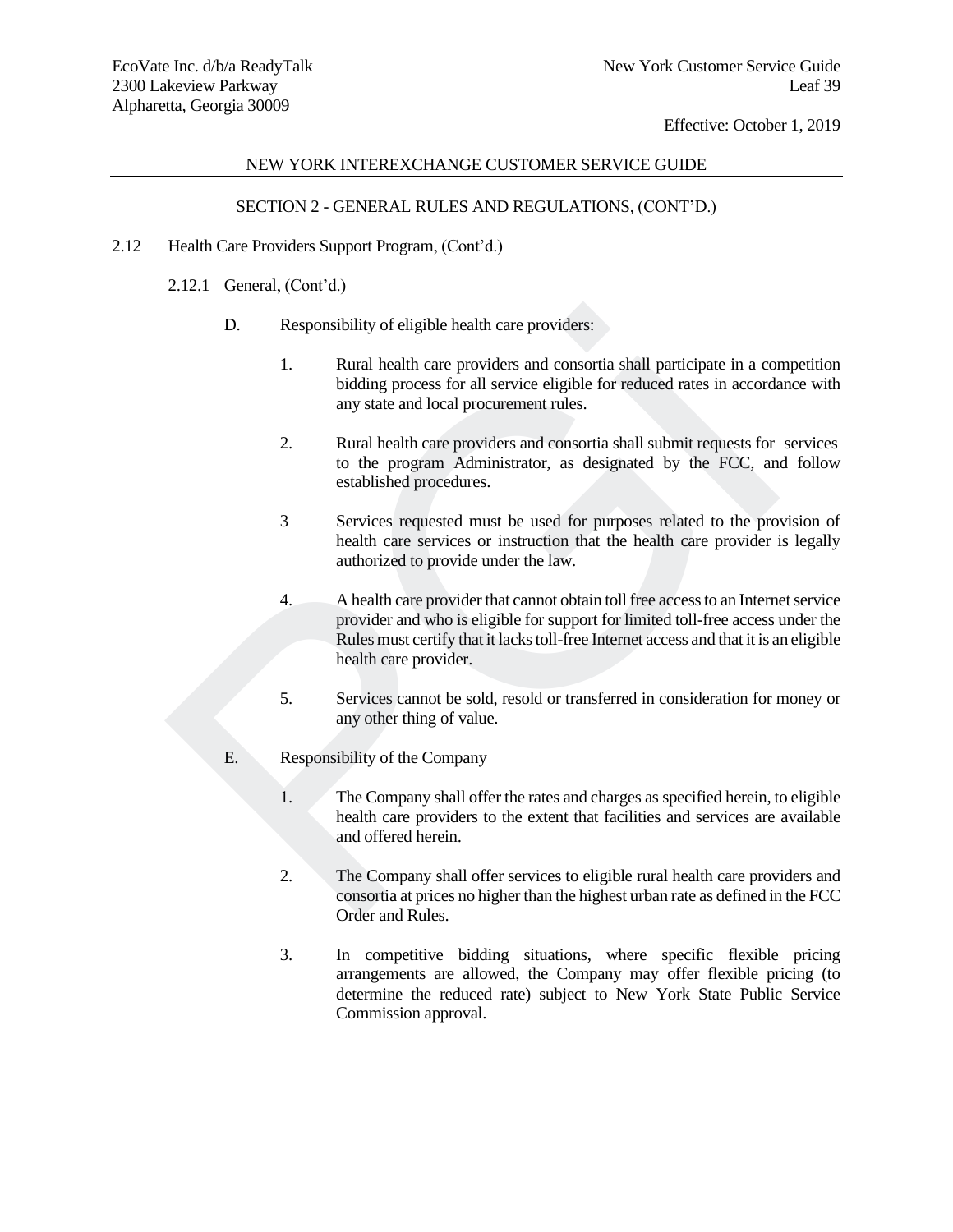## NEW YORK INTEREXCHANGE CUSTOMER SERVICE GUIDE

# SECTION 2 - GENERAL RULES AND REGULATIONS, (CONT'D.)

- 2.12 Health Care Providers Support Program, (Cont'd.)
	- 2.12.2 Rates and Charges

The following price adjustments will be available to eligible rural health care providers, except subparagraph C., which shall be available to all eligible health care providers, regardless of location.

- A. A reduced rate for telecommunications services, using a bandwidth capacity of up to 1.544 Mbps, not to exceed the highest tariffed or publicly available rate charged to a commercial Customer for a similar service provided over the same distance in the nearest city in New York State with a population of at least 50,000.
- B. An exemption from some mileage charges for any telecommunications services, using a bandwidth capacity of up to 1.544 Mbps, that is necessary for the provision of health care services. The exempted mileage includes the distance between the rural health care provider and the most distant perimeter of the nearest city in New York State with a population of 50,000 or more, less the standard urban distance, which is the maximum average diameter of all cities with population of 50,000 or more in the state. The following price adjustments will be available to eligible rural health care provides<br>
subparagraph C., which shall be available to all eligible health care provides, rege<br>
location.<br>
A. A reduced rate for telecommunica
	- C. Each eligible health care provider that cannot obtain toll-free access to an Internet service provider is entitled to receive toll charge credits for toll charges imposed for connecting to an Internet service provider as per the FCC Rules. Such toll charges are available pursuant to applicable toll tariffs.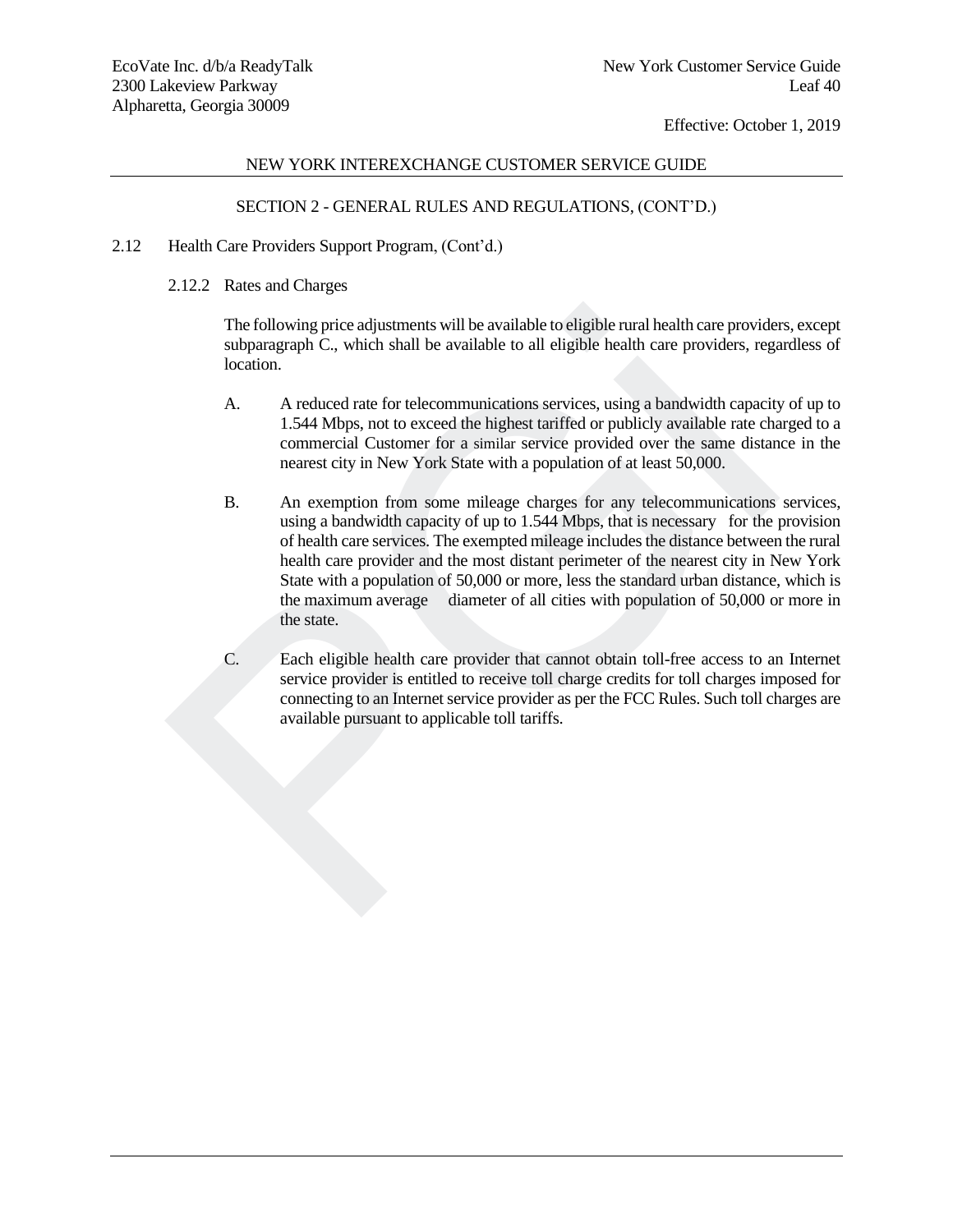## NEW YORK INTEREXCHANGE CUSTOMER SERVICE GUIDE

## SECTION 3 - CONNECTION CHARGES

#### 3.1 Connection Charge

3.1.1 General

The Connection Charge is a nonrecurring charge, which applies to the following: (a) the installation of a new service; (b) the transfer of an existing service to a different location; (c) a change from one class of service to another at the same or a different location; or (d) restoral of service after suspension or termination for nonpayment. Connection Charges are listed with each service to which they apply. The Connection Charge is a nonrecurring charge, which applies to the following<br>
installation of a new service; (b) the transfer of an existing service to a different location<br>
a change from one class of service to aonther

A. Service Order Charge

Service Order charge applies per Customer order for all work or services ordered to be provided at one time, on the same premises, for the same Customer. The charge recovers the cost of receiving, recording, and processing a Customer's request for service.

Service Order Charge **ICB** 

#### B. Service Calls

When a Customer reports trouble to the Company and no trouble is found in the Company facilities, the Customer may be responsible for payment of a charge.

|    | Service Call Charge:       | ICB |
|----|----------------------------|-----|
| C. | Central Office Line charge |     |

| Up to 99 lines | <b>ICB</b> |
|----------------|------------|
| $100+$ lines   | <b>ICB</b> |
| Centrex line   | <b>ICB</b> |

#### 3.1.2 Exceptions to the Charge

- A No charge applies for a change to a service for which a lower monthly rate applies, made within 90 days after any general rate increase, if a lower grade of service is offered in the Customer's exchange.
- B. The Company may from time to time waive or reduce the charge as part of a promotion.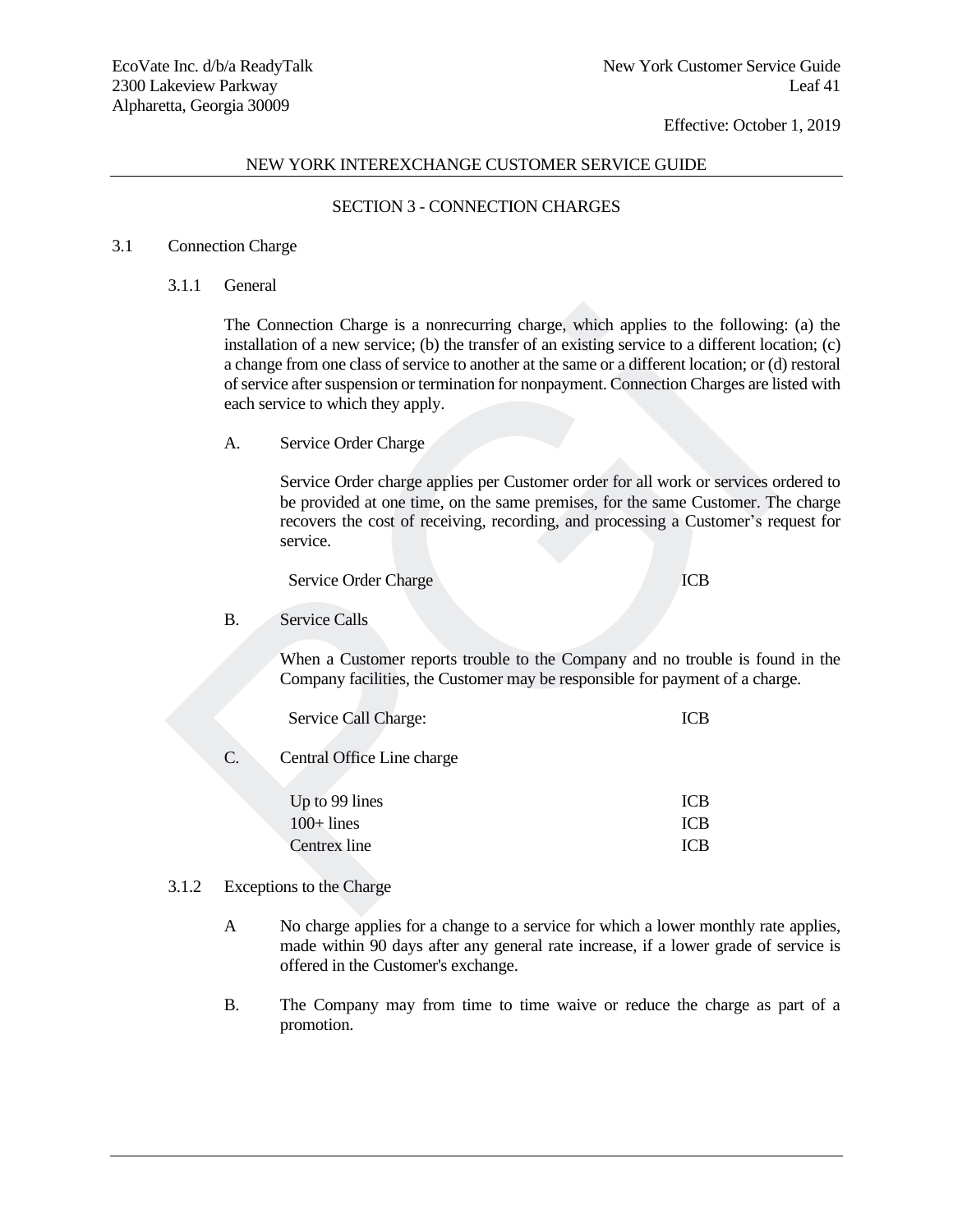# NEW YORK INTEREXCHANGE CUSTOMER SERVICE GUIDE

# SECTION 3 - CONNECTION CHARGES, (CONT'D.)

# 3.1 Connection Charge, (Cont'd.)

- 3.1.3 Special Construction, (Cont'd.)
	- A. Basis for Cost Computation

Rates and charges for special construction will be based on the costs incurred by the Company and may include (1) nonrecurring type charges, (2) recurring type charges, (3) termination liabilities, or (4) a combination thereof.

B. Basis for Rates and Charges

The costs referred to in 3.1.1 preceding may include one or more of the following items to the extent that they are applicable:

- 1. Installed cost of the facilities to be provided including estimated costs for the rearrangement of existing facilities. Cost installed include the cost of:
	- (a) equipment and materials provided or used,
	- (b) engineering, labor, and supervision,
	- (c) transportation, and
	- (d) right of way;
- 2. cost of maintenance;
- 3. depreciation on the estimated cost installed of any facility provided, based on the anticipated useful service life of the facility with an appropriate allowance for the estimated net salvage; A. Basis for Cost Computation<br>
Rates and charges for special construction will be based on the costs incurr<br>
Company and may include (1) nonecurring type charges, (2) recurring type<br>
(3) termination liabilities, or (4) a
	- 4. administration, taxes, and uncollectible revenue on the basis of reasonable average costs for these items.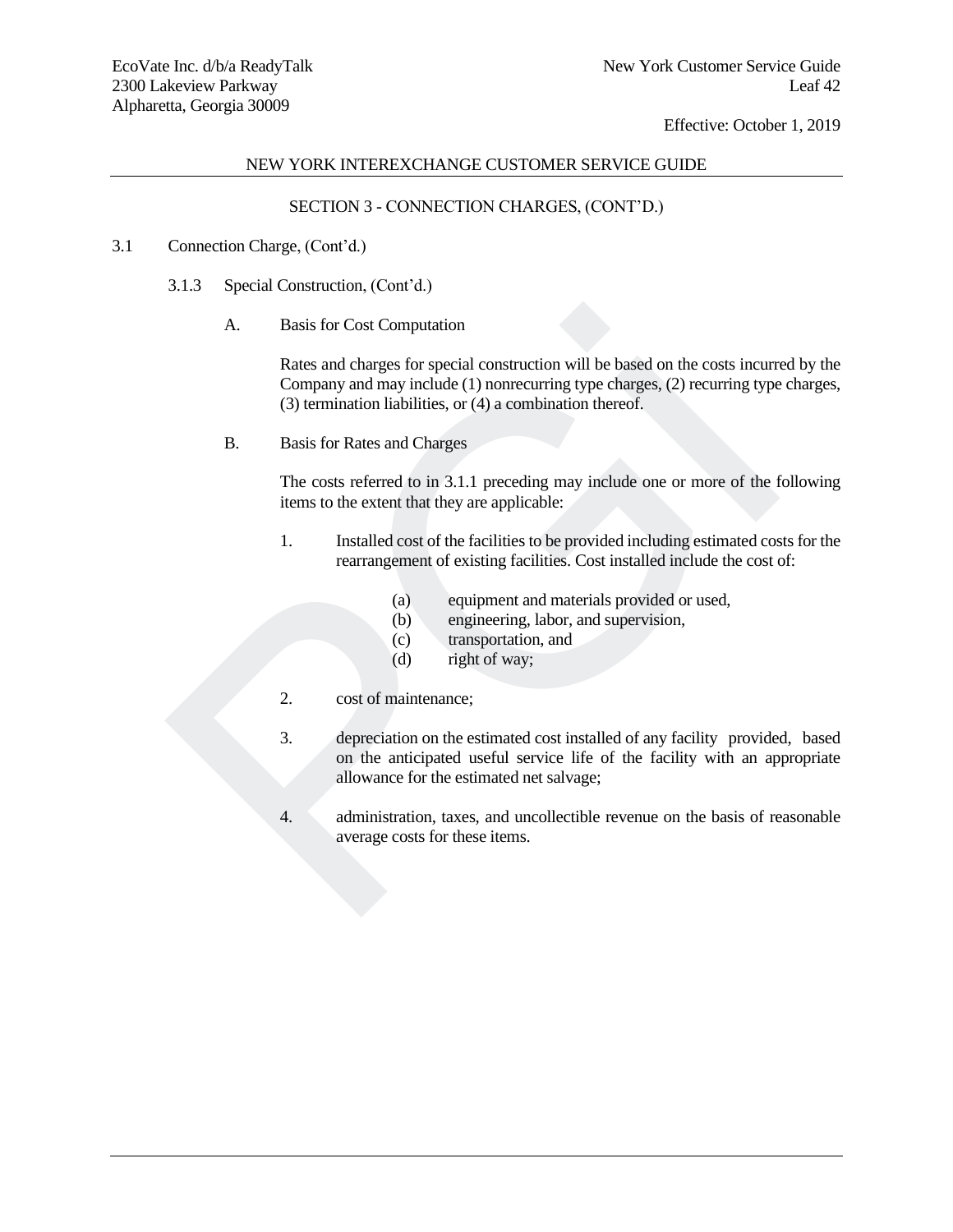# NEW YORK INTEREXCHANGE CUSTOMER SERVICE GUIDE

# SECTION 3 - CONNECTION CHARGES, (CONT'D.)

# 3.2 Restoral Charge

A restoral charge applies each time a service is reconnected after suspension or termination for nonpayment but before cancellation of the service, as deemed herein.

3.3 Moves, Adds and Changes

| nonpayment but before cancellation of the service, as deemed herein.                                                                     |                                                                                |                                                                                                                                                                                                        |  |
|------------------------------------------------------------------------------------------------------------------------------------------|--------------------------------------------------------------------------------|--------------------------------------------------------------------------------------------------------------------------------------------------------------------------------------------------------|--|
| Restoral charge                                                                                                                          |                                                                                | <b>ICB</b>                                                                                                                                                                                             |  |
| Moves, Adds and Changes                                                                                                                  |                                                                                |                                                                                                                                                                                                        |  |
|                                                                                                                                          | the underlying service will apply as if the work had been done by the Company. | The Company alone may make changes in the location of its lines and equipment. When it is found<br>that a move or change of such lines or equipment has been made by others, the Connection Charge for |  |
| The Customer will be assessed a charge for any move, add or change of a Company service. Move,<br>Add and Change are defined as follows: |                                                                                |                                                                                                                                                                                                        |  |
| Move:                                                                                                                                    | building on the same premises.                                                 | The disconnection of existing equipment at one location and reconnection of<br>the same equipment at a new location in the same building or in a different                                             |  |
| Add:                                                                                                                                     | location.                                                                      | The addition of a vertical service to existing equipment and/or service at one                                                                                                                         |  |
| Change:                                                                                                                                  | the same location.                                                             | Change, including rearrangement or reclassification - of existing service at                                                                                                                           |  |
| Move / Add / Change Service Charge                                                                                                       |                                                                                | <b>ICB</b>                                                                                                                                                                                             |  |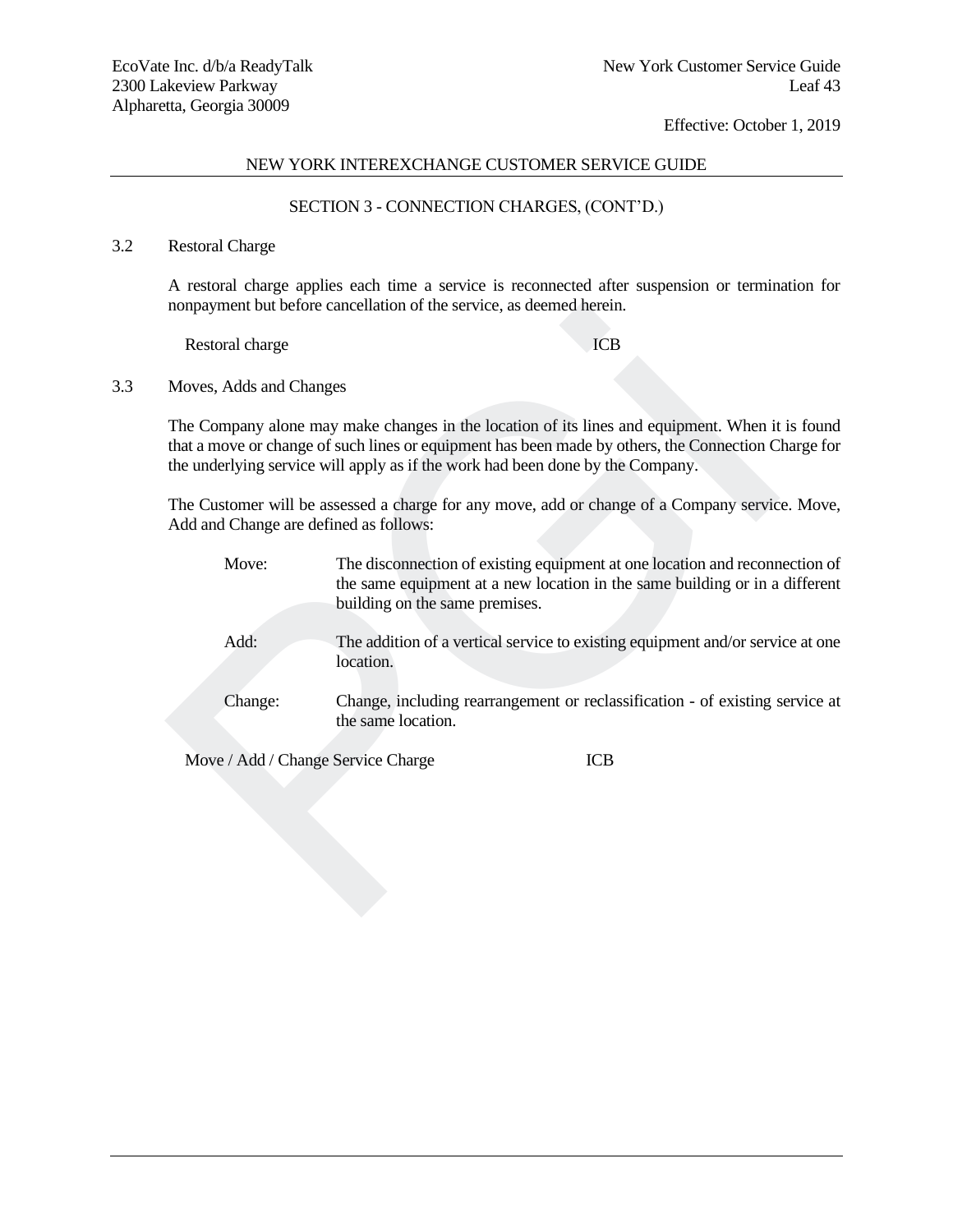# NEW YORK INTEREXCHANGE CUSTOMER SERVICE GUIDE

# SECTION 3 - CONNECTION CHARGES, (CONT'D.)

## 3.4 Record Order charge

Record Order Charge applies for work performed by the Company in connection with receiving, recording, and processing Customer requests for the following.

- addition of directory listings
- change in listed name
- change of address
- change of billing party
- change in listed service to non-published service, not involving a change of telephone number. recording, and processing Customer requests for the following.<br>
addition of directory listings<br>
change of address<br>
change of address<br>
change of billing party<br>
mumber.<br>
A Record Order Charge does not apply when a Service Or

A Record Order Charge does not apply when a Service Order charge also applies.

Record Order Charge **ICB**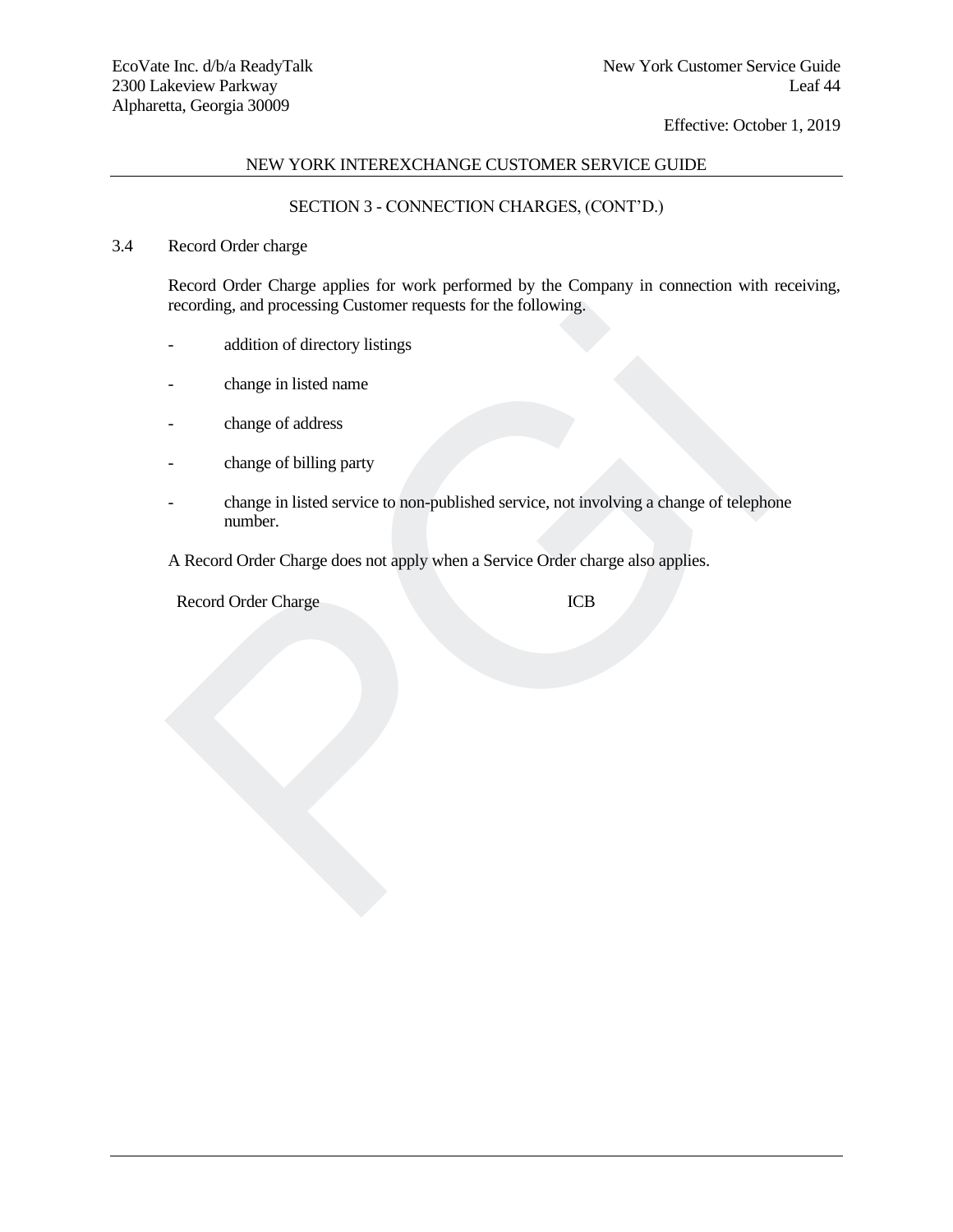# NEW YORK INTEREXCHANGE CUSTOMER SERVICE GUIDE

# SECTION 3 - CONNECTION CHARGES, (CONT'D.)

- 3.5 Charges Associated with Premises Visit
	- 3.5.1 Terms and Conditions

The Customer may request an estimate or a firm bid before ordering wire installation work to be done. When an estimate is provided, the estimate is not binding on the Company and the charge to be billed will be based on the actual time and materials charges incurred. When a firm bid is provided at Customer request, the charge to be billed is the amount quoted to the Customer for the work requested. The Customer may request an estimate or a firm bid before ordering wire installation<br>be done. When an estimate is provided, the estimate is not binding on the Company<br>charge to be billed will be based on the actual time an

Inside Wire charges apply per service call when billable premises work is performed on noncomplex premises wire and jacks. Business charges may differ. Such charges are due and payable when billed.

Noncomplex wire, jacks and materials include:

- a. 2 to 6 pair inside wire
- b. Faceplates
- c. RJ11C, RJ14C, RJ11W and RJ14W type station jacks
- d. Staples, screws, nail, tape, connectors, etc.
- 3.5.2 Trouble Isolation Charge

When a visit to the Customer's premises is necessary to isolate a problem reported to the Company but identified by the Company's technician as attributable to Customer-provided equipment or inside wire, a separate charge applies in addition to all other charges for the visit.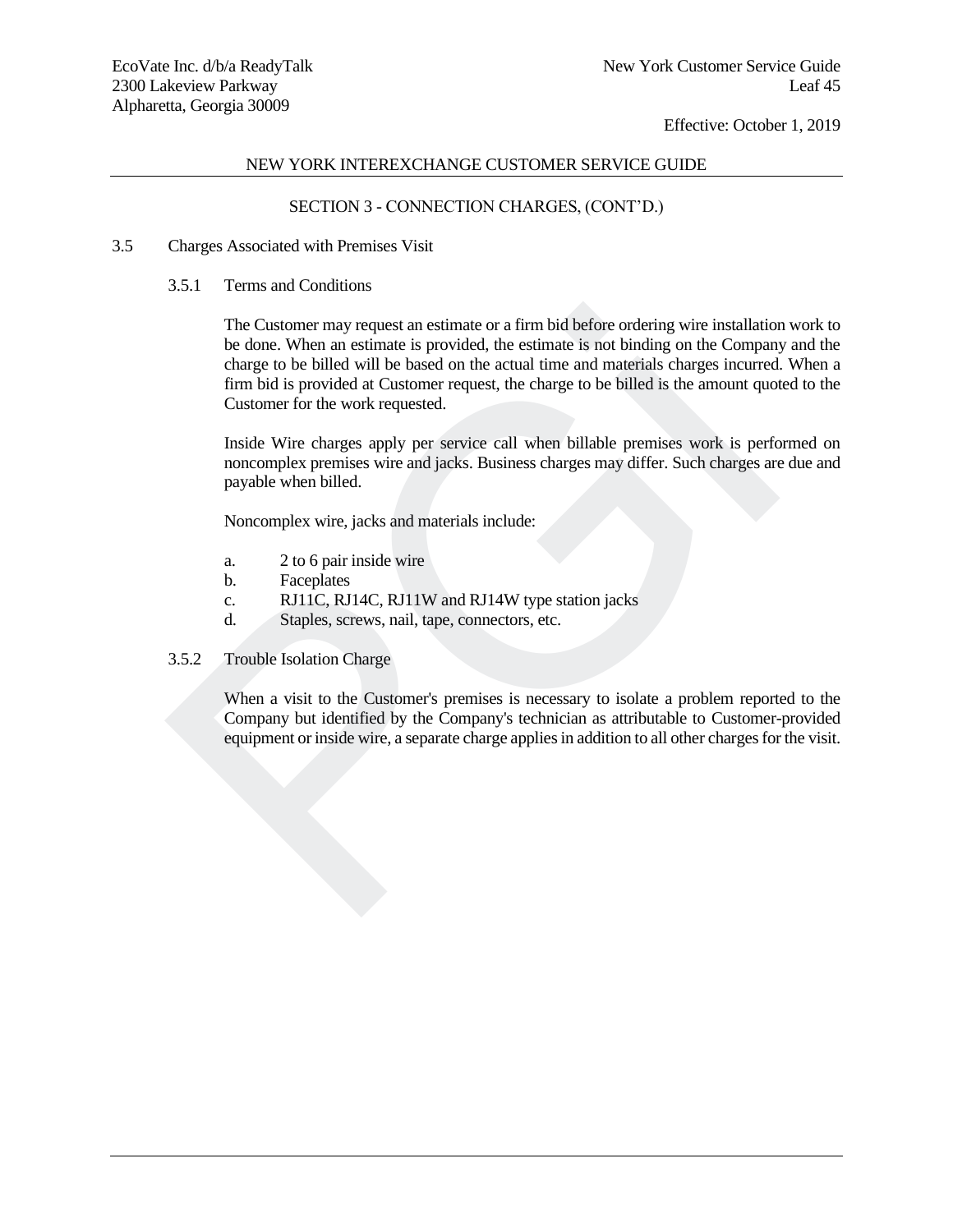## NEW YORK INTEREXCHANGE CUSTOMER SERVICE GUIDE

# SECTION 3 - CONNECTION CHARGES, (CONT'D.)

#### 3.5 Charges Associated with Premises Visit, (Cont'd.)

3.5.3 Inside Wire Maintenance and Installation

The Customer may provide inside wiring for single-line station equipment or may elect to have the Company's technicians install or maintain inside wire.

A. Inside Wire Installation Charge

Charge to be billed will be based on the actual time and materials charges incurred when a Customer requests new wire and jack installation or requests existing wire and jack moves, changes, removals, rearrangements, replacements or pre-wiring.

B. Inside Wire Maintenance Charge

The Inside Wire Maintenance Charge applies when a Customer requests wire and jack maintenance. Charge to be billed will be based on the actual time and materials charges incurred when a Customer requests maintenance of wiring

# 3.5.4 Rates and Charges

Premises Work Charge Per Visit or Trip **ICB** 

In addition to the Service Order Charge, A Premises Visit charge applies per Customer order when the company must dispatch an employee to complete a Customer-requested installation or service change. Only one charge applies per Customer order. The Customer may provide inside wiring for single-line station equipment or may have the Company's technicians install or maintain inside wire.<br>
A. Inside Wire Installation Charge<br>
Charge to be billed will be based on the

| Per hour with 2 hour minimum             | <b>ICB</b> |
|------------------------------------------|------------|
| Each Additional Hour or Fraction Thereof | <b>ICB</b> |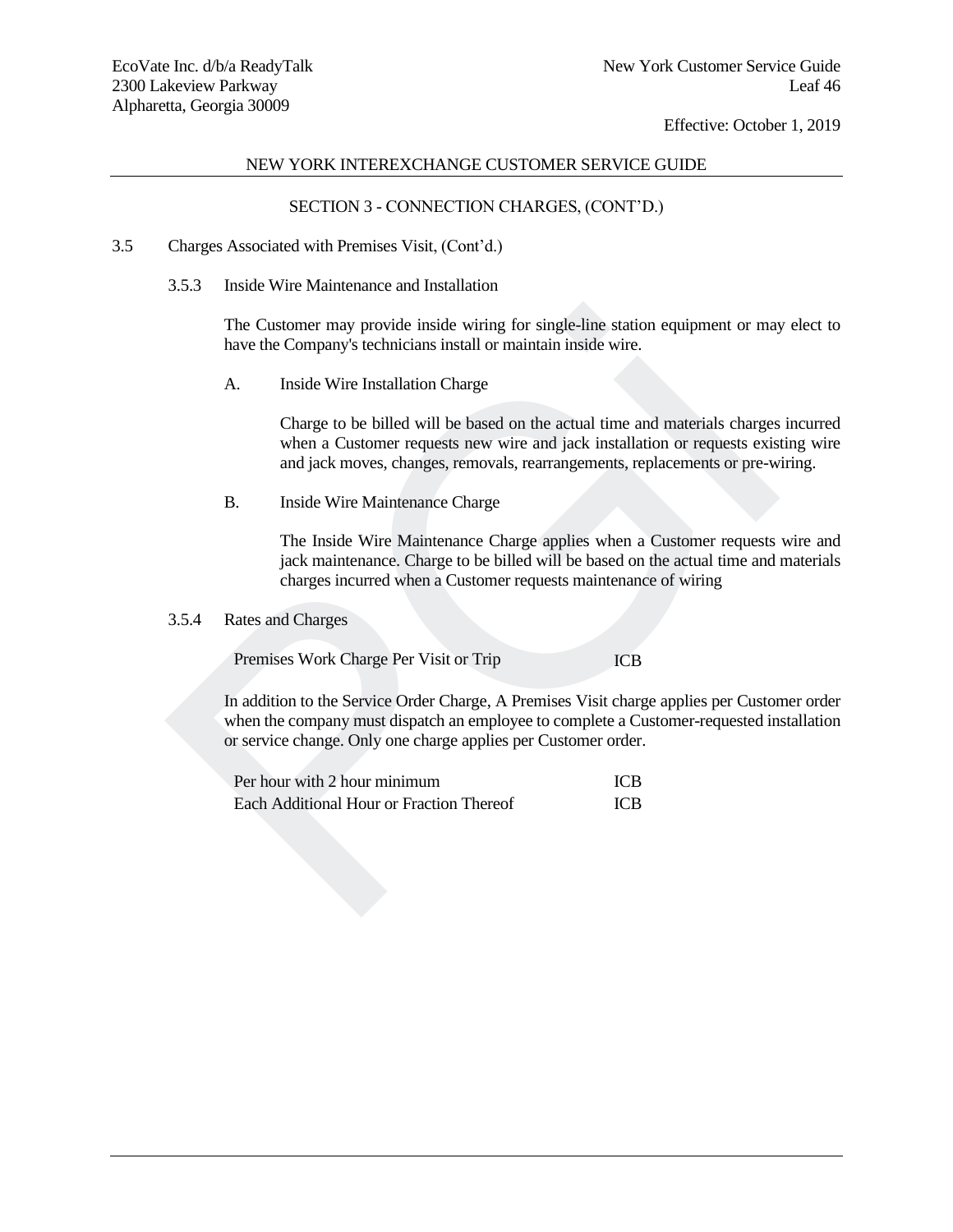# NEW YORK INTEREXCHANGE CUSTOMER SERVICE GUIDE

# SECTION 3 - CONNECTION CHARGES, (CONT'D.)

# 3.6 Primary Interexchange Carrier Change Charge

The Customer will incur a charge each time there is a change in the long distance carrier associated with the Customer's line after the initial installation of service with the Customer's line after the initial installation of service<br>Primary Intereschange Carrier Change Charge<br>S5.00

Primary Interexchange Carrier Change Charge  $$5.00$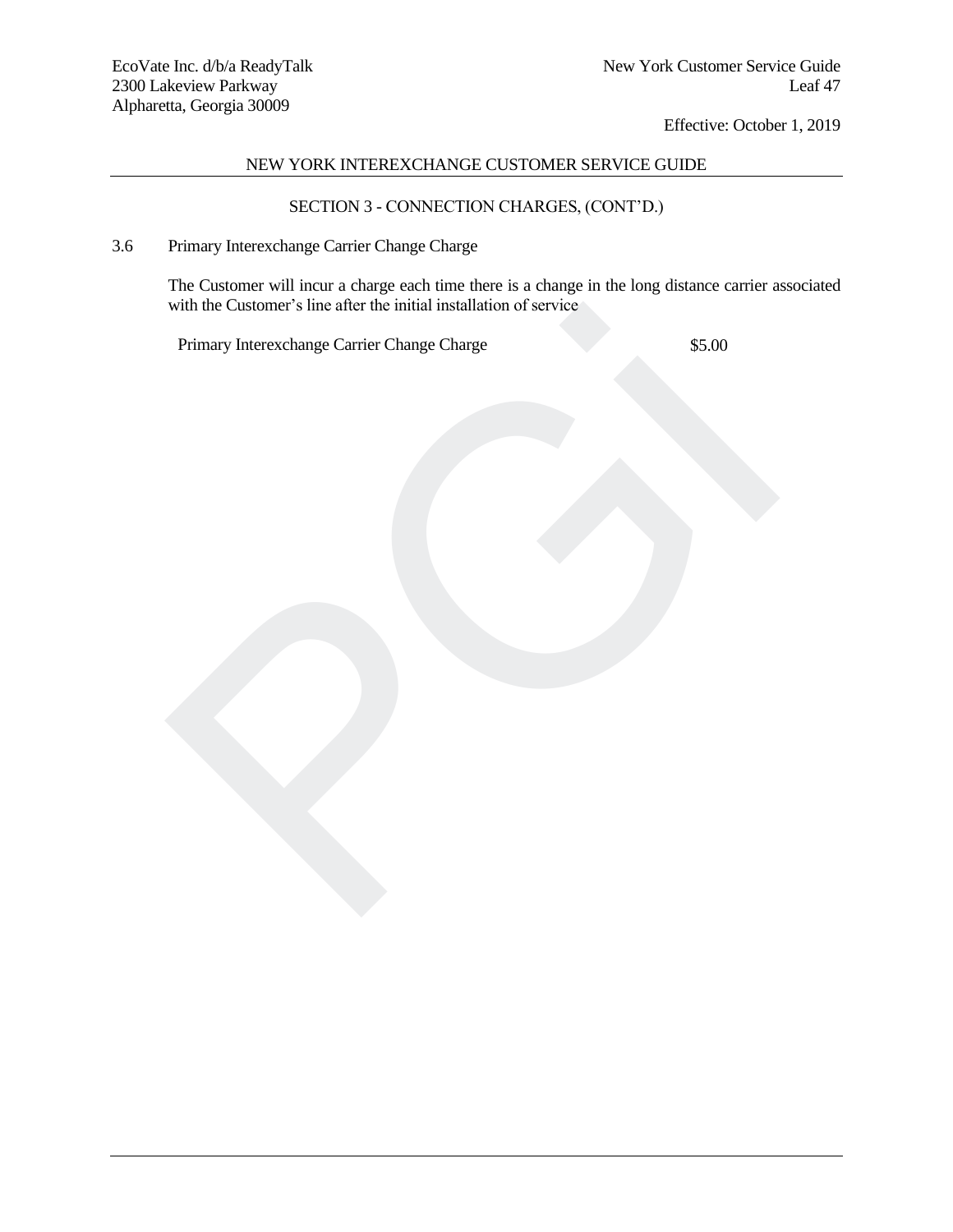# NEW YORK INTEREXCHANGE CUSTOMER SERVICE GUIDE

# SECTION 3 - CONNECTION CHARGES, (CONT'D.)

# 3.7 Presubscribed Inter-Exchange, IntraLATA or Local Exchange Carrier Freeze

The Customer may at their discretion request that the Company provide a switch function commonly known as a carrier freeze. This option allows the Customer the ability to prevent any unauthorized changing of their inter-exchange, intraLATA or local exchange telephone service.

This service is offered on a non-discriminatory basis and is at the sole discretion of the Customer. The Customer's request for this service must be clearly listed on a letter of agency or, if ordered via the Company's toll free number, recorded on the Company's third party verification system. There is no charge for this service. known as a carrier freeze. This option allows the Customer the ability to prevent any una<br>changing of their inter-exchange, intraLATA or local exchange telephone service.<br>This service is offered on a non-discriminatory bas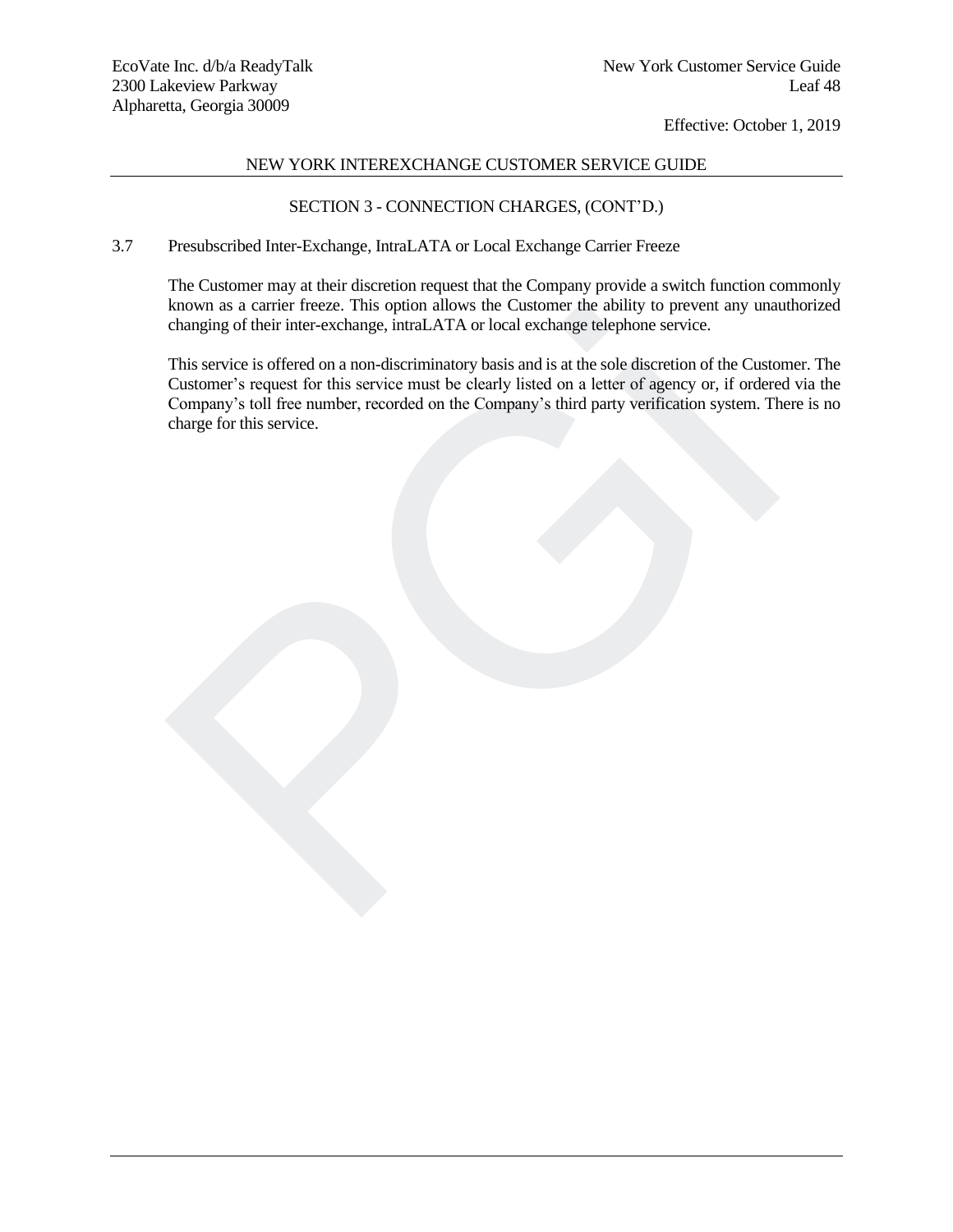# NEW YORK INTEREXCHANGE CUSTOMER SERVICE GUIDE

# SECTION 4 - SERVICE DESCRIPTIONS AND RATES

#### 4.1 General

Conference Calling Service allows a Customer to hold conversations and/or meetings with two (2) to twenty-three (23) other involved parties within New York. Customers of this service can establish simultaneous telephone contact with multiple callers by each of the involved parties dialing a toll-free number predetermined by the Company, receiving a prompting tone, then entering an authorization code also predetermined by the Company. Once the authorization code is entered, the calling party is connected to the conference call. The Customer must schedule the conference call at least twenty-four (24) hours in advance with the Company. In order to receive the Conference Calling Service and associated rates, the Customer must be entered into the Company billing database prior to utilizing the service. Wenty-time (23) other myotived parties within New York. Customers of this service can<br>simultaneous telephone contact with multiple callers by each of the involved parties dialing is<br>number predetermined by the Company, roc

Rates and charges for the Conference Calling Service will be priced on an Individual Case Basis between the Customer and the Company on a contractual basis. Calls are rated based on time of day and call duration of every involved party that participates in the conference call.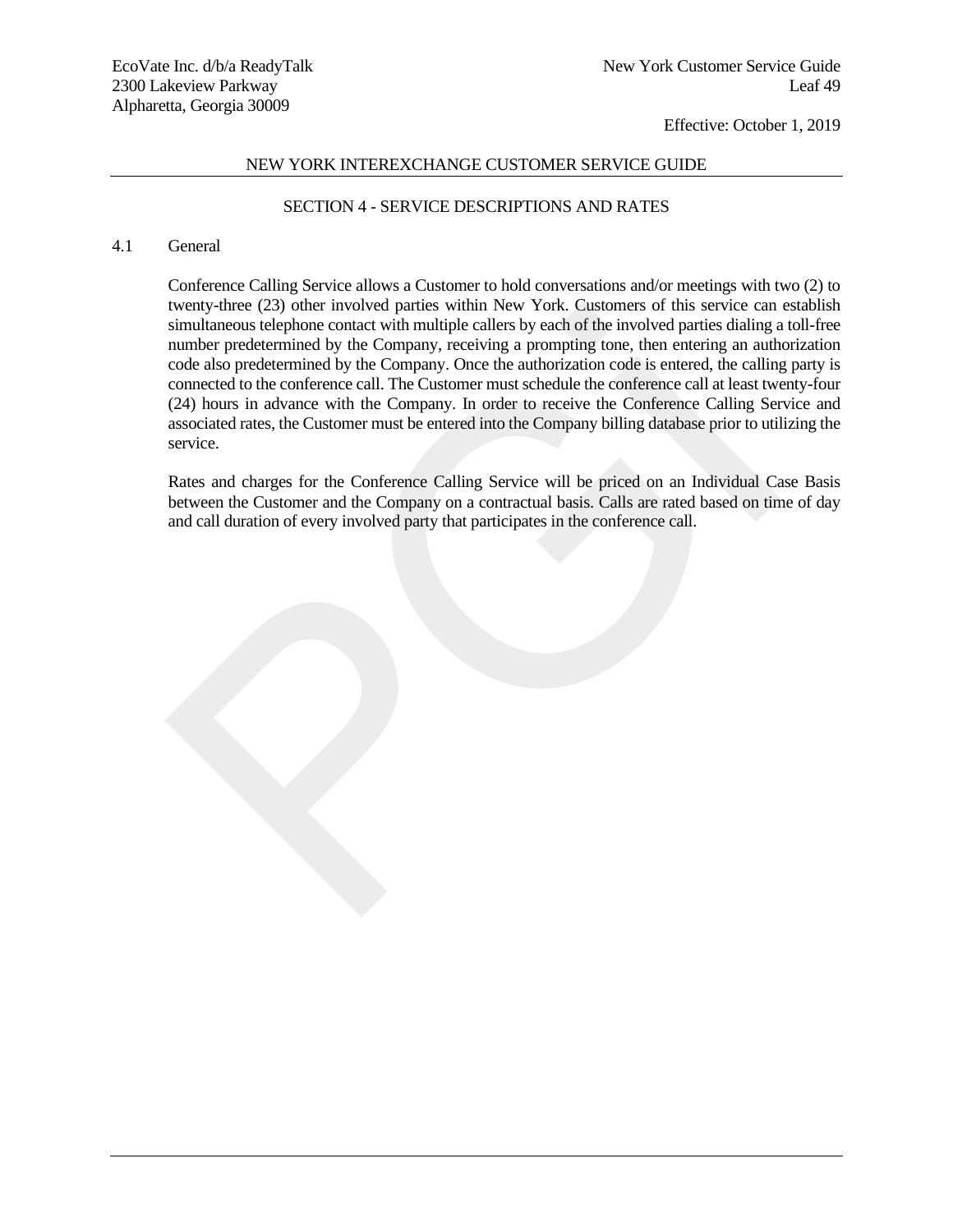## NEW YORK INTEREXCHANGE CUSTOMER SERVICE GUIDE

# SECTION 4 - SERVICE DESCRIPTIONS AND RATES, (CONT'D.)

## 4.3 Service Descriptions

The following Conference Calling Services Options may be offered:

Conference Calling Service

Conference Calling Service is offered on a contractual basis.

4.3.1 Conference Calling Service

Conference Calling Service allows a Customer to hold conversations and/or meetings with two (2) to twenty-three (23) other involved parties within New York. Customers of this service can establish simultaneous telephone contact with multiple callers by each of the involved parties dialing a toll-free number predetermined by the Company, receiving a prompting tone, then entering an authorization code also predetermined by the Company. Once the authorization code is entered, the calling party is connected to the conference call. The Customer must schedule the conference call at least twenty-four (24) hours in advance with the Company. In order to receive the Conference Calling Service and associated rates, the Customer must be entered into the Company billing database prior to utilizing the service. Conference Calling Service<br>
Conference Calling Service is offered on a contractual basis.<br>
4.3.1 Conference Calling Service allows a Customer to hold conversations and/or meetive<br>
two (2) to twenty-three (23) other involve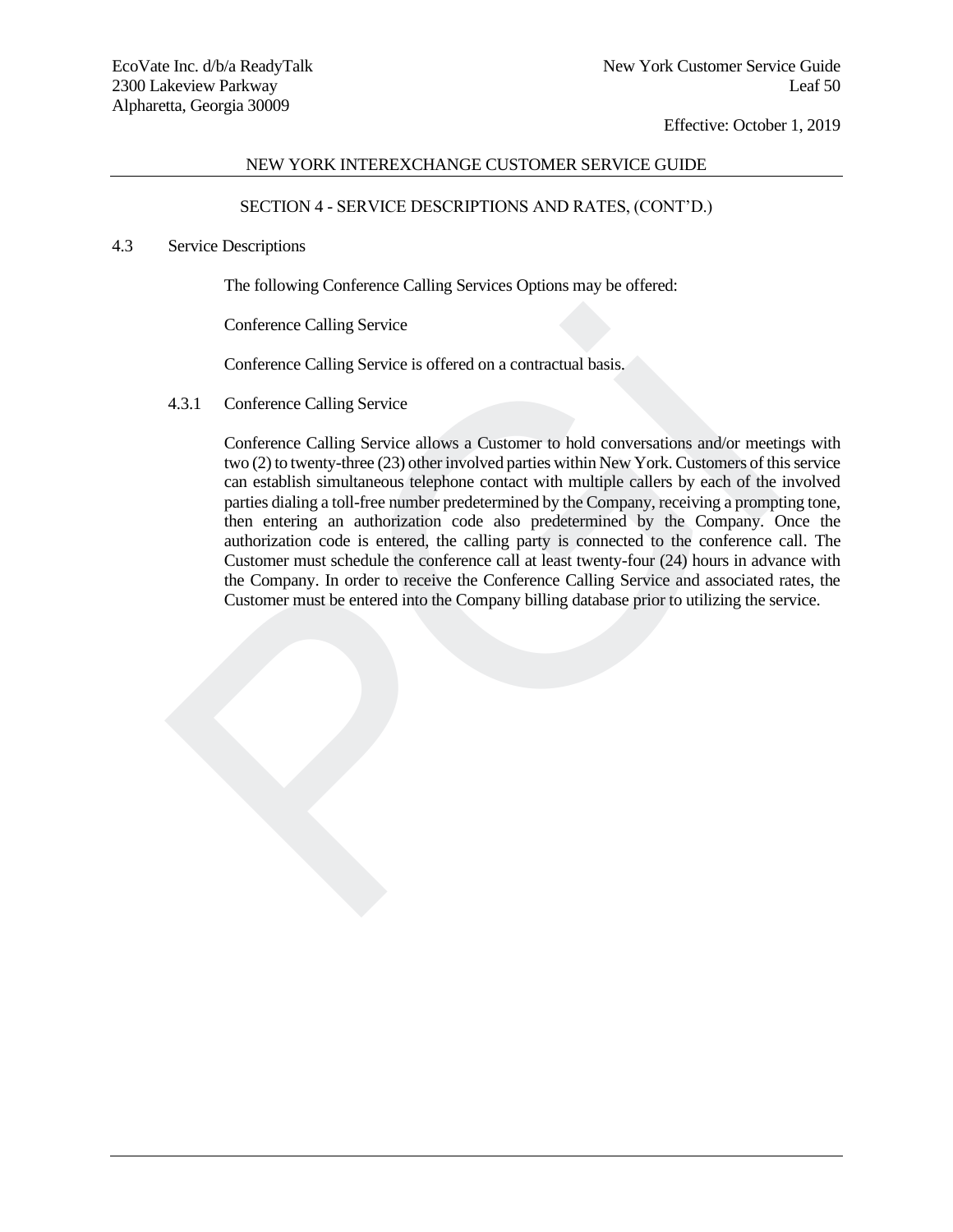# NEW YORK INTEREXCHANGE CUSTOMER SERVICE GUIDE

# SECTION 4 - SERVICE DESCRIPTIONS AND RATES

- 4.3 Service Descriptions, (Cont'd.)
	- 4.3.1 Conference Calling Service, (Cont'd.)
		- A. Rates and Charges

Rates and charges for the Conference Calling Service will be priced on an Individual Case Basis between the Customer and the Company on a contractual basis. Calls are rated based on time of day and call duration of every involved party that participates in the conference call. A. Rates and Charges<br>Rates and charges for the Conference Calling Service will be priced on an Individual<br>Basis between the Customer and the Company on a contractual basis. Calls are rated<br>time of day and call duration of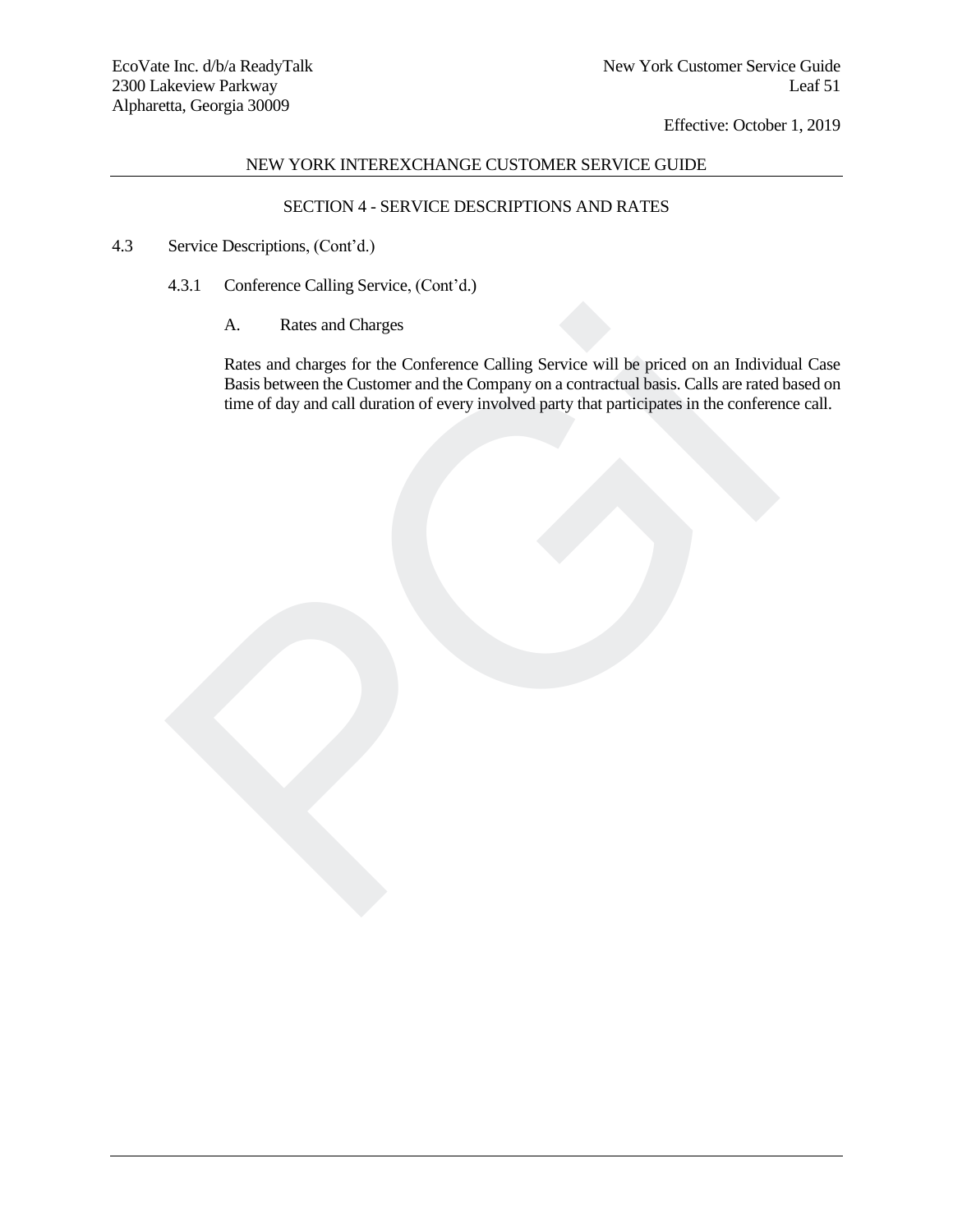# NEW YORK INTEREXCHANGE CUSTOMER SERVICE GUIDE

# SECTION 4 - SERVICE DESCRIPTIONS AND RATES, (CONT'D.)

- 4.5 Direct Inward Dial (DID) Service
	- 4.5.1 General
		- A. DID Service provides a Customer with a voice grade telephonic communications trunk channel to receive incoming voice or data calls to local telephone numbers assigned to the Customer. DID Service does not provide a line-side connection. DID Service transmits the dialed digits for all incoming calls, allowing the Customer's incoming calls to be routed as required by the Customer to the Customer's designated equipment.
		- B. DID Service may be provided in conjunction with non-regulated services offered by the Company pursuant to contract. To the extent that contractual rates for DID Service differ from those set forth in Section 5.3.3 below, they will be subject to the terms of the Individual Case Basis arrangements set forth in Section 6.1 of this Guide.
	- 4.5.2 Service Eligibility, Restrictions and Limitations
		- A. Connectivity to E911, operator services and directory assistance is not supported by DID Service.
		- B. The Company reserves the right to provision DID service based upon the availability of facilities and equipment necessary to support the Customer's specific service requirements.
	- C. The Company, at its sole discretion, reserves the right to limit the quantity of DID number blocks a Customer may obtain. Requests for 30 or more DID number blocks must be provided to the Company in writing no less than five (5) months prior to activation. In addition, the Company reserves the right to review vacant DID stations or stations not in use to determine their utilization. Should the Company determine, based on its own discretion, that there is inefficient number utilization, the Company may reassign DID numbers. A. DID Service provides a Customer with a voice grade telephonic communitum k channel to receive incoming voice or data calls to local telephone<br>assigned to the Customer. DID Service does not provide a line-side connect<br>Se
		- D. The Customer has no property right to the telephone number or any other call number destination associated with DID service furnished by the Company, and no right to the continuance of service through any particular end office. The Company reserves the right to change such numbers, or the end office designation associated with such number, or both, assigned to the Customer, where the Company deems it necessary to do so in the conduct of its business.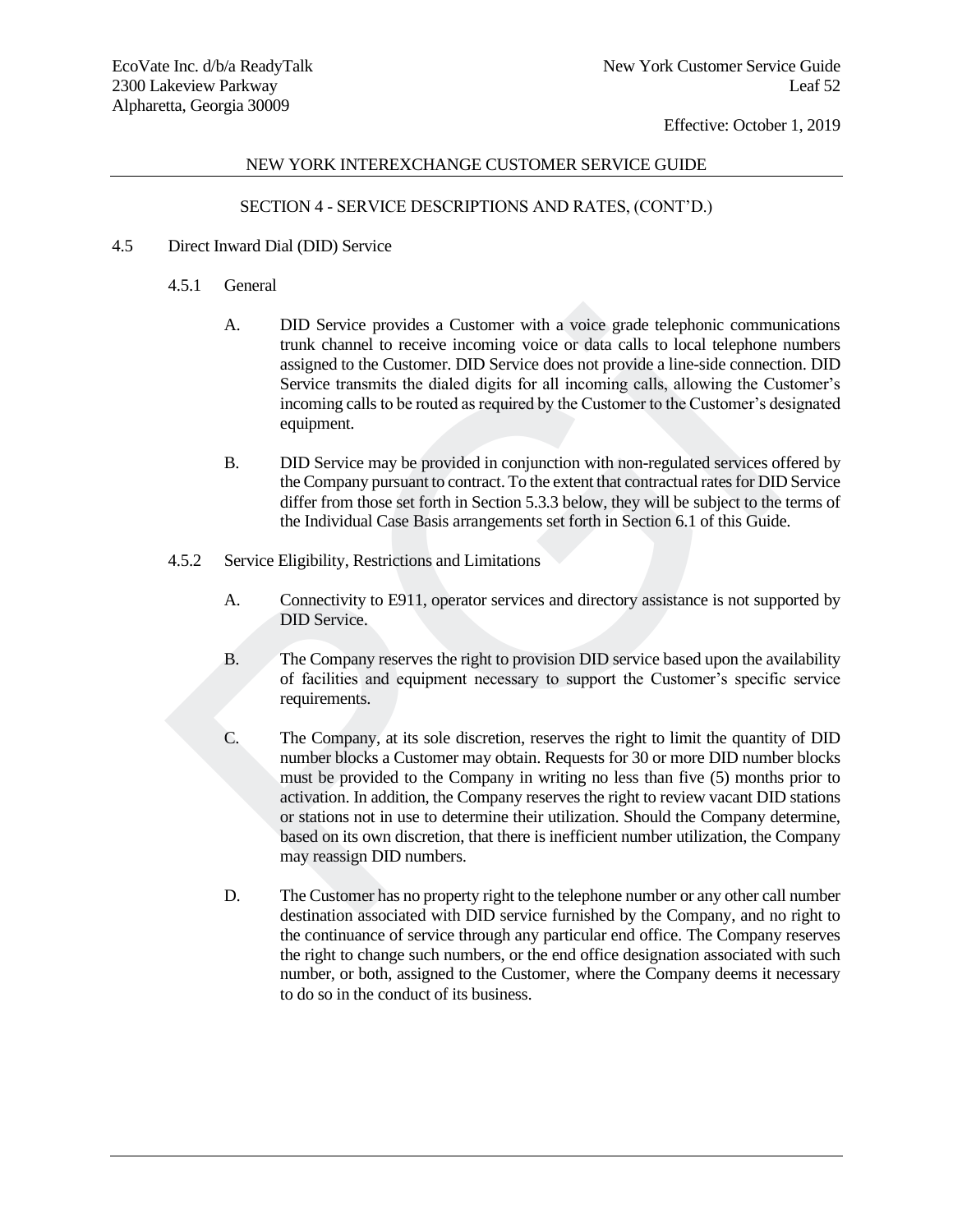# NEW YORK INTEREXCHANGE CUSTOMER SERVICE GUIDE

# SECTION 4 - SERVICE DESCRIPTIONS AND RATES, (CONT'D.)

- 4.5 Direct Inward Dial (DID) Service, (Cont'd.)
	- 4.5.3 Rates and Charges

The following rates apply to DID Service. The following rates apply to DID Service.<br>Per DID Number<br>And the service of the service of the service of the service of the service of the service of the service of the service of the service of the service of the service

Per DID Number **ICB**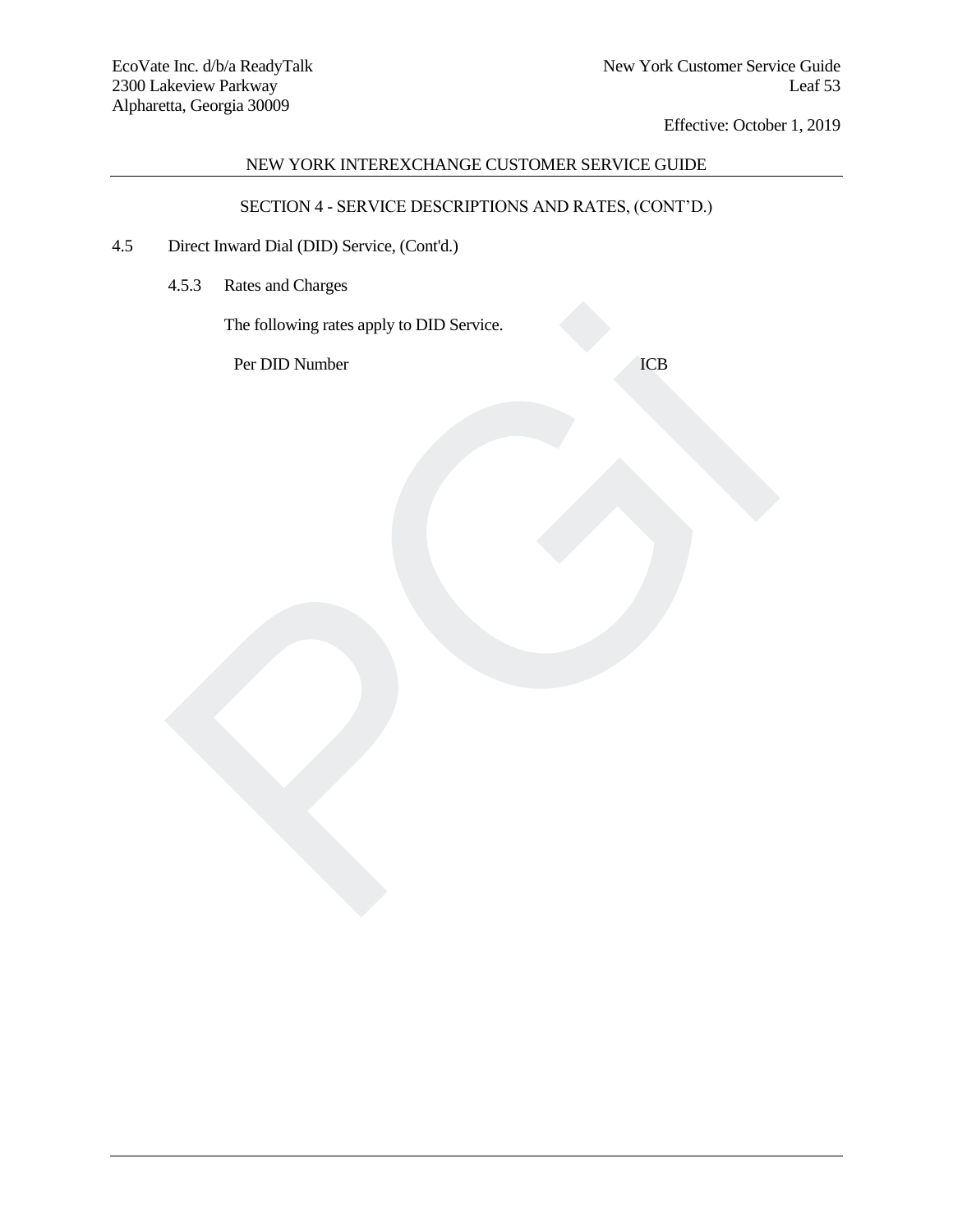# NEW YORK INTEREXCHANGE CUSTOMER SERVICE GUIDE

## SECTION 4 - SERVICE DESCRIPTIONS AND RATES, (CONT'D.)

## 4.6 Public Pay Telephone Surcharge

In order to recover the Company's expenses to comply with the FCC's pay telephone compensation plan, effective October 7, 1997 (FCC 97-371), a non-discountable per call charge is applicable to all intrastate, interstate, and international calls that originate from any domestic pay telephone used to access Company services. This surcharge, which is in addition to standard tariffed usage charges and any applicable service charges and surcharges associated with service, applies for the use of the instrument used to access Company service and is unrelated to the Company service accessed from the pay telephone. plan, effective October 7, 1997 (FCC 97-371), a non-discountable per call charge is app<br>all intrastate, interstate, and international calls that originate from any domestic pay telephon<br>to access Company services. This suc

Pay telephones include coin-operated and coinless phones owned by local telephone companies, independent companies and other inter- exchange carriers. The Public Pay Telephone Surcharge applies to the initial completed call and any re-originated call (i.e., using the # symbol).

Whenever possible, the Public Pay Telephone Surcharge will appear on the same invoice containing the usage charges for the surcharged call. In cases where proper pay telephone coding digits are not transmitted to the Company prior to completion of a call, the Public Pay Telephone Surcharge may be billed on a subsequent invoice after the Company has obtained information from a carrier that the originating station is an eligible pay telephone.

The Public Pay Telephone Surcharge does not apply to calls placed from pay telephones at which the Customer pays for service by inserting coins during the progress of the call.

Per Call Charge:\$0.70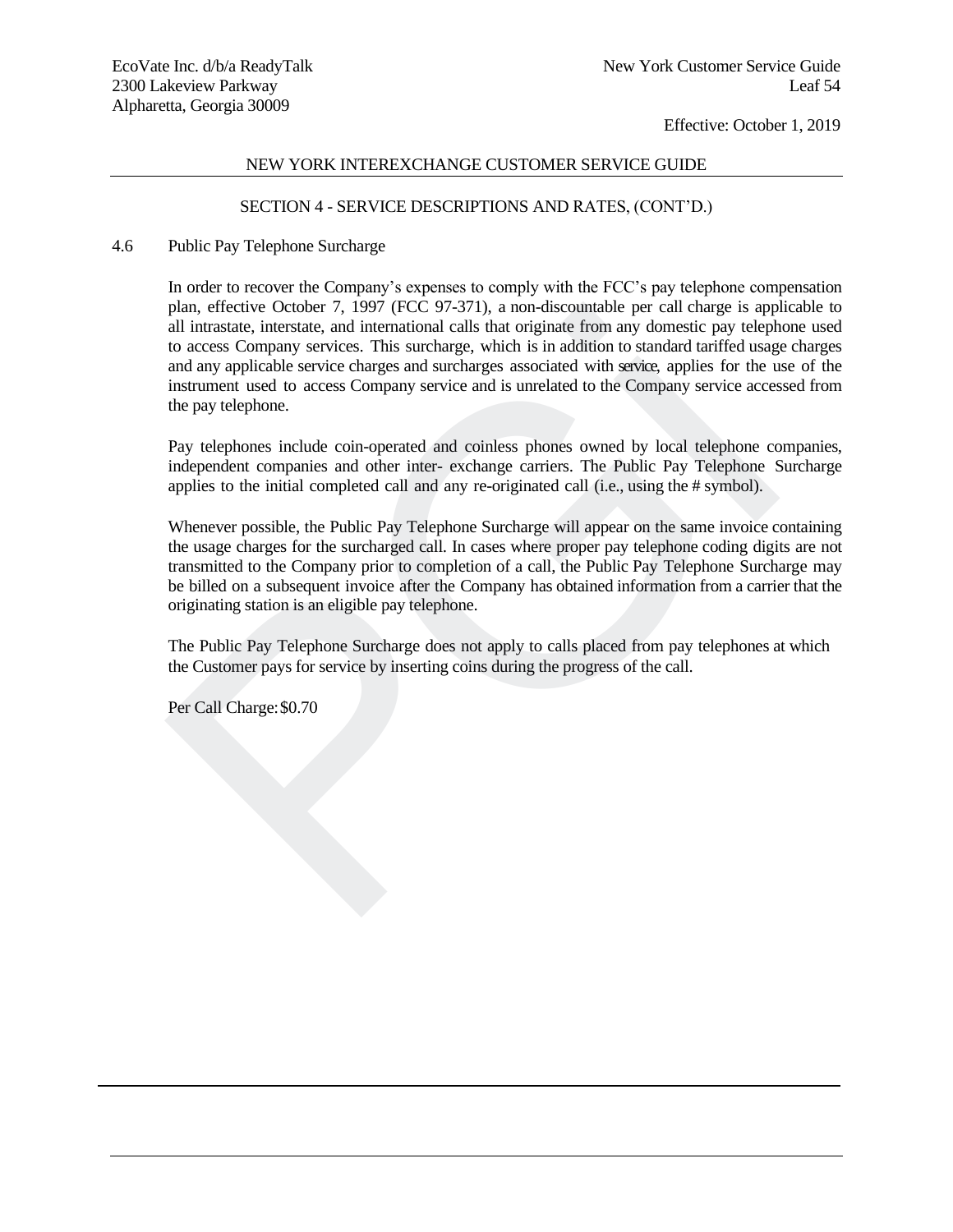## NEW YORK INTEREXCHANGE CUSTOMER SERVICE GUIDE

## SECTION 5 - MISCELLANEOUS SERVICES

## 5.1 Blocking Service

# 5.1.1 General

Blocking service is a feature that permits Customers to restrict access from their telephone line to various discretionary services. The following blocking options are available to business Customers:

- A. 900, 700 Blocking allows the Customer to block all calls beginning with the 900 and 700 prefixes (i.e. 900-XXX-XXXX) from being placed.
- B. 976 Central Office Code Blocking allows the subscriber to block placement of all calls to numbers with a 976 central office code (i.e. XXX-976-XXXX).
- C. Third Number Billed and Collect Call Restriction provides the Customer with a method of denying all third number billed and collect calls to a specific telephone number provided the transmitting operator checks their validation data base.
- D. Toll Restriction  $(1+$  and  $0+$  Blocking) provides the Customer with local dialing capabilities but blocks any Customer-dialed call that has a long distance charge associated with it.

Toll Restriction will not block the following types of calls: 911 (Emergency), 1 + 800 (Toll Free), and operator assisted toll calls.

- E. Toll Restriction Plus provides Customers with Toll Restriction, as described in this Section, and blocking of 411 calls.
- F. Direct Inward Dialing Blocking (Third Party and Collect Call) provides business Customers who subscribe to DID service to have Third Party and Collect Call Blocking on the number ranges provided by the Co mpany.Blocking service is a feature that permits Customers to restrict access from their tine to various discretionary services. The following blocking options are available to Customers:<br>
A. 900, 700 Blocking - allows the Custo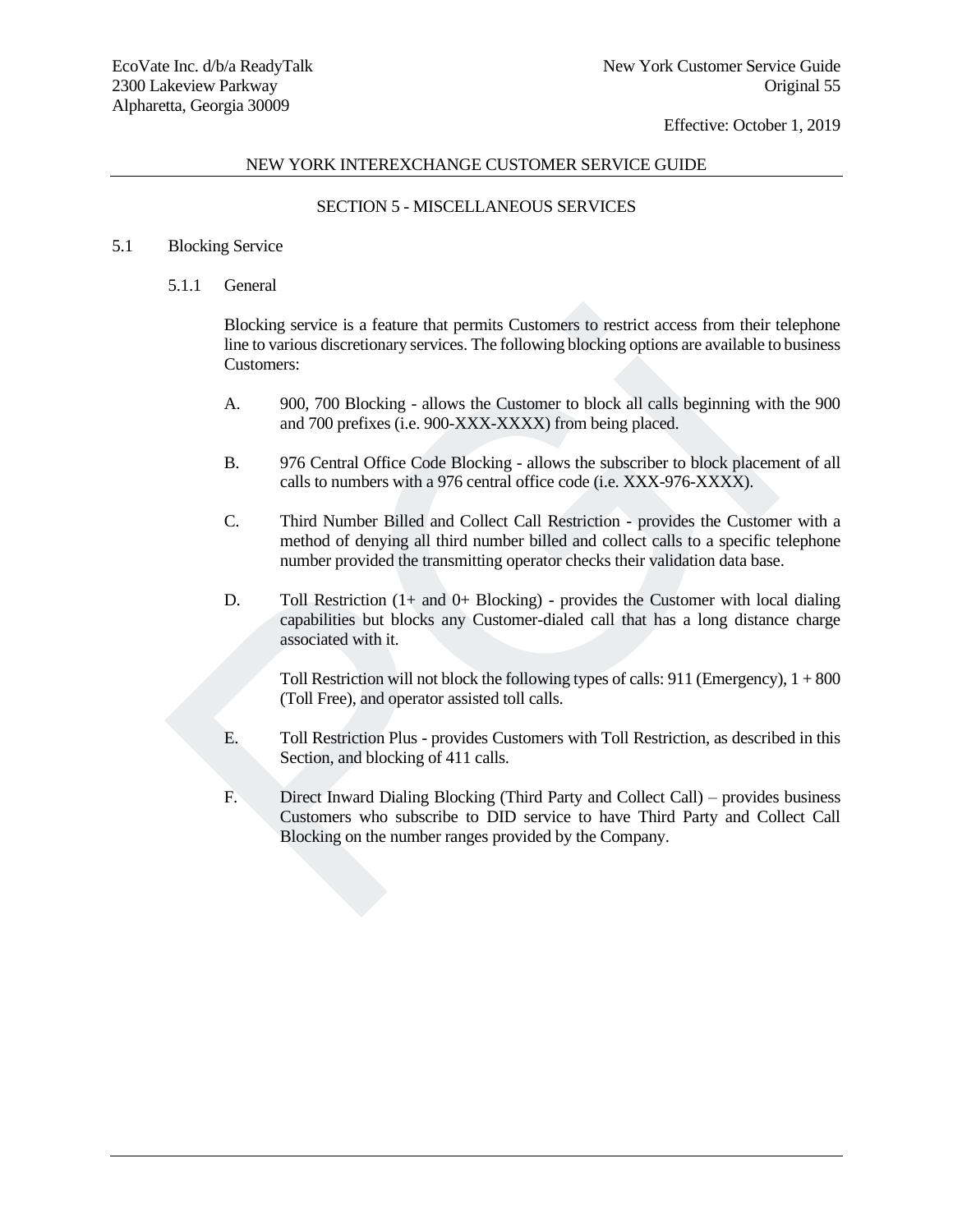# NEW YORK INTEREXCHANGE CUSTOMER SERVICE GUIDE

## SECTION 5 - MISCELLANEOUS SERVICES, (CONT'D.)

- 5.1 Blocking Service, (Cont'd.)
	- 5.1.2 Regulations
	- A. The Company will not be liable for any charge incurred when any long distance carrier or alternative operator service provider accepts third number billed or collect calls. A. The Company will not be liable for any charge incurred when any long<br>carrier or alternative operator service provider accepts third number billed<br>calls.<br>B. Blocking Service is available where equipment and facilities pe
		- B. Blocking Service is available where equipment and facilities permit.
	- 5.1.3 Rates and Charges
		- A. Nonrecurring Charges

- Business (up to 200 lines) ICB

900, 976, and 700 Blocking

- Business (up to 200 lines) ICB

Connection charges apply as specified in Section 3 of this Customer Service Guide.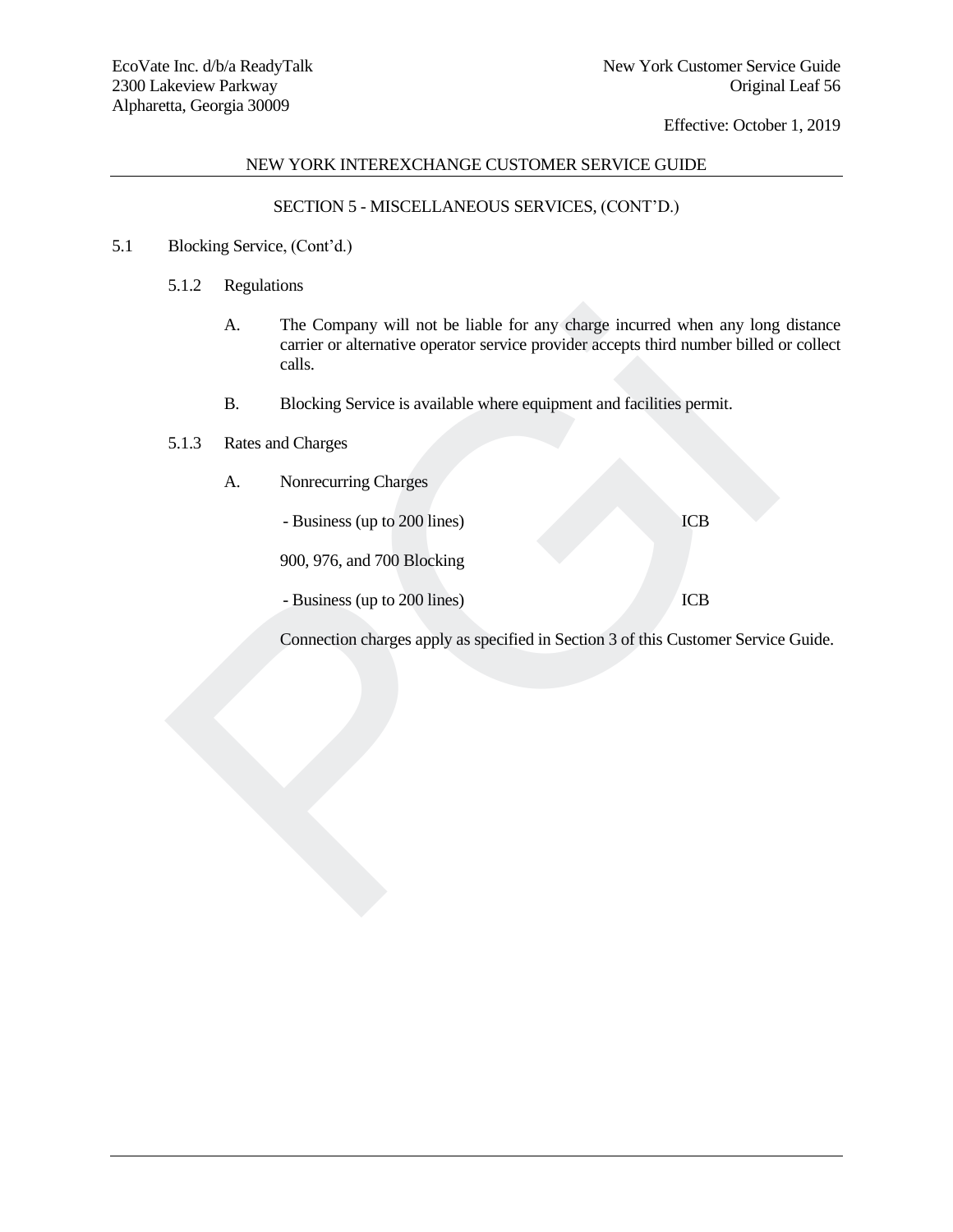# NEW YORK INTEREXCHANGE CUSTOMER SERVICE GUIDE

# SECTION 5 - MISCELLANEOUS SERVICES, (CONT'D.)

# 5.1 Blocking Service, (Cont'd.)

# 5.1.3 Rates and Charges, (Cont'd.)

| <b>B.</b> |    | <b>Recurring Charges</b>                                                                                                                |                          |
|-----------|----|-----------------------------------------------------------------------------------------------------------------------------------------|--------------------------|
|           | 1. | Third Number Billed and Collect Call<br>Restriction                                                                                     |                          |
|           |    | - Business (up to 200 lines) Toll Restriction                                                                                           | <b>ICB</b>               |
|           |    | - Business (up to 200 lines) Toll Restriction<br>Plus                                                                                   | <b>ICB</b>               |
|           |    | - Business (up to 200 lines)<br><b>Direct Inward Dialing Blocking</b><br>(Third Party and Collect Call)                                 | <b>ICB</b>               |
|           |    | - Initial Activation<br>- Subsequent Activation (per line)                                                                              | <b>ICB</b><br><b>ICB</b> |
|           | 2. | Pricing for Blocking Service for a business Customer with more t<br>lines will be based on the costs incurred by Company to provide the |                          |
|           | 3. | Connection charges apply as specified in Section 3 of this Customer<br>Guide.                                                           |                          |
|           |    |                                                                                                                                         |                          |
|           |    |                                                                                                                                         |                          |
|           |    |                                                                                                                                         |                          |

- 2. Pricing for Blocking Service for a business Customer with more than 200 lines will be based on the costs incurred by Company to provide the service.
- 3. Connection charges apply as specified in Section 3 of this Customer Service Guide.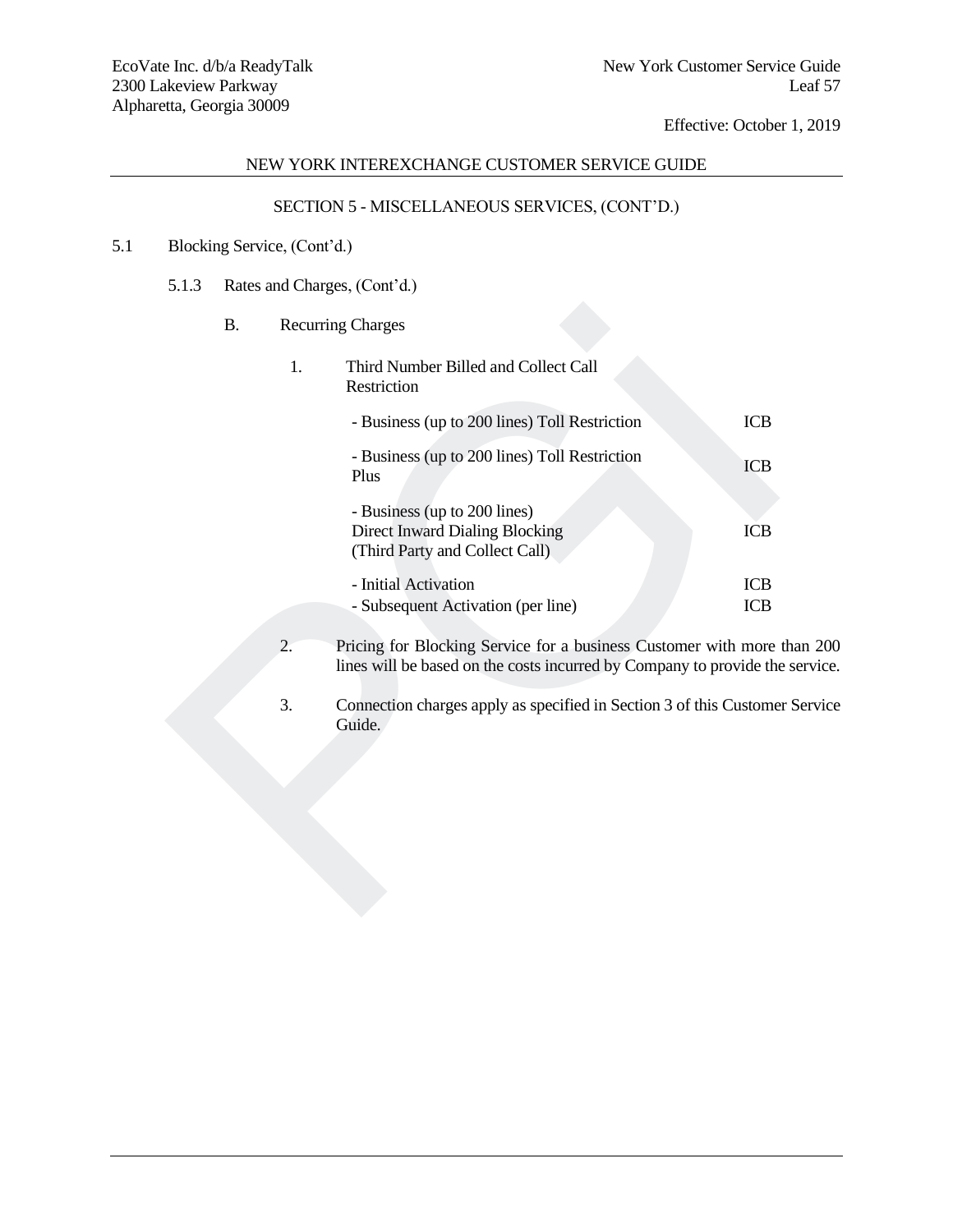# NEW YORK INTEREXCHANGE CUSTOMER SERVICE GUIDE

## SECTION 5 - MISCELLANEOUS SERVICES, (CONT'D.)

## 5.2 Customer Requested Service Suspensions

- 5.2.1 At the request of the Customer the Company will suspend incoming and outgoing service on the Customer's access line for a period of time not to exceed one year. The equipment is left in place and directory listings are continued during the suspension period without change. At the Customer's request the Company will provide the Customer with an intercept recording referring callers to another number. the Customers access the for a period of time not to exceed one year. The equipment in place and directory listings are continued during the suspension period without cl<br>the Customer's request the Company will provide the
- 5.2.2 The company will assess a lower monthly rate for Customer Requested Service Suspension as noted below. However, any mileage charges, monthly cable charges or monthly construction charges are still due, without reduction during the period of suspension.

Period of Suspension Charge

- First Month or Partial Month Regular Monthly Rate (no reduction)

- Each Additional Month

½ Regular Monthly Rate (up to the one-2 year limit)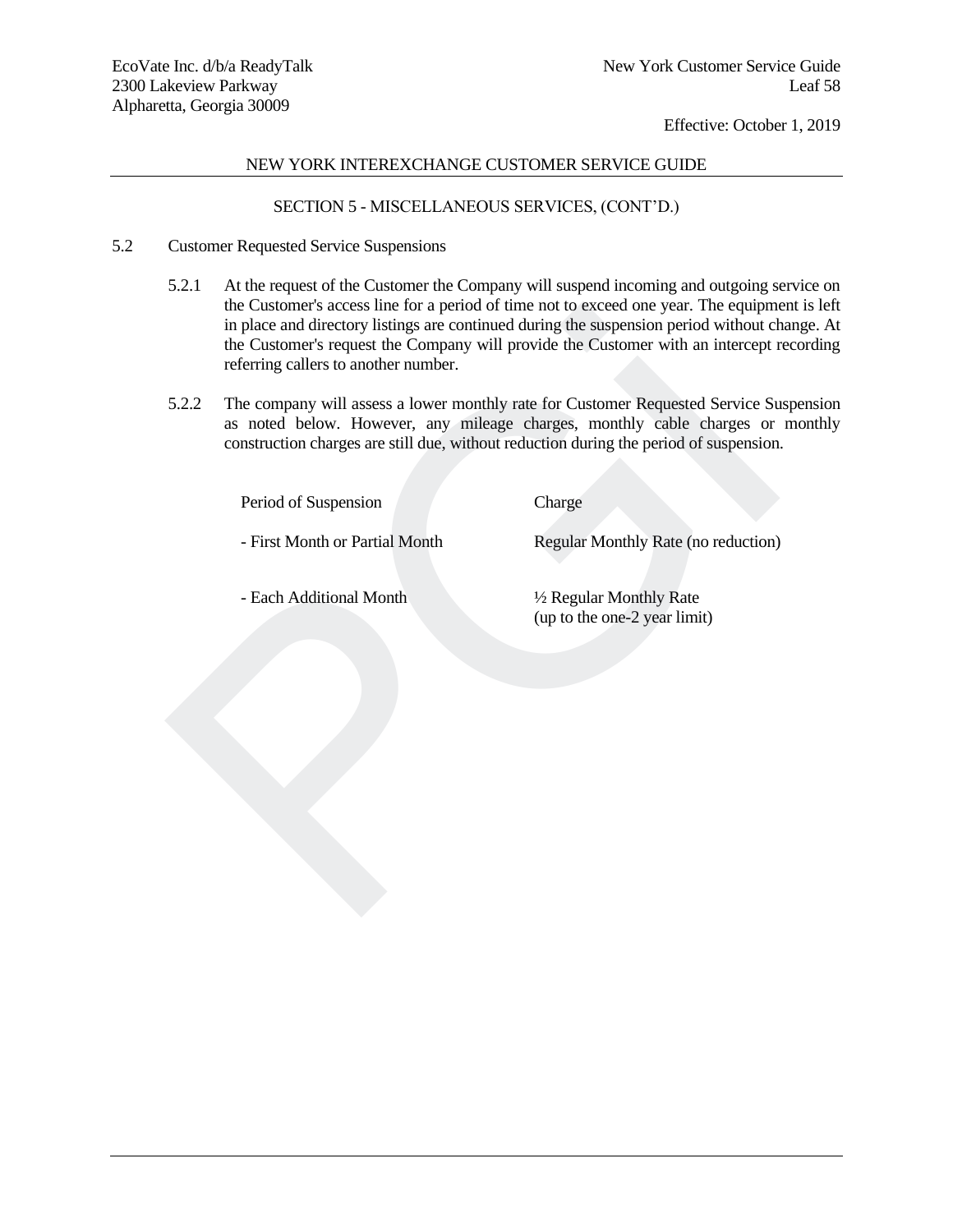# NEW YORK INTEREXCHANGE CUSTOMER SERVICE GUIDE

# SECTION 5 - MISCELLANEOUS SERVICES, (CONT'D.)

## 5.3 Information Provider Services

# 5.3.1 976 Service

# A. Service Description

The Company is not an information service provider. The Company may, at its discretion, provide use of its telecommunications services for Information Service Providers use. Information Providers are required to provide services in accordance with Federal and New York State laws and regulations and as specified herein.

This service consists of facilities and services provided by the Company for the use of Information Providers. Information providers use the 976 Service to allow for the delivery of live, pre-recorded, interactive or database access programs to callers who are their clients.

This service provides for the transportation of calls between a caller and an Information Provider's designated telephone number. Information Providers are assigned a 7-digit telephone number within the 976 NXX for each program.

The Company will arrange its pricing plans so that these calls are IntraLATA calls for the client of the Information Provider. Clients may be charged by the Information Provider for each completed call at charges determined by the Information Provider. The Company does not control rates, terms or conditions for billing and collection for services provided by the Information Provider to its clients. A. Service Description<br>The Company is not an information service provider. The Company m<br>discretion, provide use of its telecommunications services for Information<br>Provides use. Information Provides are required to provide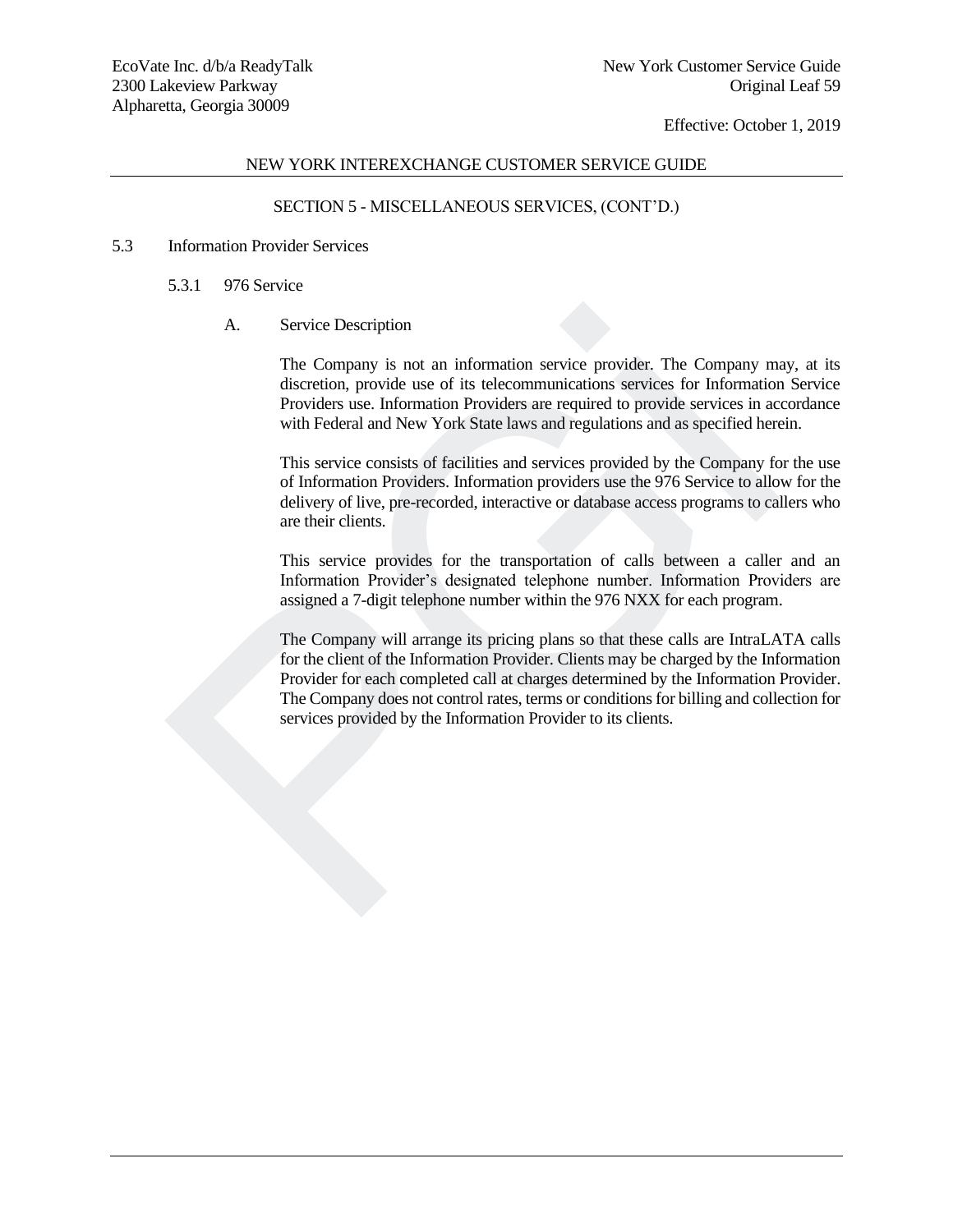# NEW YORK INTEREXCHANGE CUSTOMER SERVICE GUIDE

# SECTION 5 - MISCELLANEOUS SERVICES, (CONT'D.)

## 5.3 Information Provider Services, (Cont'd.)

- 5.3.1 976 Service, (Cont'd.)
	- B. Regulations

This service will be furnished only where facilities and conditions permit. It is a LATAwide service.

Due to technical or non-technical conditions, certain other types of calls may be restricted. The Company reserves the right to determine which types of calls may or may not be permitted access to 976 Service telephone numbers.

This service shall not be used to provide Group Access Bridging (GAB) service whereby a caller can be connected to parties other than the Information Provider for the purpose of establishing a conference call.

Billing and collection services are not currently provided by the Company.

In order for the Customer to render invoices via its third party billing and collection agency or the alternative provider, the Company will provide sufficient information to the Customer via EMI or other mutually acceptable industry format. Company provision of this information will be in accordance with applicable federal and state rules regarding exchange of end-user name, address and call record information where that call information is presented in the call stream. Terms of such arrangements will be separately negotiated. B.<br>
Regulations<br>
This service will be furnished only where facilities and conditions perm<br>
LATAwide service.<br>
Due to technical or non-technical conditions, certain other types of call<br>
restricted. The Company reserves the

A listing, under the program name, will be provided, at no additional charge, in each Company local directory within the serving LATA. Additional Listings are provided at the prices and provisions specified in this Customer Service Guide.

Private and semi-private listing service will not be offered with 976 service.

The Information Provider is required to subscribe to as many 976 Transport lines as in the judgment of the Company are required to adequately handle calls without impairing the service to others.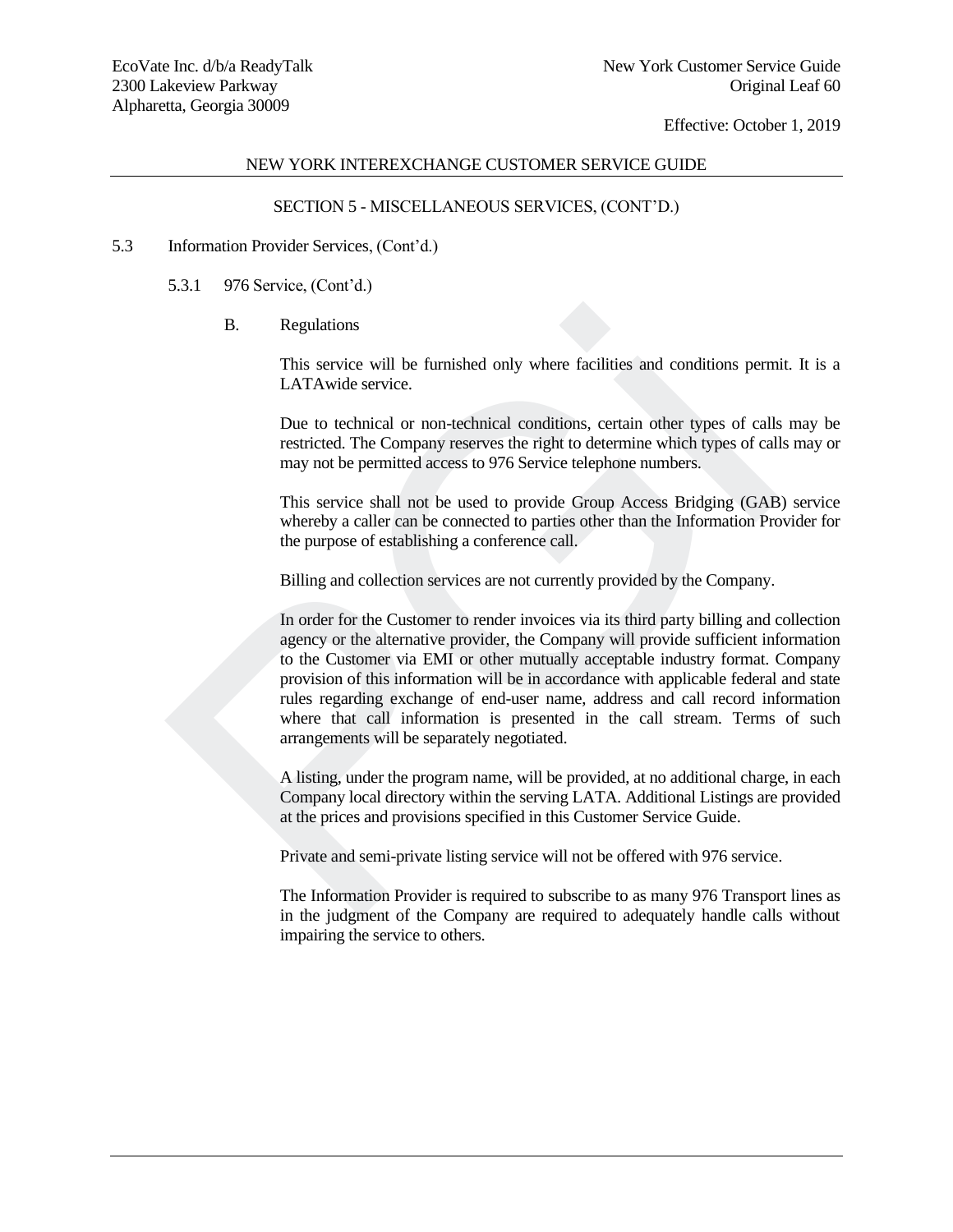# NEW YORK INTEREXCHANGE CUSTOMER SERVICE GUIDE

# SECTION 5 - MISCELLANEOUS SERVICES, (CONT'D.)

## 5.3 Information Provider Services, (Cont'd.)

5.3.1 976 Service, (Cont'd.)

# B. Regulations, (Cont'd.)

A written notice will be sent to an Information Provider following oral notification when their service unreasonably interferes with or impairs other services rendered to the public by the Company or when the Information Provider fails to comply with the provisions and requirements set forth in this Customer Service Guide. If, after notification, the Information provider fails to make the modifications in its method of operation or in service arrangements deemed necessary in the sole discretion of the Company, then the Company reserves the right, at any time without notice, to institute protective measures, up to and including termination of service. In an emergency situation, as defined by the Company, the Company reserves the right to suspend service without advance notice. B. Regulations, (Cont'd.)<br>
A written notice will be sent to an Information Provider following oral not<br>
when their service unreasonably interferes with or impairs other services re<br>
the public by the Company or when the I

The Company is not precluded from furnishing service to Information Providers providing the same or similar programs but will not permit the same listing for multiple Customers.

Prior to the beginning of any 976 Service call, and when the total charge for the call could exceed \$3.50, the Information Provider is required to provide a preamble statement that clearly states the initial disconnect, without charge, immediately upon being advised of the initial and per minute price.

For purposes of identification, at the beginning of the program, Information Providers must provide the name of the organization or individual responsible for the program. In addition, all advertising or promotions undertaken by the Information Provider with respect to a program must include the price of the program.

The Information Provider shall provide a toll free number for their clients to call for inquiries referring to the Information Provider's service.

The Information Provider is responsible for obtaining all necessary permission, licenses, written consents, waivers, releases and all other rights from persons whose work, statements or performance are used in connection with this service, and from all holders of copyrights and patents used in connection with said service.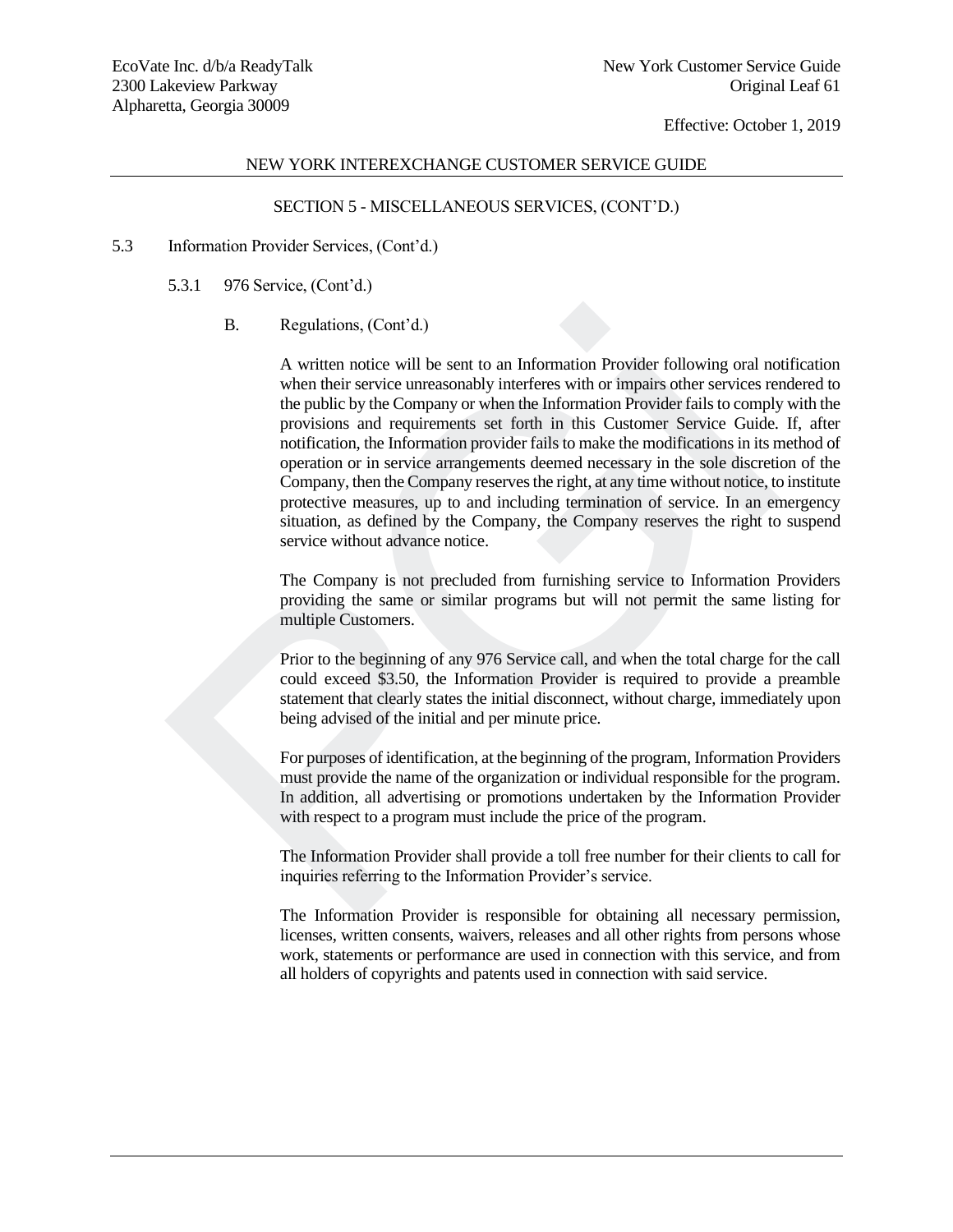## NEW YORK INTEREXCHANGE CUSTOMER SERVICE GUIDE

# SECTION 5 - MISCELLANEOUS SERVICES, (CONT'D.)

#### 5.3 Information Provider Services, (Cont'd.)

5.3.1 976 Service, (Cont'd.)

# B. Regulations, (Cont'd.)

The Information Provider has exclusive responsibility and control over content and quality of speech or sounds or images used in the program; the Company assumes no liability for the quality of, defects in, or contents of the program. The Information Provider shall exclude from the program matter, the dissemination of which is prohibited by law. The Information Provider shall also comply with any State or Federal rules governing the provision of such programs. If a court or government authority acting under color of law finds the content of a program is in violation of the law, the Company shall terminate the service upon receipt of an order requiring it to do so. Upon objection to the continuance of such service made by or on behalf of any governmental authority acting under color of law, the Company may temporarily deny service or terminate the service. B. Regulations, (Cont'd.)<br>The Information Provider has exclusive responsibility and control over co<br>quality of speech or sounds or images used in the program; the Company as<br>liability for the quality of, defects in, or co

The Information Provider shall be liable for, and shall indemnify, any save harmless the Company against all suits, actions, claims and judgments, all cost, expenses and counsel fees incurred on account thereof, arising out of and resulting directly or indirectly from the service or in connections therewith, including but not limited to, any loss, damage, expense or liability resulting from any infringement or claim of infringement, of any patent, trademark, copyright, or resulting from any claim of libel and slander.

The Information Provider's equipment must be of a design which automatically disconnects at the conclusion of one full cycle of a fixed length message.

The Information Provider assumes all financial responsibility for all cost involved in providing programs including, but not limited to, the Information Provider's premises equipment, producing the program, advertising and promotional expenses.

976 Service will not be offered by Information Providers in serving central offices where blocking is not available.

Unless otherwise stated and agreed upon the Information Provider and the Company, the Information Provider will provide continuous uninterrupted service.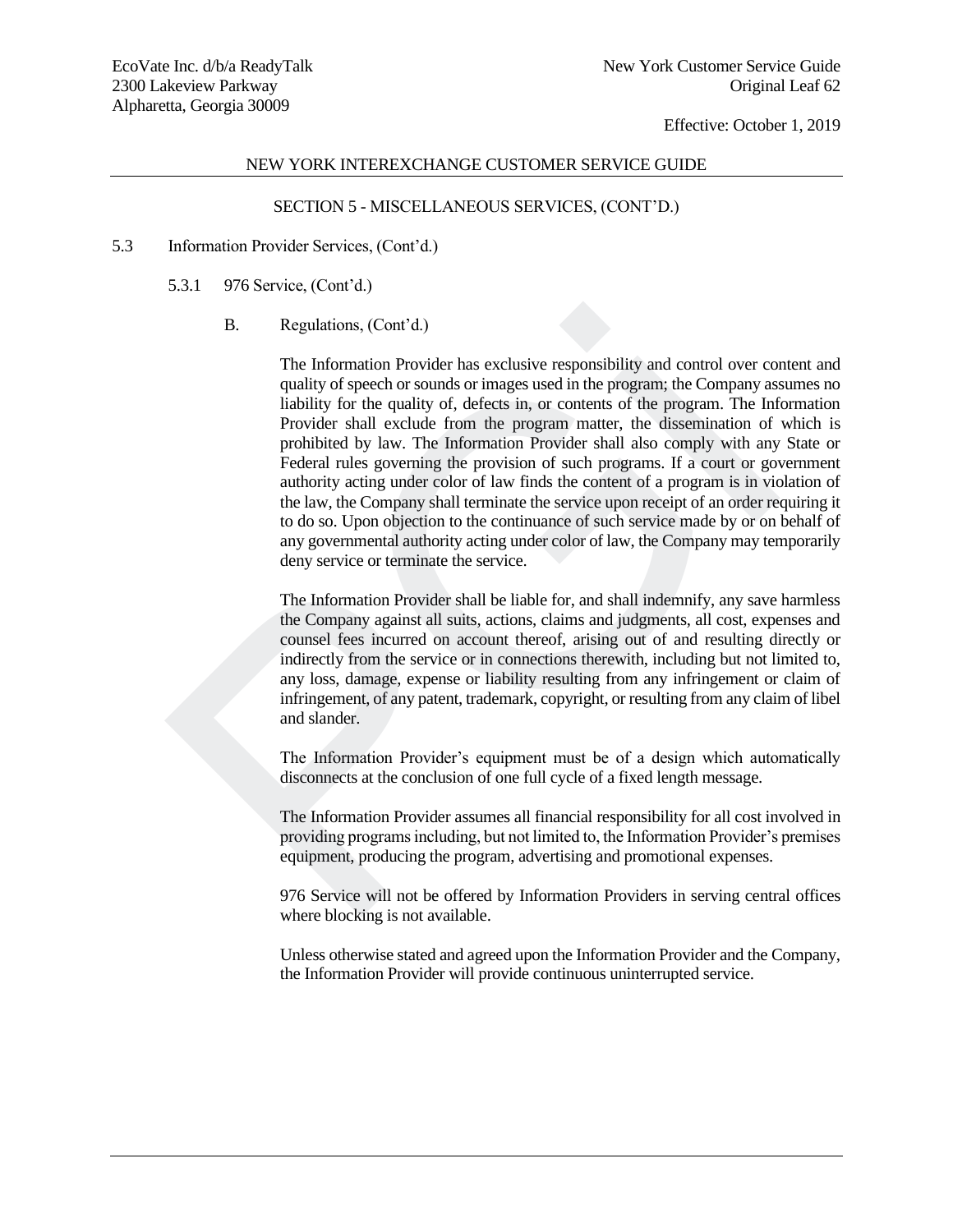# NEW YORK INTEREXCHANGE CUSTOMER SERVICE GUIDE

# SECTION 5 - MISCELLANEOUS SERVICES, (CONT'D.)

## 5.3 Information Provider Services, (Cont'd.)

- 5.3.2 Automatic Announcement Services
	- A. General

Regulations contained herein are specific to the services involved and in addition to the General Regulations applicable to all services of the Telephone Company.

The Company will provide Announcement Service, subject to the availability of facilities, by means of which a Customer will be enabled to furnish to calling parties simultaneously, announcement service of the kind specified herein. A. General<br>Regulations contained herein are specific to the services involved and in a<br>the General Regulations applicable to all services of the Telephone Compar<br>The Company will provide Amouncement Service, subject to the

Announcement equipment must be provided by the Customer.

Facilities affording the same or similar announcement services may be furnished to more than one Customer in an exchange.

The Customer to Automatic Announcement Service may use such service for the transmission of material for which a consideration is paid to him by another person.

The Customer will be required to contract for as many Announcement Lines as in the judgment of the Telephone Company are required to handle the traffic satisfactorily.

One directory listing without charge will be furnished with each Automatic Announcement Service.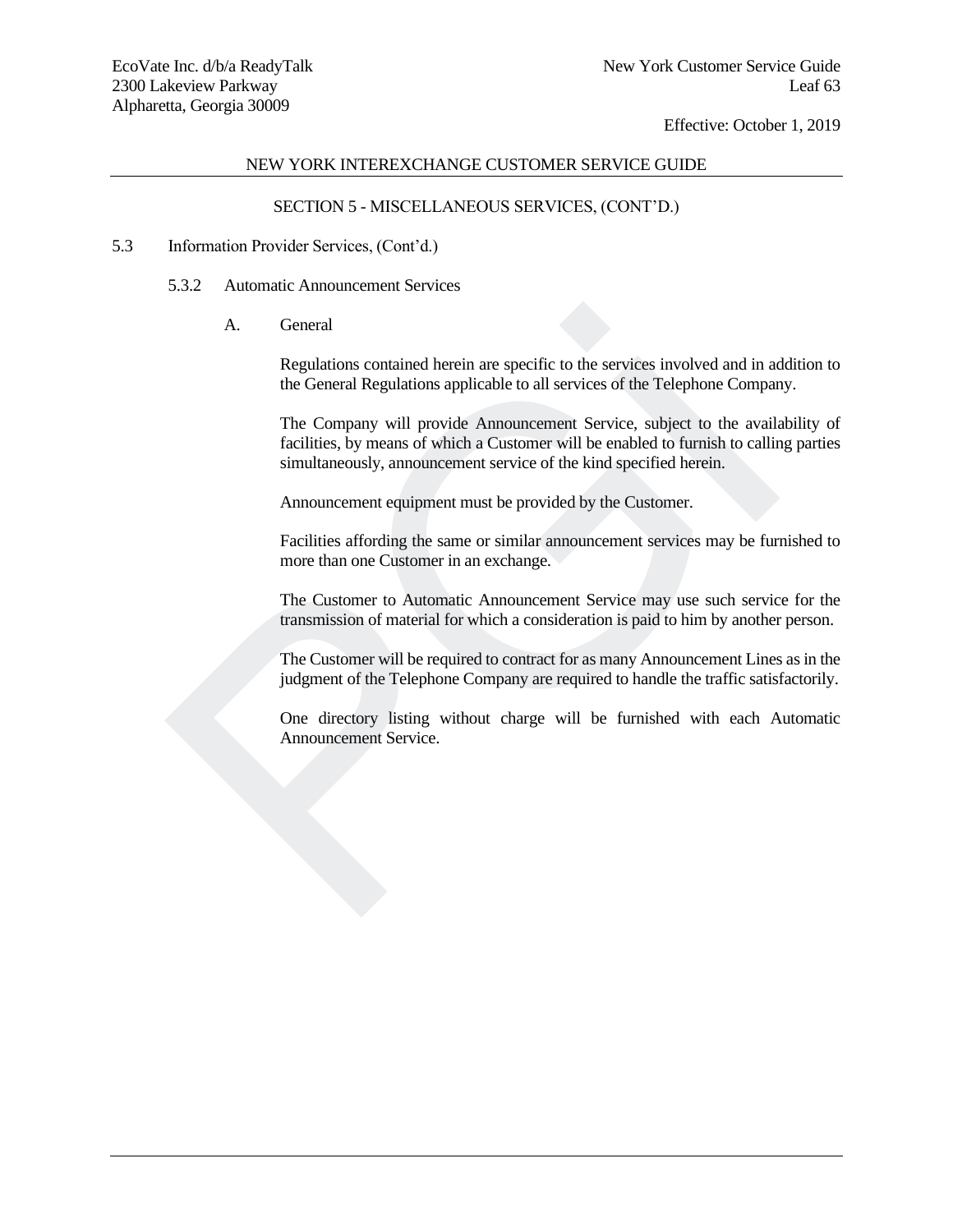## NEW YORK INTEREXCHANGE CUSTOMER SERVICE GUIDE

## SECTION 5 - MISCELLANEOUS SERVICES, (CONT'D.)

#### 5.3 Information Provider Services, (Cont'd.)

- 5.3.2 Automatic Announcement Services, (Cont'd.)
	- B. General, (Cont'd.)

The Telephone Company, upon request, will furnish the name and address of the Customer and/or party responsible for Automatic Announcement Service as associated with such service in the Company's files.

The Customer agrees to indemnify and save the Company harmless against all claims arising from the material transmitted over facilities furnished hereunder, including claims for libel, slander, fraudulent or misleading advertisements, infringement of copyright or any other claims, and against all claims arising out of any act or omission of the Customer in connection with facilities provided by the Company.

The calling party who places a call to an Automatic Announcement Service telephone number is responsible for any charges between the originating location and the Automatic Announcement service telephone number.

The liability of the Company for damages arising out of mistakes, omissions, interruptions, delays, or errors or defects in transmission occurring in the course of furnishing service or other facilities and not caused by the negligence of the Customer, or of the Company in failing to maintain proper standards of maintenance and operation and to exercise reasonable supervision, shall in no event exceed an amount equivalent to the proportionate charge to the Customer for the periods of service during which such mistake, omission, interruption, delay or error or defect in transmission occurs. However, if, in the case of such interruption, service is restored on or before the day after said interruption is reported to or detected by the Company, no allowance will be made. B. General, (Cont'd.)<br>The Telephone Company, upon request, will furnish the name and addre<br>Customer and/or party responsible for Automatic Announcement Se<br>associated with such service in the Company's files.<br>The Customer a

5.3.3 Rates and Charges

Rates for transport, number portability and connectivity to Company equipment are individually contracted.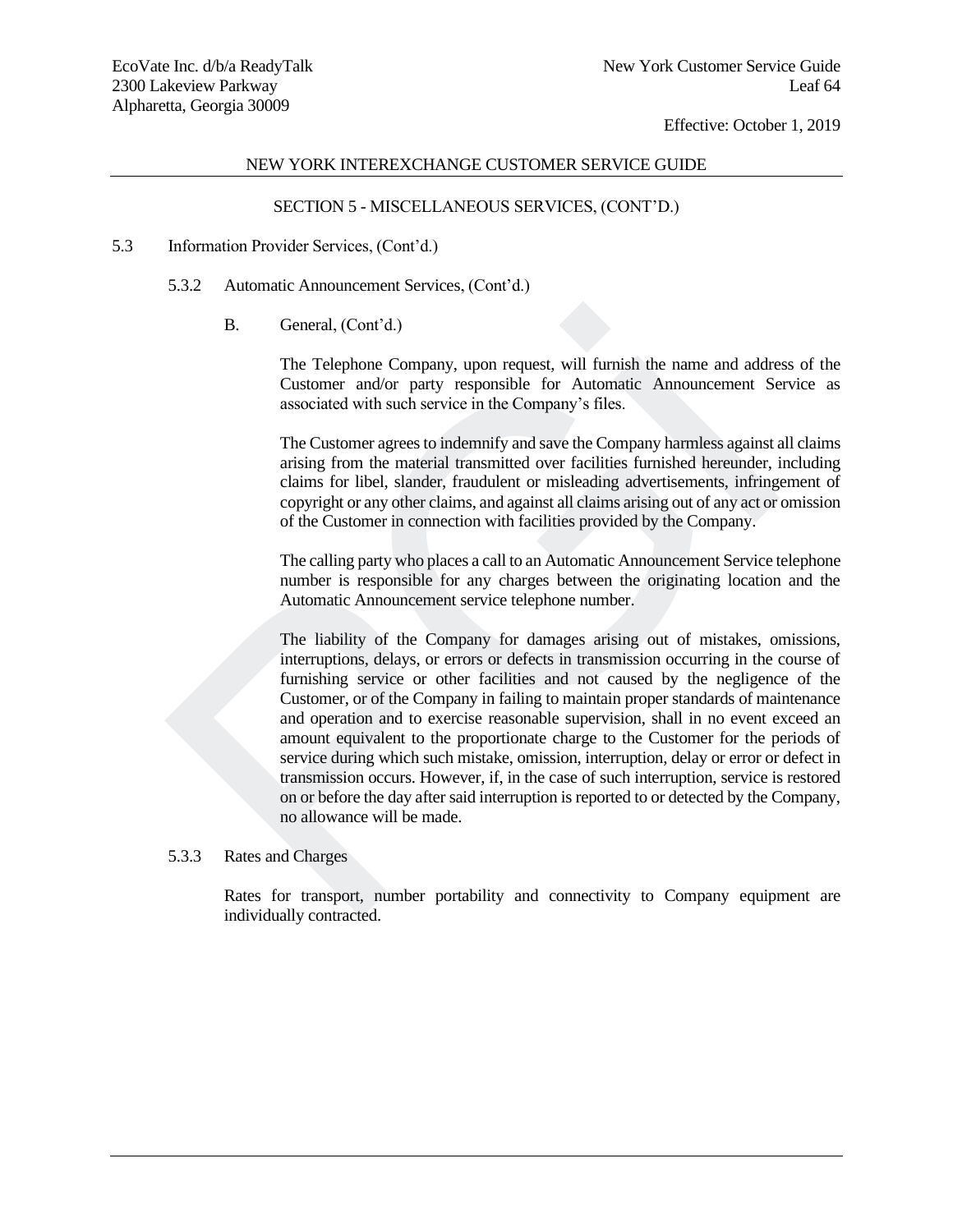## NEW YORK INTEREXCHANGE CUSTOMER SERVICE GUIDE

## SECTION 5 - MISCELLANEOUS SERVICES, (CONT'D.)

#### 5.4 Conference Calling Service

Conference Calling Service allows a Customer to hold conversations and/or meetings with two (2) twenty-three (23) other involved parties within New York. Customers of this service can establish simultaneous telephone contact with multiple callers by each of the involved parties dialing a toll-free number predetermined by the Company, receiving a prompting tone, then entering an authorization code also predetermined by the Company. Once the authorization code is entered, the calling party is connected to the conference call. The Customer must schedule the conference call at least twenty-four (24) hours in advance with the Company. two (2) twenty-tinee (23) other involved parties within New York. Customers of the particular can establish simultaneous telephone contact with multiple callers by each of the parties dialing a toll-free number predetermin

In order to receive the Conference Calling Service and associated rates, the Customer must be entered into the Company billing database prior to utilizing the service. Rates and charges for the Conference Calling Service will be priced on an Individual Case Basis between the Customer and the Company on a contractual basis. Calls are rated based on time of day and call duration of every involved party that participates in the conference call.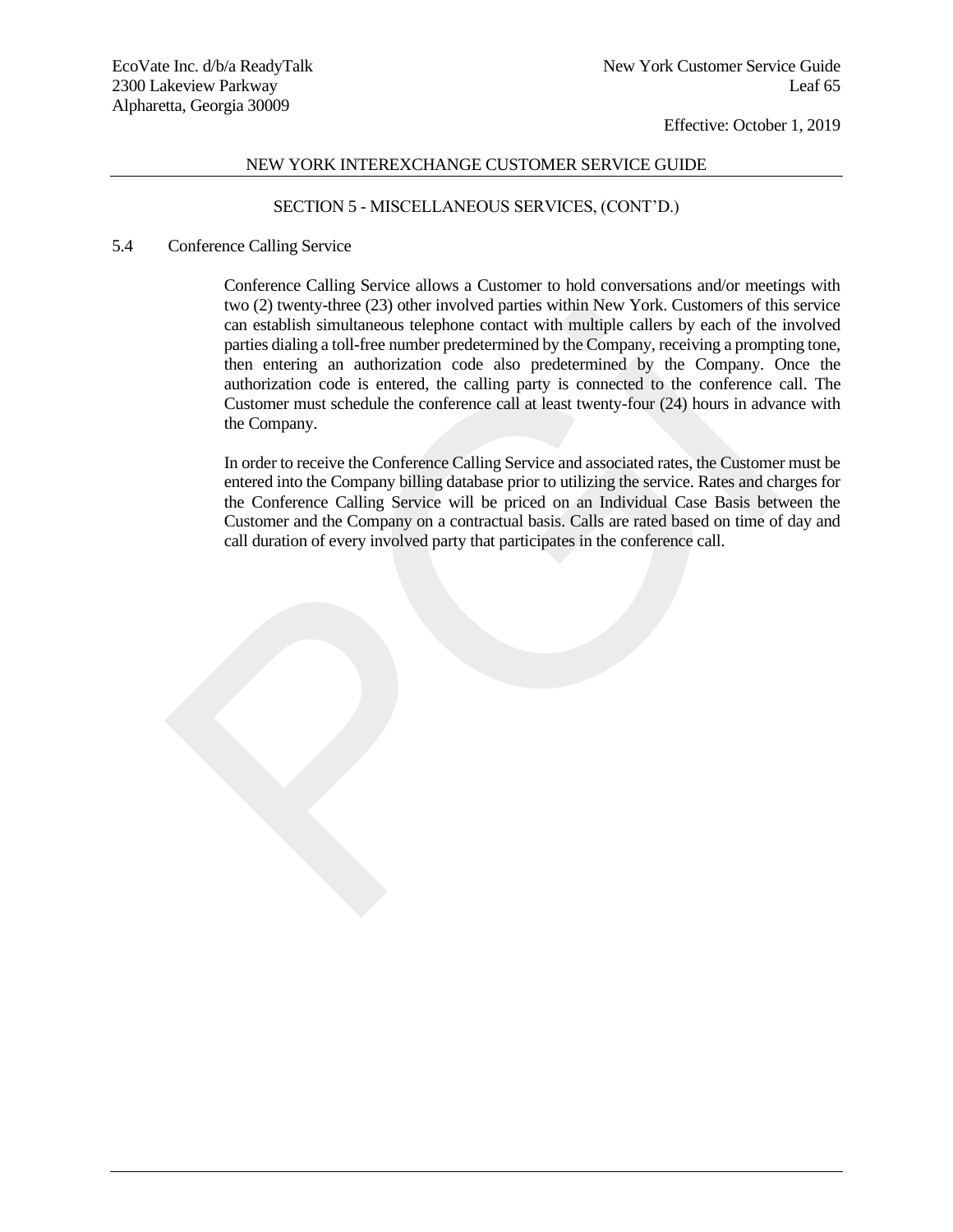## NEW YORK INTEREXCHANGE CUSTOMER SERVICE GUIDE

## SECTION 5 - MISCELLANEOUS SERVICES, (CONT'D.)

#### 5.5 Schools and Libraries Discount Program

#### 5.5.1 General

The Schools and Libraries Discount Program permits eligible schools (public and private, grades Kindergarten through 12) and libraries to purchase the Company services offered in this tariff at a discounted rate, in accordance with the Rules adopted by the Federal Communications Commission (FCC) in its Universal Service Order 97-157, issued May 8, 1997 and the New York State Public Service Commission in its Opinion and Order 97-11 Adopting Discounts for Services for Schools and Libraries, issued June 25, 1997. The Rules are codified at 47 Code of Federal Regulation (C.F.R.) 54.500 et. seq.

As indicated in the Rules, the discounts will be between 20 and 90 percent of the pre-discount price, which is the price of services to schools and libraries prior to application of a discount. The level of discount will be based on an eligible school or library's level of economic disadvantage and by its location in either an urban or rural area. A school's level of economic disadvantage will be determined by the percentage of its students eligible for participation in the national school lunch program, and a library's level of economic disadvantage will be calculated on the basis of school lunch eligibility in the public school district in which the library is located. A non-public school may use either eligibility for the national school lunch program or other federally approved alternative measures to determine its level of economic disadvantage. To be eligible for the discount, schools and libraries will be required to comply with the terms and conditions set forth in the Rules. Discounts are available only to the extent that they are funded by the federal universal service fund. Schools and libraries may aggregate demand with other eligible entities to create a consortium. The Schools and Libraries Discount Program permits eligible schools (public an grades Kindergarten through 12) and libraries to purchase the Company services et this teatrif at a also<br>control cate, in accordance with the R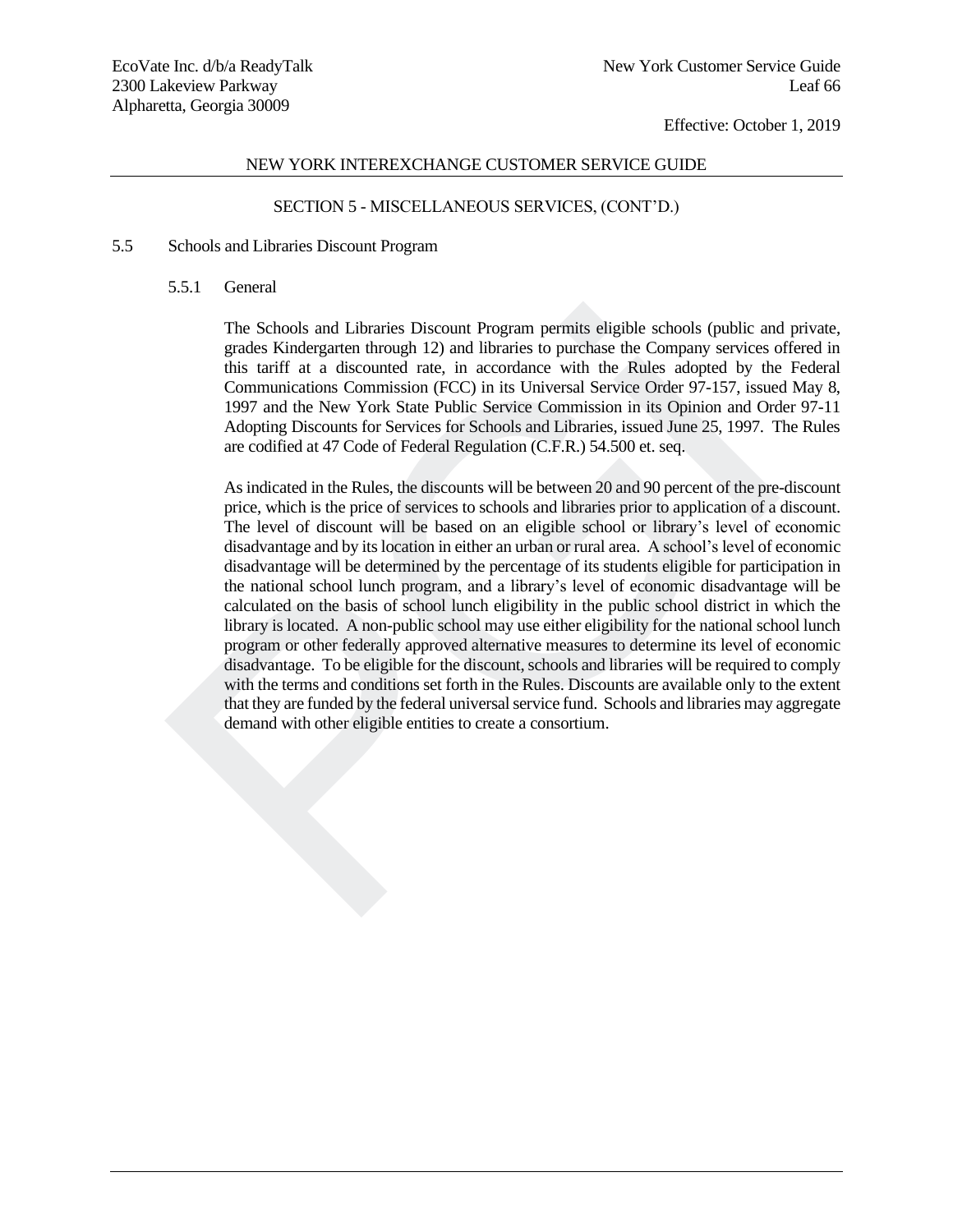# NEW YORK INTEREXCHANGE CUSTOMER SERVICE GUIDE

# SECTION 5 - MISCELLANEOUS SERVICES, (CONT'D.)

# 5.5 Schools and Libraries Discount Program, (Cont'd.)

5.5.2 Regulations

Obligations of Eligible Schools and Libraries

- A. Requests for Service
	- 1. Schools and libraries and consortia shall participate in a competitive bidding process for all services eligible for discounts, in accordance with any state and local procurement rules.
	- 2. Schools and libraries and consortia shall submit requests for services to the Schools and Libraries Corporation, as designated by the FCC, and follow established procedures.
	- 3. Services requested will be used for educational purposes.
	- 4. Services will not be sold, resold or transferred in consideration for money or any other thing of value.

# B. Obligations of Carrier

- 1. Carrier will offer discounts to eligible schools and libraries on commercially available telecommunications services contained in this tariff. Those services contained in this tariff which are excluded from the discount program, in accordance with the Rules are included as an attachment to this tariff. Obligations of Eligible Schools and Libraries<br>
A. Requests for Service<br>
1. Schools and libraries and consortia shall participate in a competitive<br>
process for all services eligible for discounts, in accordance with<br>
2. Sch
	- 2. Carrier will offer services to eligible schools, libraries and consortia at prices no higher than the lowest price it charges to similarly situated non- residential customers for similar services (lowest corresponding price).
	- 3. In competitive bidding situations, Carrier may offer flexible pricing or rates other than in this tariff, where specific flexible pricing arrangements are allowed, subject to New York State Public Service Commission approval.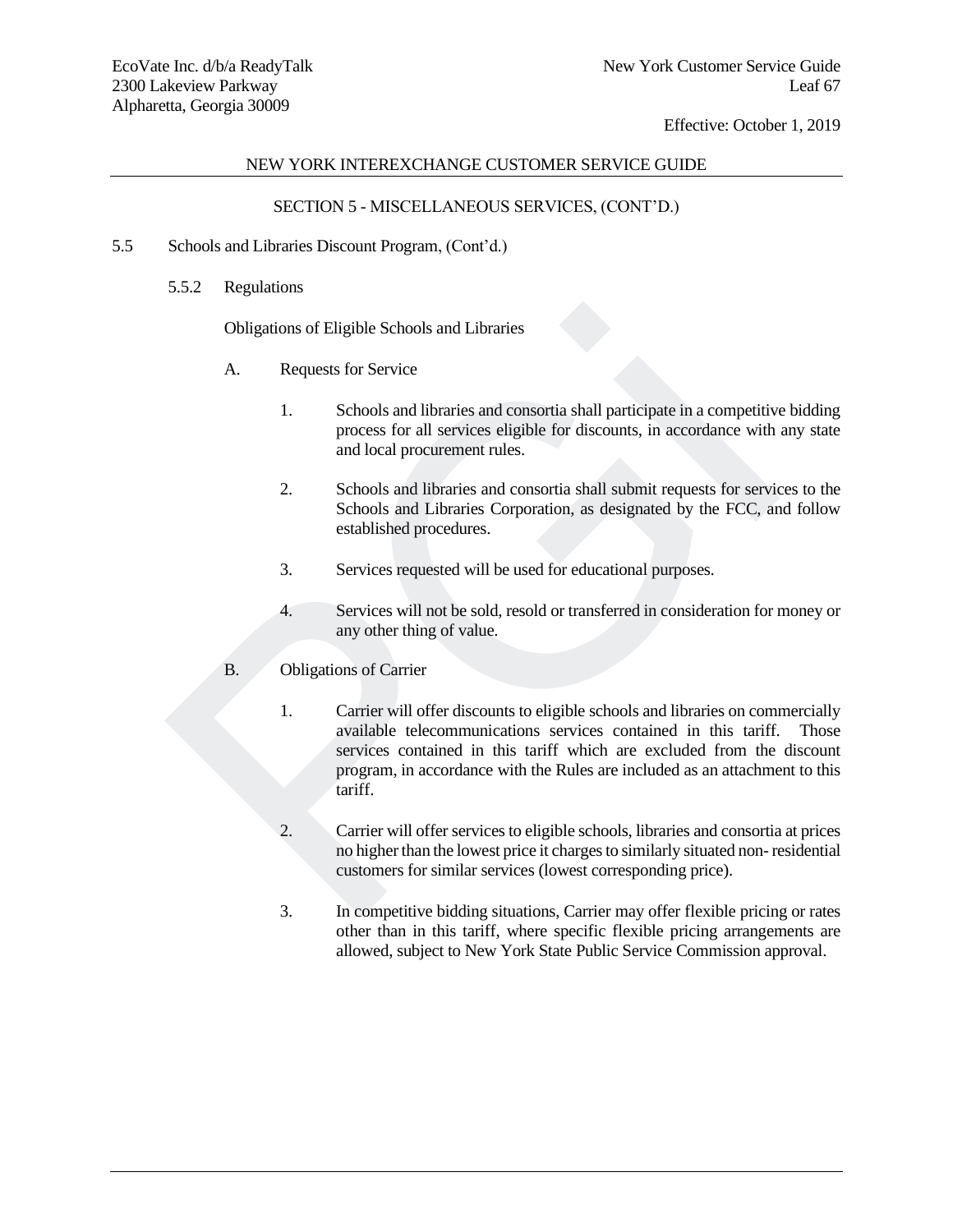# NEW YORK INTEREXCHANGE CUSTOMER SERVICE GUIDE

# SECTION 5 - MISCELLANEOUS SERVICES, (CONT'D.)

- 5.5 Schools and Libraries Discount Program, (Cont'd.)
	- 5.5.3 Discounted Rates for Schools and Libraries
		- A. Discounts for eligible schools and libraries and consortia shall be set as a percentage from the pre-discount price, which is the price of services to schools and libraries prior to application of a discount.
		- B. The discount rate will be applied to eligible intrastate services purchased by eligible schools, libraries or consortia.
		- C. The discount rate is based on each school or library's level of economic disadvantage as determined in accordance with the FCC Order or other federally approved alternative measures (as permitted by the Rules) and by its location in either an urban or rural area.

| A.        | Discounts for eligible schools and libraries and consortia shall be set as a percental<br>from the pre-discount price, which is the price of services to schools and librar<br>prior to application of a discount.                                                         |                 |                  |  |
|-----------|----------------------------------------------------------------------------------------------------------------------------------------------------------------------------------------------------------------------------------------------------------------------------|-----------------|------------------|--|
| <b>B.</b> | The discount rate will be applied to eligible intrastate services purchased by eligi<br>schools, libraries or consortia.                                                                                                                                                   |                 |                  |  |
| C.        | The discount rate is based on each school or library's level of economic disadvanta<br>as determined in accordance with the FCC Order or other federally approv<br>alternative measures (as permitted by the Rules) and by its location in either an urb<br>or rural area. |                 |                  |  |
| D.        | The discount matrix for eligible schools, libraries and consortia is as follows:                                                                                                                                                                                           |                 |                  |  |
|           |                                                                                                                                                                                                                                                                            |                 | % DISCOUNT LEVEL |  |
|           | HOW DISADVANTAGED                                                                                                                                                                                                                                                          | <b>URBAN</b>    | <b>RURAL</b>     |  |
|           |                                                                                                                                                                                                                                                                            | <b>DISCOUNT</b> | <b>DISCOUNT</b>  |  |
|           | % of students eligible for national school                                                                                                                                                                                                                                 |                 |                  |  |
|           | lunch program                                                                                                                                                                                                                                                              |                 |                  |  |
|           | <1                                                                                                                                                                                                                                                                         | 20              | 25               |  |
|           | $1-19$                                                                                                                                                                                                                                                                     | 40              | 50               |  |
|           | 20-34                                                                                                                                                                                                                                                                      | 50              | 60               |  |
|           | 35-49                                                                                                                                                                                                                                                                      | 60              | 70               |  |
|           | 50-74                                                                                                                                                                                                                                                                      | 80              | 80               |  |
|           | 75-100                                                                                                                                                                                                                                                                     | 90              | 90               |  |
|           |                                                                                                                                                                                                                                                                            |                 |                  |  |
|           |                                                                                                                                                                                                                                                                            |                 |                  |  |
|           |                                                                                                                                                                                                                                                                            |                 |                  |  |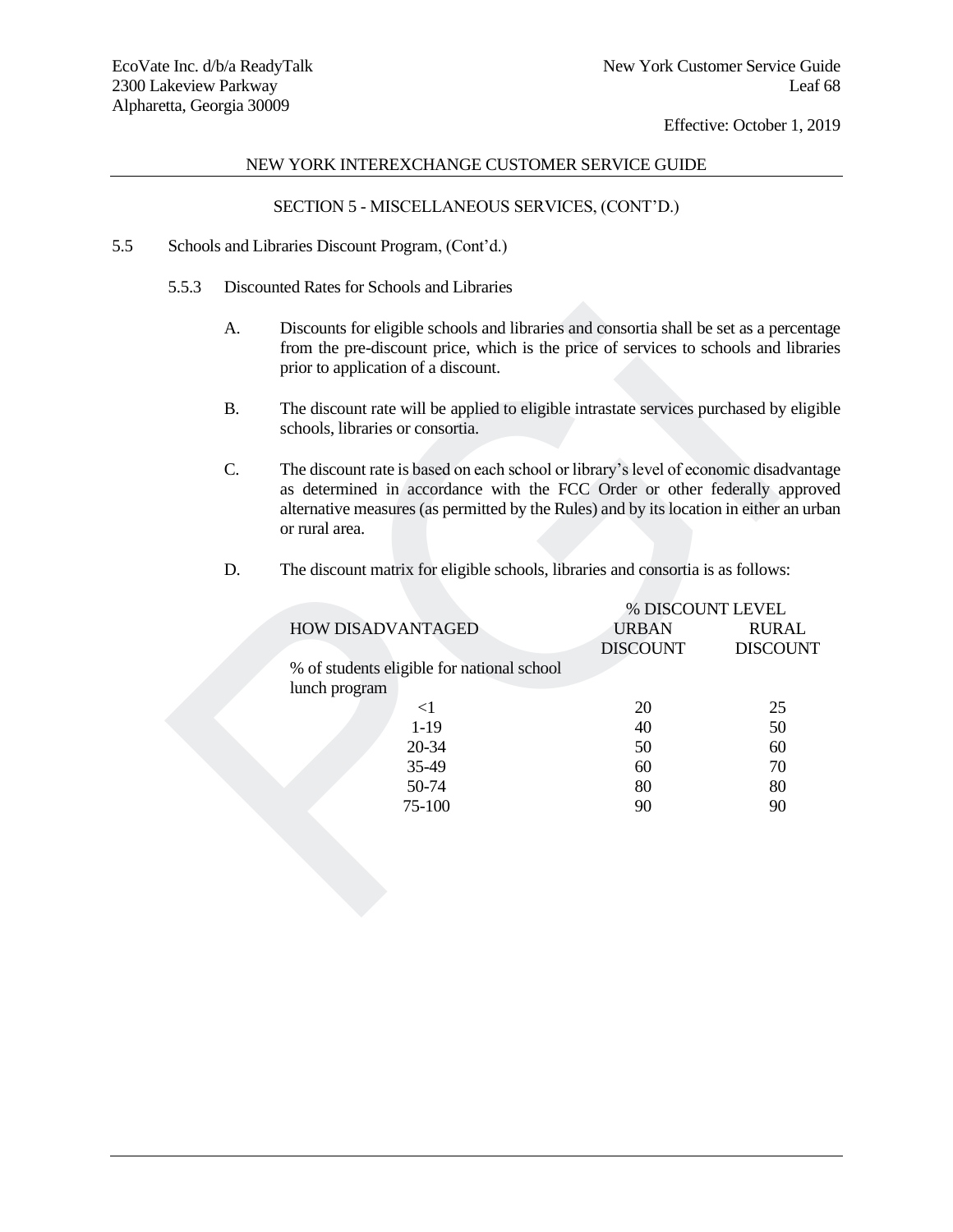# NEW YORK INTEREXCHANGE CUSTOMER SERVICE GUIDE

## SECTION 6 - SPECIAL ARRANGEMENTS

#### 6.1 Individual Case Basis (ICB) Arrangements

At the option of the Company, service may be offered on a contract basis to meet specialized requirements of the Customer. The terms of each contact shall be mutually agreed upon between the Customer and Company and may include discounts off of rates contained herein, waiver of recurring or nonrecurring charges, charges for specially designed and constructed services not contained in the Company's general service offerings, or other customized features.

The terms of the contract may be based partially or completely on the term and volume commitment, type of originating or terminating access, mixture of services or other distinguishing features. Service shall be available to all similarly situated Customers for a fixed period of time following the initial offering for the first contact Customer as specified in each individual contract. The Company will maintain records of its ICB contracts for Commission review as conditions or circumstances may require. requirements of the Customer. The terms of each contact shall be multually agreed upon bet<br>Customer and Company and may include discounts off of rates contained herein, waiver of<br>or nonrecurring charges, charges for specia